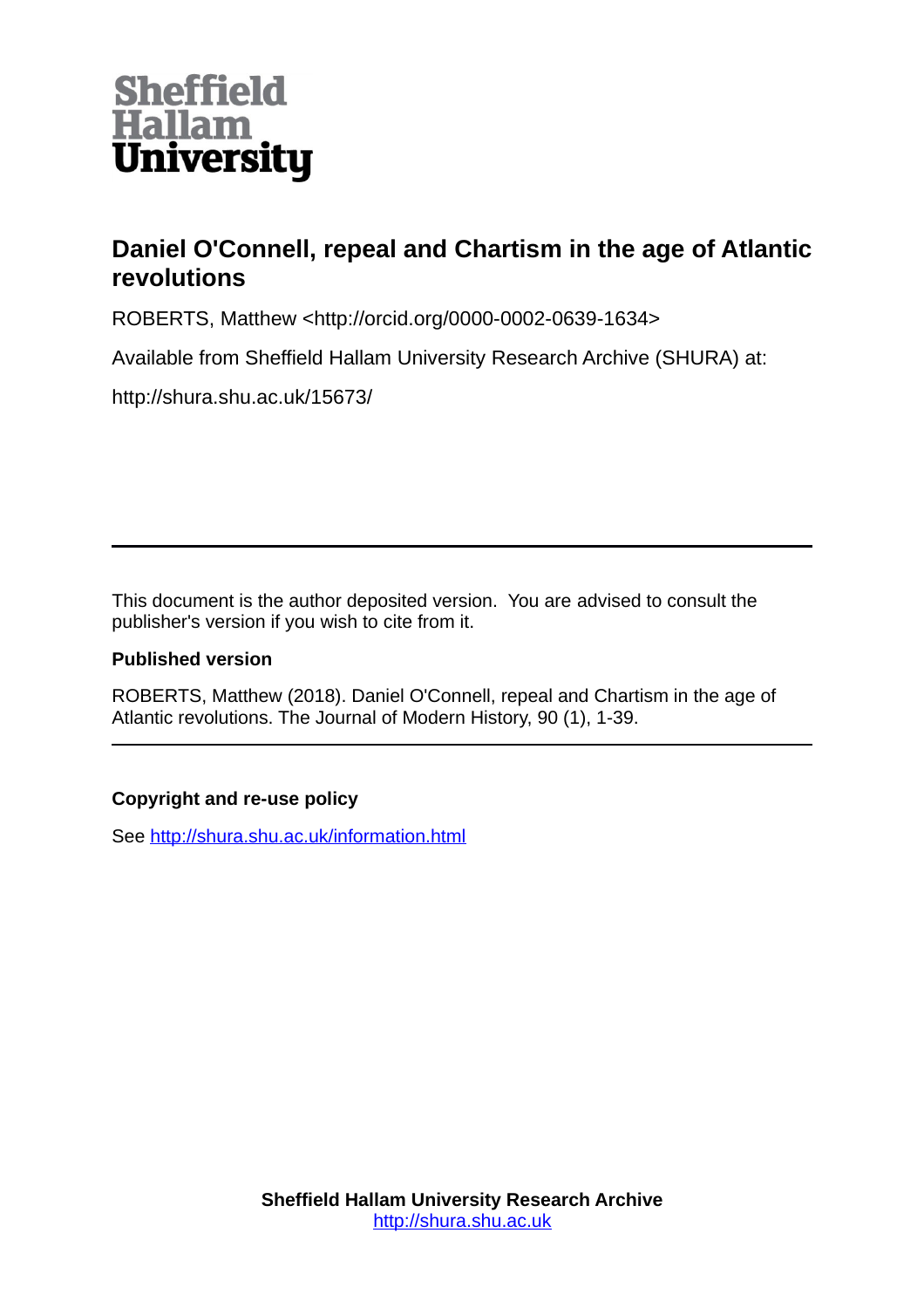# Daniel O'Connell, Repeal and Chartism in the Age of Atlantic Revolutions\*

To say that Chartists and Daniel O'Connell disliked one another would be something of an under-statement. Chartism, the popular movement for parliamentary reform, dominated British popular politics in the late 1830s and 1840s, just as O'Connell's Repeal movement – the campaign for the repeal of the Act of Union (1800) – dominated Irish popular politics during the same period. The Leicester Chartists judged O'Connell to be "*one of the vilest of traitors and political apostates* recorded in the annals of political delinquency." 1 The Halifax Chartists, reaching further depths of invective, compared O'Connell to "Satan amongst the Angels of Heaven,"<sup>2</sup> while the Chartists of Hull resolved that "The several portraits of O'Connell, that arch-traitor of the people, shall be publicly burnt at the rooms of the Working Men's Association."<sup>3</sup> O'Connell and his loyal supporters were no less scathing of the Chartists: "miscreants," "violent and unthinking," "the worst enemies of Ireland," "wretched" and "evil" were just some of the choicest of epithets O'Connell used to describe the Chartists.<sup>4</sup>

A range of explanations have been cited – by historians, Chartists and Repealers alike – for this mutual enmity: the rivalry between the two Irish " $O's$ " –  $O'$ Connell and the Chartist leader Feargus O'Connor – for the leadership of radicalism; O'Connell's alliance with the Whigs versus the independence of Chartism; the racist and imperialist attitudes of the Chartists; the anti-democratic nationalism of the Repealers; the willingness of some Chartists to countenance physical force against O'Connell's undeviating adherence to moral force; and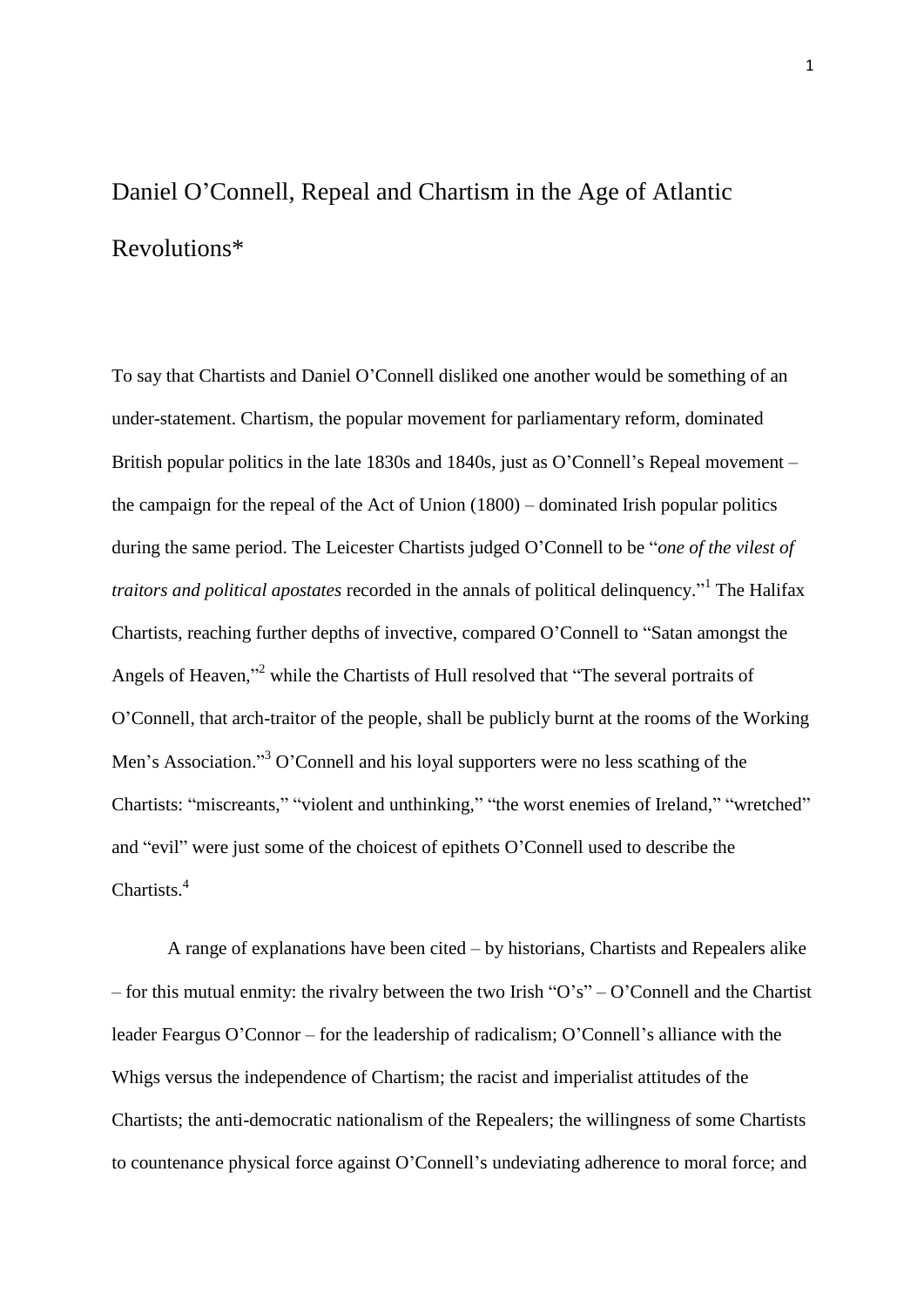the middle-class ideology and leadership of the repeal movement versus the working-class character of Chartism.<sup>5</sup> But these reasons can only be made to explain so much; they fail to explain adequately why Chartists were *so* hostile to O'Connell, and vice versa. Further, this enmity has served to blind historians to the many similarities and points of contact between the two movements, and to underestimate the radicalism of O'Connell and the Repeal movement. Many previous accounts note, in passing, that Chartists supported repeal; that O'Connell himself had been part of the discussions which had led to the drawing up of the People's Charter; that some of his followers in Britain and Ireland even signed Chartist petitions; and that all eighteen of O'Connell's parliamentary 'tail' voted in favor of the 1842 Chartist petition.<sup>6</sup> Yet on the question of why this co-operation existed – and could co-exist alongside friction between the two movements – the historiography has been largely silent. It was the rivalry between the two movements that led the respective leaderships to exaggerate the differences.

The purpose here is not to suggest for one moment that Chartism and Repeal were identical or even similar in every respect (there is not space here to recount the many similarities and differences between the two movements; though Table 1 provides an overview). Neither is the intention to efface the points of conflict that undoubtedly existed between the two movements. When it came to social and economic issues, O'Connell was an individualist, which pitted him against the kinds of economic regulation that some Chartists were advocating.<sup>7</sup> That O'Connell emerged as a stalwart of the Anti-Corn Law League thus surprised few Chartists. On the other hand, even when it came to issues such as protection, the rights of trades unions, and the New Poor Law, O'Connell's position was, in fact, more complex and contingent. As Alex Tyrrell and Paul Pickering have observed in relation to free trade, "O'Connell's position was complex, based on a combination of principled and tactical considerations," and he 'believed that Ireland's economic difficulties meant that the 'normal'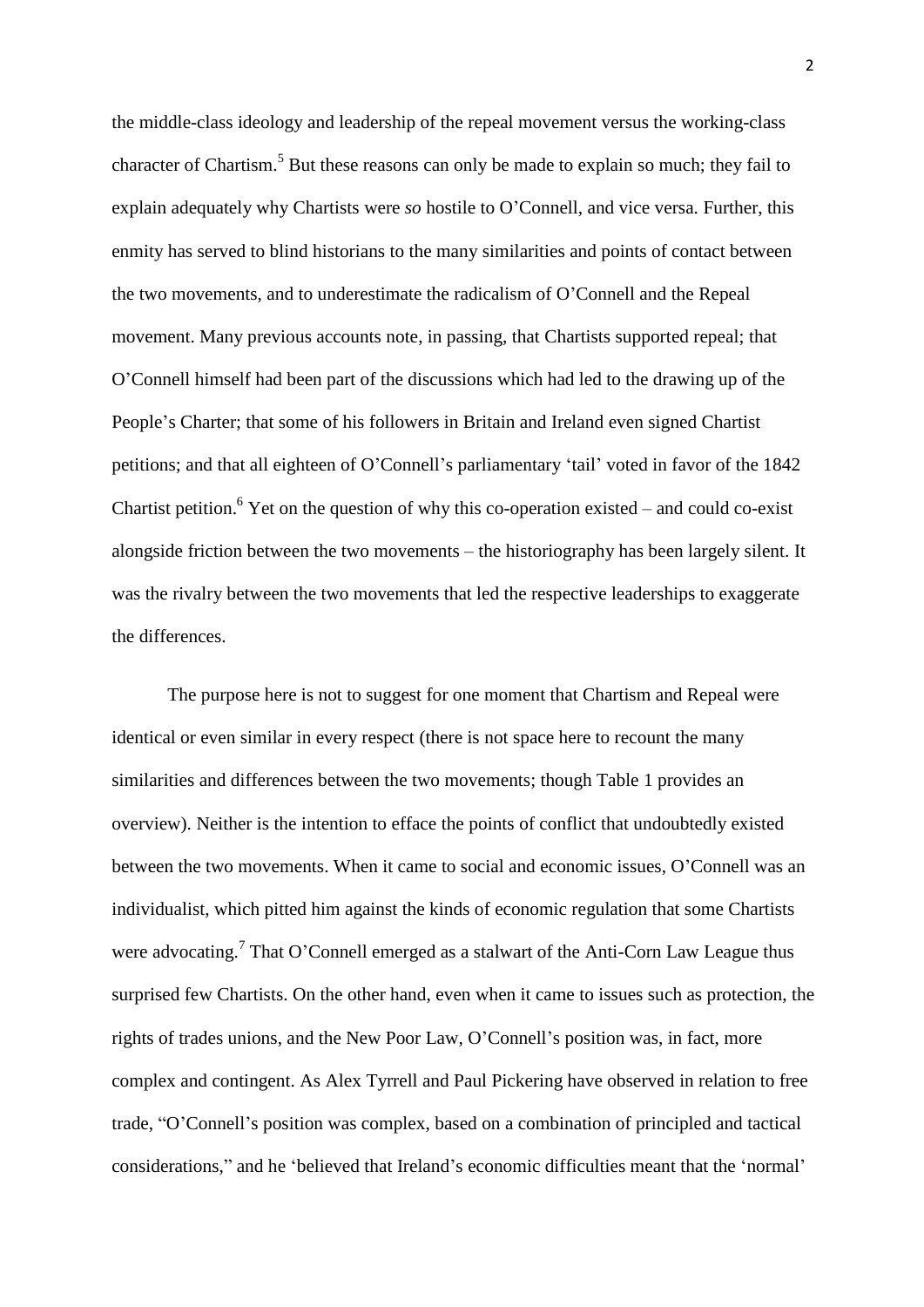rules of political economy did not apply".<sup>8</sup> Doubtless this made him appear hypocritical in the eyes of English radicals. O'Connell's radicalism was constrained by the alliance he struck with the Whigs – the so-called "Litchfield House Compact" of 1835. On several occasions O'Connell was forced to subordinate his radicalism or, even more embarrassingly, reverse his previously stated opinions, notably over factory reform (which led to accusations that he had been bribed by the millowners) and the "Tolpuddle Martyrs" to save the Whigs from defeats in the House of Commons. <sup>9</sup> O'Connell was never entirely comfortable with the dictates of liberal political economy, hence his support for factory reform on occasions, his hostility to extending the poor law to Ireland, and his support for the native Irish manufacture movement.<sup>10</sup> True, he objected to a poor law on the grounds that if the able-bodied were relieved it would sap independence and self-reliance. But this was only one of a number of objections that O'Connell raised; he was arguably more concerned about the potential of a poor law to break up families and sunder the bonds of kinship (if the elderly could be dispatched to a workhouse what was to stop sons and daughters from emigrating?) and he shared the view of the English anti-poor law protesters that the workhouse was inhumane.<sup>11</sup> As the focus of the present article is the shared democratic ideology of Chartism and Repeal, it should be borne in mind that this lens renders the two movements more similar than would a focus on social and economic ideas.

This article is a contribution to recent work which has begun to integrate British and Irish popular politics in the first half of the nineteenth century,  $12$  still too often studied separately. Though J. G. A. Pocock's call for a "greater British history" was issued 30-40 years ago, historians of Chartism and even more so of Repeal, have been slow to embark on the writing of the interconnected histories of England and Ireland. In fact, we know more about the Chartist legacy in the far-flung corners of the British World than we do about Chartism in Britain's closest colony.<sup>13</sup> Historians have long been aware of the presence of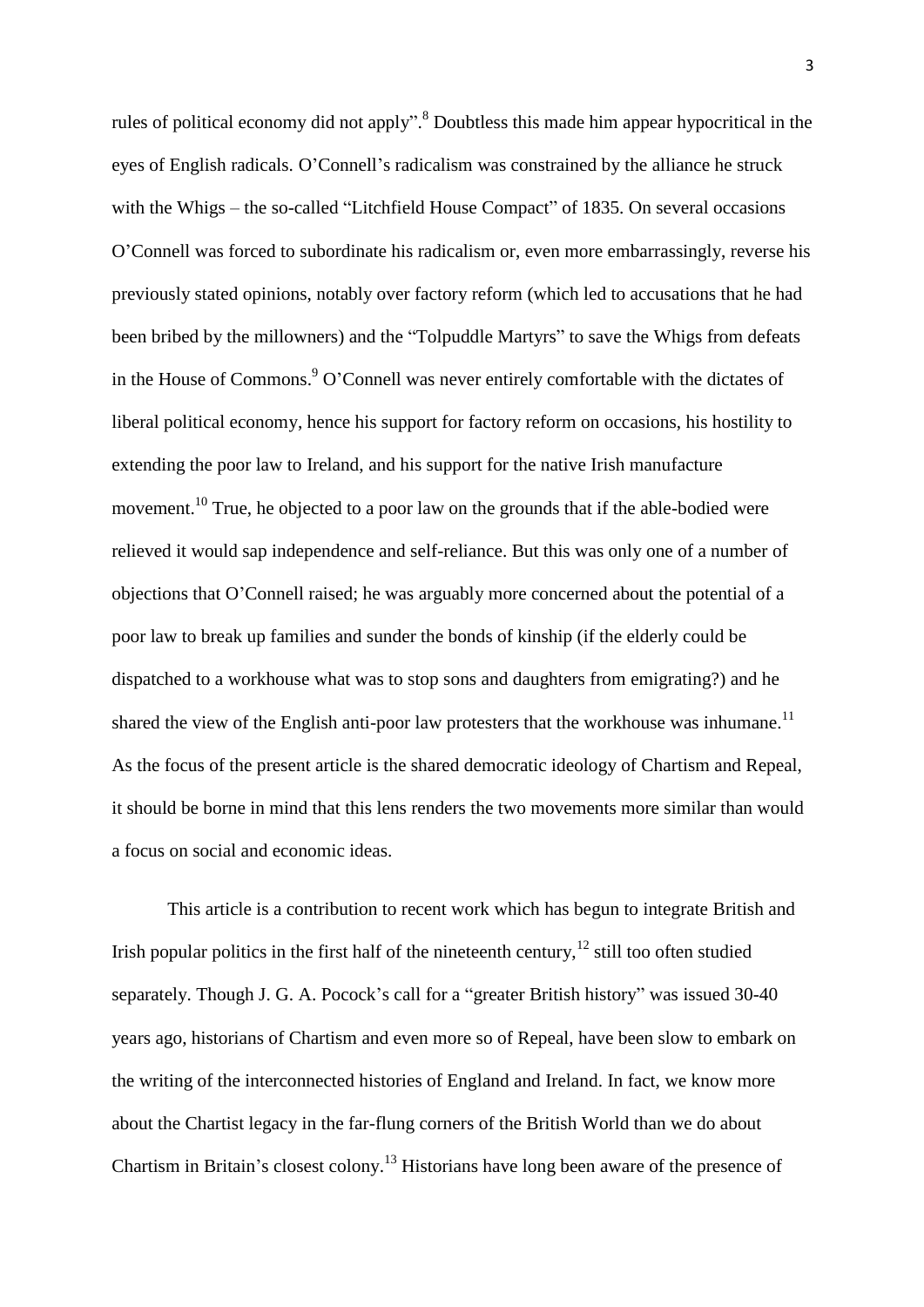Irish migrants in English and Scottish Chartism, and some attention has been paid to Chartism in Ireland. Yet the respective historiographies fall short of realizing Pocock's vision. Here we might usefully draw on recent work on "Atlantic History" and the "British World" with its "complex balancing act" of 'constantly comparing, juxtaposing, and interweaving,"<sup>14</sup> in this case the two stories of Repeal and Chartism, mindful of the connections as well as the contrasts. To paraphrase Pocock on the War of the Three Kingdoms, Chartism and Repeal originated "independently if interconnectedly," and flowed "together to form a single series but not a single phenomenon". Both Chartism and Repeal, for example, had "veneration for English political norms and institutions,"<sup>15</sup> refracted through the optic of the Atlantic revolutions of the late eighteenth and early nineteenth centuries.

Chartism has been compared to virtually all the movements that fed into and existed alongside it (pre-eminently the Anti-Corn Law League and Owenism) in the late 1830s and 1840s, save for the Irish Repeal movement.<sup>16</sup> This article begins by comparing the two movements, and shows that some of the obvious differences turn out to be more apparent than real. The second section argues that there was a shared ideological commitment to democracy, even if O'Connellites proved less *outrance* and impatient than Chartists.<sup>17</sup> While the historiography on Repeal is rich, with the most recent scholarship adding economics to the traditional focus on religion and nationalism as factors in the growth of the movement,  $^{18}$  the political ideas underpinning the movement remain surprisingly neglected: Repeal itself was, in part, a campaign for parliamentary reform. But to realize Pocock's vision, we must go further than simply furnishing contrasts and connections. We also need to explore how Repeal and Chartism interacted "so as to modify the conditions of one another's existence."<sup>19</sup> To date, historians have largely limited their discussions of Chartist-Repeal relations to the vexed question of the role played by Irish migrants in the British Chartist movement.<sup>20</sup> While this article lends further weight to the view that many Irish migrants to Britain were both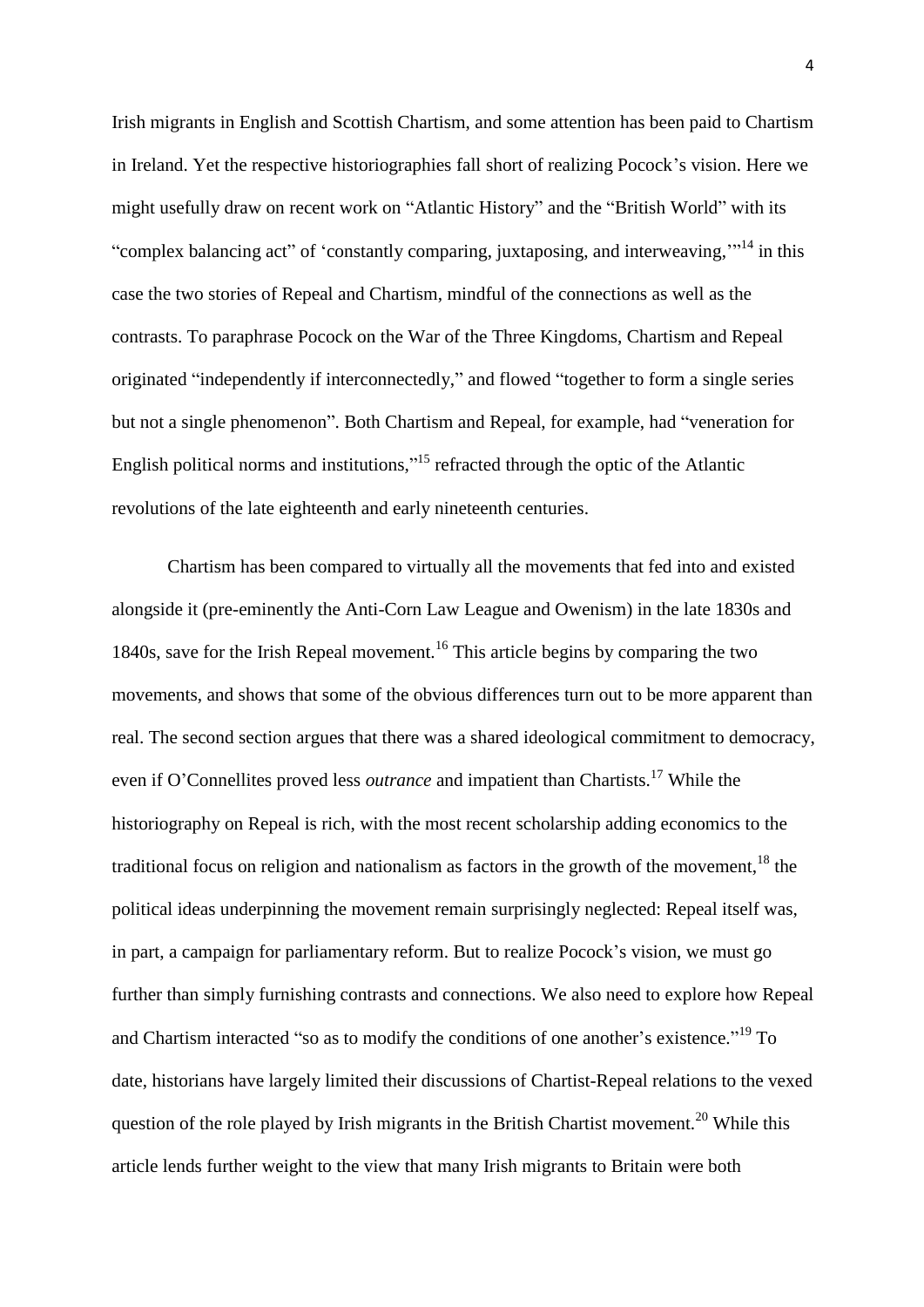Repealers and Chartists, the role of Irish migrants in British Chartism is only one part of what was a complex relationship between Chartism and Repeal. Chartists were frequently at the forefront of O'Connell's mind, and vice versa. For the Chartists, O'Connell presented a serious threat to the independence of their movement, and some of their hostility towards him was a defensive mechanism designed to repel his bids for the leadership of Chartism. Conversely, O'Connell's enmity towards the Chartists was part of a strategy of a trying to contain Chartism in Britain and prevent Irish migrants from fraternizing with the British Chartists.

Having sketched out this comparative context, the third section focuses on Chartism in Ireland in the early-to-mid 1840s, about which we still know relatively little. The extant scholarship has concerned itself largely with the events of 1848 when a group of Repealers – the Confederates – entered into an alliance with the Chartists, and so the focus here is on the pre-Famine period.<sup>21</sup> Chartism was patently a much smaller movement in Ireland, but it was not, by any standards, insignificant – the word almost universally applied in previous  $accounts.<sup>22</sup>$  By utilizing a range of sources, much wider than was as readily available to previous historians, the article provides the most comprehensive account to date of Irish Chartism in the years before 1848. By drawing on the papers of the Repeal Association and by making full use of the police reports to the Chief Secretary's Office in Dublin and the Colonial Office in London, along with the digitized Chartist and Irish press, it suggests that O'Connell had good reason to fear the rival pull of Chartism, not just in Britain but also, to a lesser extent, in Ireland where his control of popular politics was far from total.<sup>23</sup> Particular attention is paid to the means by which Chartism was established in Ireland, especially the role of Irish diasporic networks. The article concludes by situating the comparison of the Chartist and Repeal movements in the context of recent work on the "age of democratic revolutions" in the Atlantic world.<sup>24</sup> In doing so, it challenges the view that there was a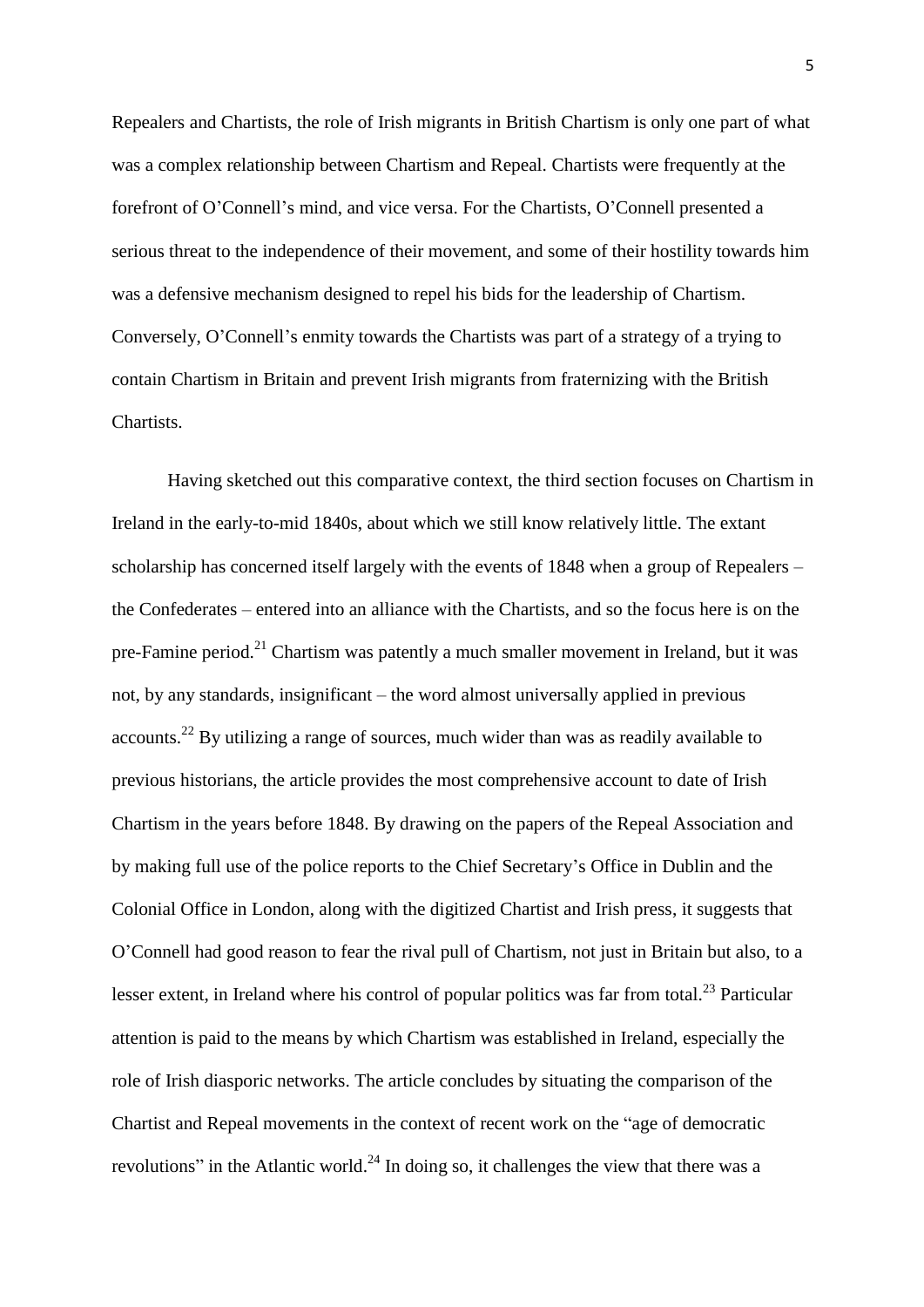"democratic deficit" in Ireland in the age of O'Connell, and suggests that Repeal and Chartism were beset by similar tensions over competing definitions of liberty which had been cascading around the Atlantic World since the late eighteenth century.

#### I. COUNTRY AND CONSTITUTION

On the surface, Chartism and Repeal appear to be anchored in very different political contexts. The Chartists were heirs to a radical tradition that looked back to the American and French revolutions, but also to the United Irishmen of the 1790s (O'Connor's father and uncle had been prominent United men). This illustrates, at the very outset, that Chartism was not contained within any English, or even British, radical tradition.<sup>25</sup> The Repeal movement seems to have a very different ancestry – the campaign for Catholic Emancipation waged by O'Connell in the 1810s and 1820s to remove the remaining civil disabilities that branded Catholics as second-class citizens. The legacy of this campaign, it has been argued, did much to shape the subsequent Repeal movement, which saw the narrowing of Irish nationalism to the claims of Catholic Ireland. In doing so, the O'Connellites explicitly rejected the traditions of the United Irishmen – not only their non-sectarianism but, crucially, their physical force designs revealed most dramatically in the ill-fated 1798 rebellion and the abortive uprising of 1803, led by Robert Emmet. As all of O'Connell's biographers point out, his first-hand experience of French revolutionary violence whilst a student in France in the 1790s, and his encounter with the ideas of William Godwin, left him with a life-long aversion to mob rule and violence.<sup>26</sup> But these two traditions were far from being antithetical. Thanks to recent work on the political culture of eighteenth century Ireland, we now know that Repeal emerged from a similarly rich tradition of popular politics foregrounded by the Irish supporters of the American revolutionaries, in particular the Patriot Volunteers of the 1780s: some of their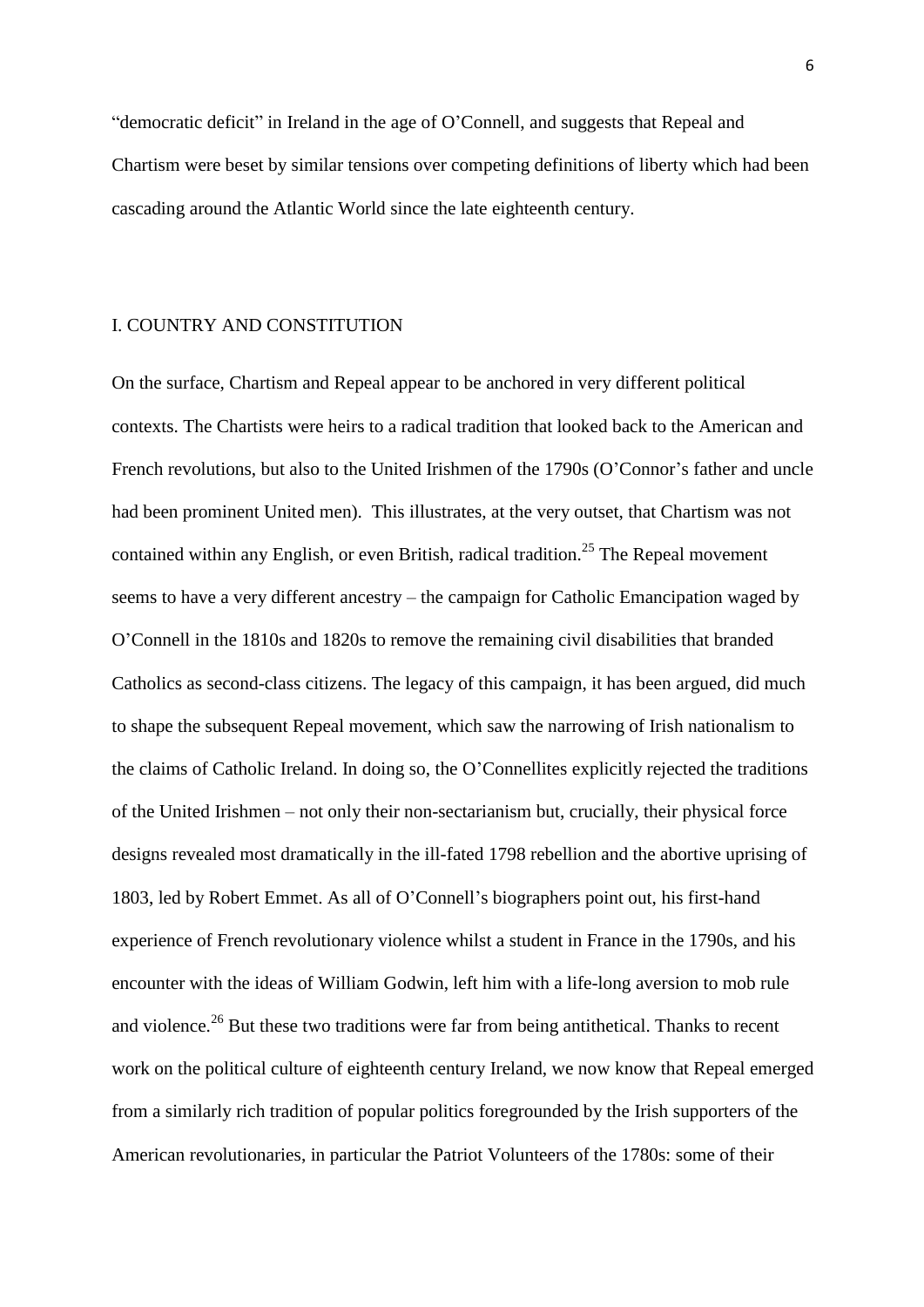iconography, for example, would be reactivated by O'Connell.<sup>27</sup> Though O'Connellites might publicly distance themselves from the revolutionary United Irishmen, they inherited some of their democratic ideology. Viewed from this longer-term perspective, the campaign waged by O'Connell for Catholic Emancipation in the 1820s – supported, we might note, by increasing numbers of British radicals – represented a temporary, if necessary, narrowing of Irish nationalism.

There are good grounds for situating O'Connell himself in the context of the Atlantic World. As Christine Kinealy has shown, O'Connell "championed human rights throughout the world," including the rights of British Jews, the condition of the Indian peasantry, and the treatment of Maoris in New Zealand and Aborigines in Australia. But it was the issue of antislavery which engaged him most "whether in the West Indies, India or the United States," demonstrating that "his politics transcended simply Irish, Catholic or national concerns."<sup>28</sup> O'Connell was shaped just as much by the Enlightenment, including its more radical wing when it came to such issues as slavery and women's rights, than he was by the "Counter-Reformation Catholicism" he encountered at the colleges of St Omer and Douai. Hence his lifelong support for religious freedom and equality, a stance that inspired liberal Catholics around the Atlantic World.<sup>29</sup> Recall the O'Connell of the 1790s who had derived great delight from reading Thomas Paine's *Age of Reason*. <sup>30</sup> There is even some circumstantial evidence that O'Connell flirted with the Society of United Irishmen in the late 1790s before the rebellion.<sup>31</sup> O'Connell might have recoiled at the violent excesses of the French Revolution, but he sympathized with the slave revolt in St. Domingo. In August 1838 at the celebrations in Haiti commemorating "Emancipation Day," a toast was proposed to O'Connell as a "friend of liberty and universal emancipation."<sup>32</sup> While he had clearly left some of these youthful indiscretions behind by the 1820s, he remained a supporter of liberation and liberal movements around the globe, holding Simon Bolívar in high regard, a compliment that was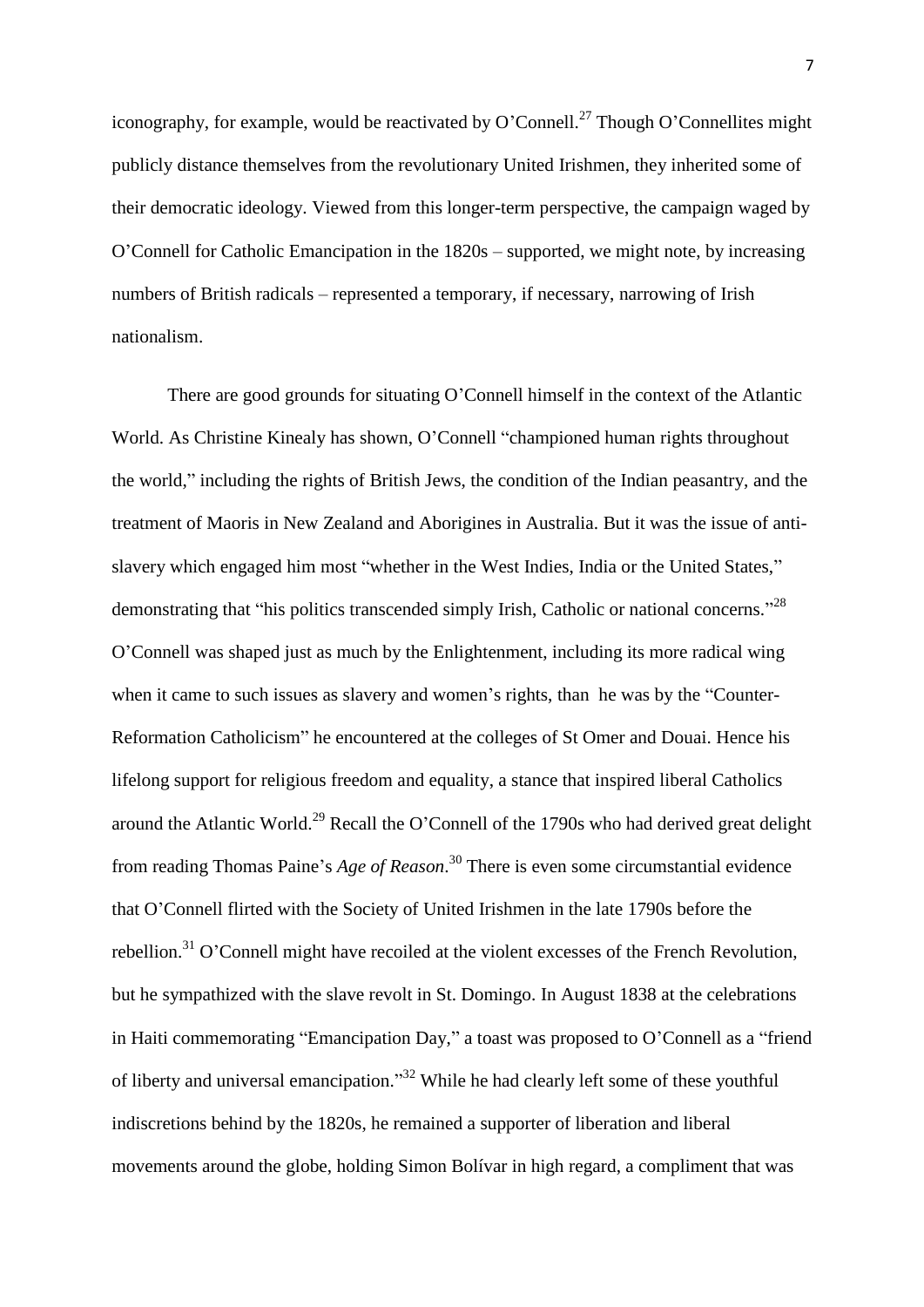fully returned.<sup>33</sup> O'Connell also welcomed the revolutions of 1830 in Belgium and France, seeing in them a harbinger of repeal.<sup>34</sup> Had O'Connell been less principled and more pragmatic like some of his fellow Repealers, he would have been ideally placed to launch the Repeal movement as a genuinely Atlantic movement, but for the stumbling block of his outspoken abolitionism and commitment to racial equality, which lost him support from American-Irish defenders of slavery (of which there were many). Instead, he found himself as one of the leading figures in the transatlantic anti-slavery movement with the New York Free People of Colour hailing him as "the uncompromising advocate of universal emancipation, the friend of the oppressed Africans and their descendants, and of the unadulterated rights of man."<sup>35</sup> For O'Connell slavery was incompatible with the eternal sacred principles of Christianity and democracy: "The spirit of democratic liberty is defiled by the continuance of negro slavery in the United States," a quotation that supporters of the North in the American Civil War resurrected.<sup>36</sup> This was a view shared by most, though not all, Chartists: "slaveholding, liberty-talking Yankees," was how the Dublin Chartist leader W. H. Dyott referred to supporters of slavery.<sup>37</sup> So even at the level of tradition, Chartists and O'Connellites had not trodden entirely separate paths into those movements.

In demanding repeal the O'Connellites were seeking to alter the constitutional basis of the United Kingdom, largely – it would appear – from motives of nationalism. Chartism, strictly defined, desired no such alteration and saw itself, on the whole, as a supra-national movement that aimed to transcend the historic divisions between the three kingdoms. Yet in tacking repeal of the Act of Union onto their 1842 petition the Chartists signaled their recognition of Irish claims to self-government.<sup>38</sup> Nonetheless, as democrats, first and foremost, Chartists were always uncomfortable with appeals based on the particularistic claims of nation, race and religion – a legacy of their Jacobin heritage. This tension was aptly characterized by O'Connor when he declared that "I have, at all times, said that Ireland was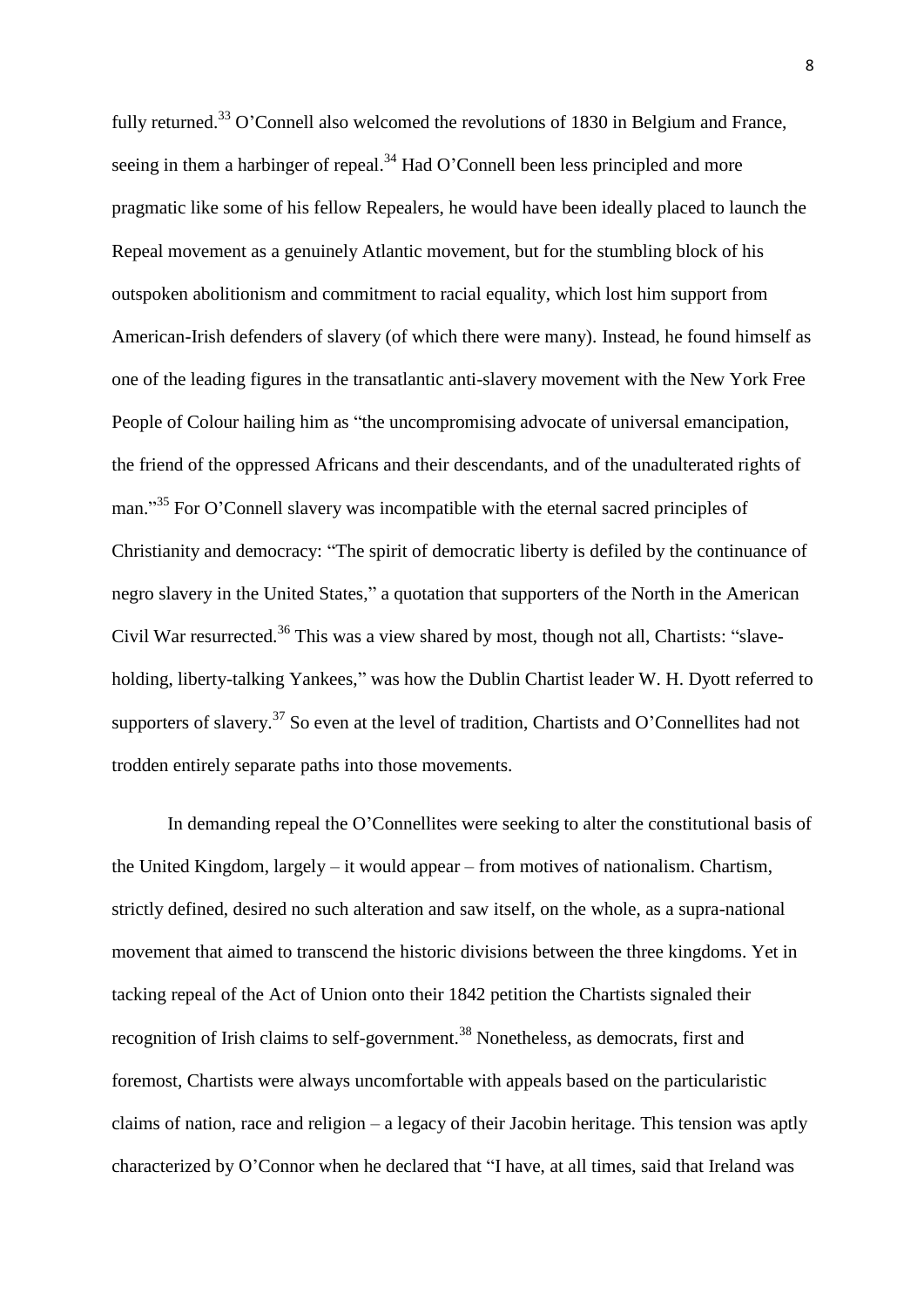my country, the world my republic."<sup>39</sup> The O'Connellites, by contrast, were more willing to trade in these various forms of "othering": "Orange, Protestant, English," was how O'Connell branded Chartists in  $1841<sup>40</sup>$  Chartists rebuked O'Connell for these crude appeals to sectarianism and racism. As an article in the *English Chartist Circular* protested, "To us it would seem…a crime against nature to sow the seeds of animosity between kindred nations."<sup>41</sup> The London Working Men's Association [LWMA] was no less outraged at O'Connell's bigotry and countered this with the assurance that "as the blood of both countries [Britain and Ireland] commingles in our veins…so, assuredly, under the benign influence of free and equal institutions would our liberties and interests be blended and identified as one united and happy people."<sup>42</sup> As the LWMA's words suggest, the reference to blood implies that they did not regard the Irish as a separate race. Bronterre O'Brien similarly lambasted O'Connell for the blanket way he condemned all Englishmen as "Saxon."<sup>43</sup> British Chartists seldom resorted to anti-Irishness (or indeed racism of any kind), and on the few occasions when some did it was based on a diffuse sense of cultural/ethnic difference rather than ideas of race.<sup>44</sup> This is not to suggest that the English working class harbored no anti-Irish sentiments, but it was never part of the formal discourse of Chartism. There is next to no evidence that British Chartists grounded their own claims to citizenship by defining themselves against the "savage Celt" in the way that some supporters of (English) workingclass enfranchisement did during the 1860s, or as some of the American Irish did vis-à-vis African-Americans.<sup>45</sup>

But if Chartists were heirs to a Jacobin international fraternity, O'Connell, as we have seen, was a child of Enlightenment which, as Bruce Nelson has observed, led O'Connell to "choose internationalism over nationalism at critical moments in his career."<sup>46</sup> In the tenacity with which O'Connell supported these issues he could prove anything but pragmatic and shifting – the usual charges made against him.<sup>47</sup> O'Connell's biographers have long observed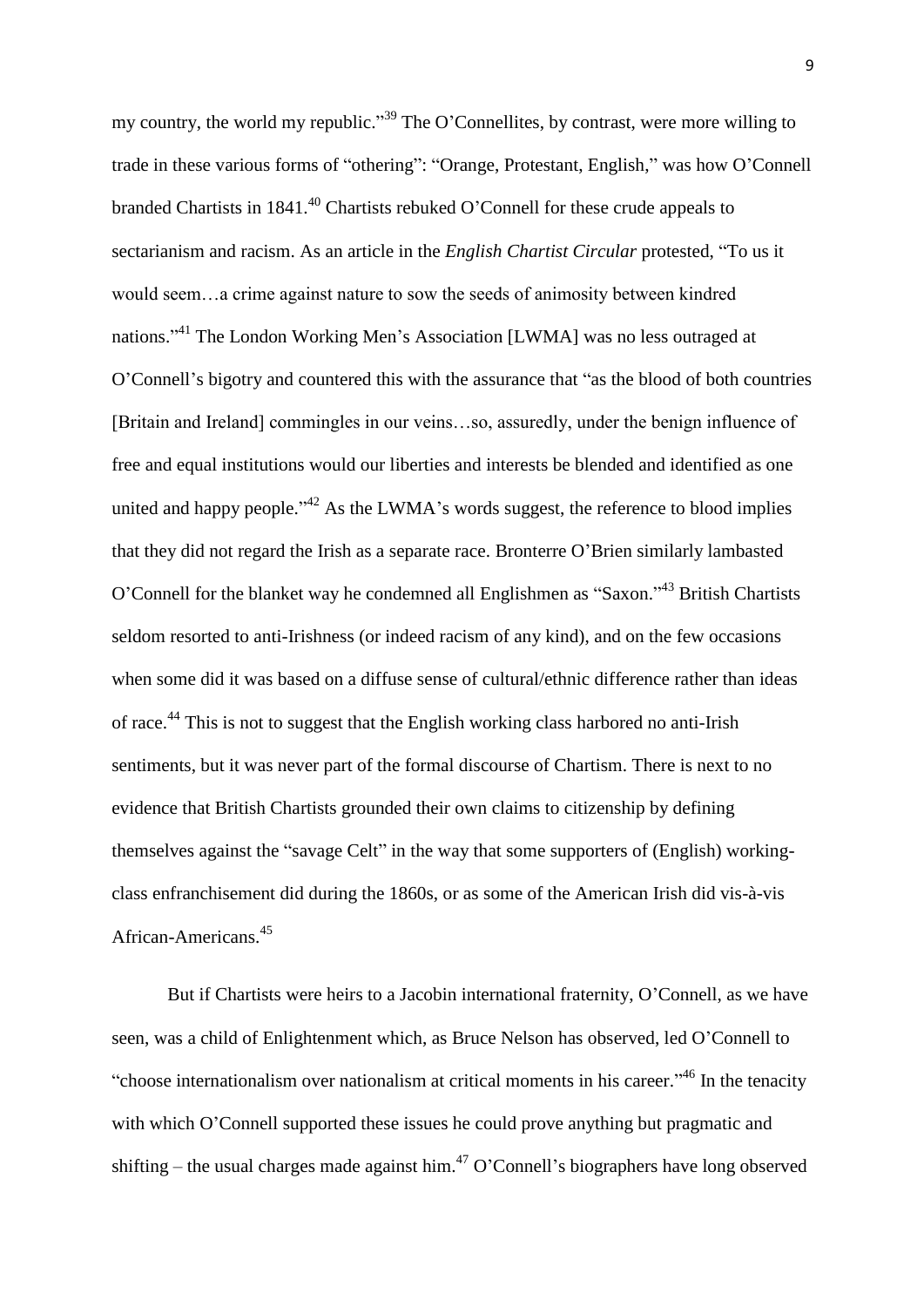that, as a liberal nationalist he was ill at ease with the romantic and cultural nationalism of a growing number of his fellow Repealers which culminated in Young Ireland. <sup>48</sup> Like the American revolutionaries before him, O'Connell's demand for repeal stemmed less from any convictions he had about Ireland's separateness as a nation and more from his refusal to abandon what he viewed as Ireland's rights under English common law and the British constitution.<sup>49</sup> It should be emphasized that O'Connell was never an incipient home ruler, much less an advocate of Irish independence. The demand for repeal was deceptively simple, defined most tersely by O'Connell in February 1833: "In short, salutary restoration without revolution, an Irish parliament, British connection, one King, two legislatures."<sup>50</sup> Unlike the various future home rule schemes, the two legislatures were to be equal, and O'Connell was also willing to accept the retention of Irish MPs at Westminster "for all general purposes."<sup>51</sup> The important point here is the emphasis O'Connell placed on the "British connection" and his repeated declarations of fealty to the crown which entailed more than just rhetorical professions of loyalty to cover his disloyal acts.

O'Connell, like most Chartists, was a constitutionalist – not just in method but also in justification. There was more than just a hint of what Pocock terms the "Catholic Old English" of Ireland in O'Connell, who maintained that "Ireland was organically connected with the English crown but that the management of this connection lay with Irish counsellors and councils of that crown."<sup>52</sup> In other words, Ireland was subject to the English crown, but not the parliament of England. O'Connell was not only a monarchist, but as one would expect of a trained and highly effective lawyer, he was extremely well versed in English parliamentary and common law. Indeed, in his great parliamentary speech of 1834 when he moved a motion in favor of repealing the Act of Union, one of his central propositions was that the Union, and in particular the way it had been enacted, was unconstitutional. O'Connell tellingly opened his speech with reference to the American Revolution and the recent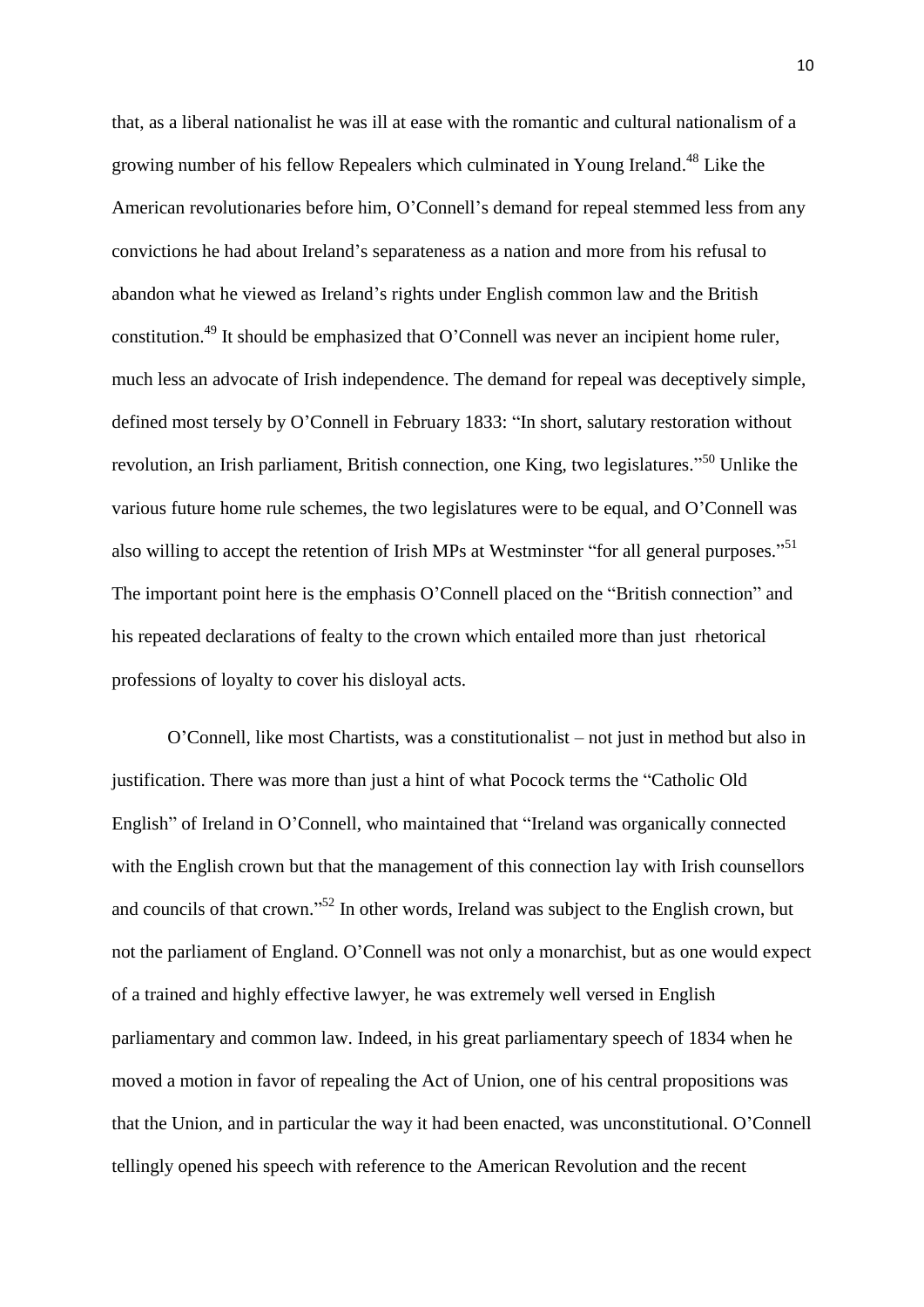Canadian protests, noting that all three had suffered from the unconstitutional attempts by England to assert dominion. The echoes of the American revolutionaries were plain to see: "I mean distinctly to assert, that Ireland was an independent nation, and that we ought to regard her, not as a subordinate province, but as a limb of the empire." The long first part of O'Connell's speech was devoted to a constitutional history of the relationship between England and Ireland, from 1172 down to the Act of Union, during which Ireland had been free to possess its own legislature, a freedom confirmed by the Act of 1782 – "the Irish Charter of Liberty," "a compact in which the Irish people endeavoured to follow up the principles of the British Constitution." The Irish people, O'Connell declared, "insist on their Charter being revived." Along the way, O'Connell cast the English imposition in a distinctly Atlantic register: "The story of Spanish cruelties in South America, is mild and moderate compared with the dark catalogue of crimes, of cruelties, and atrocities, which were committed in Ireland and against Irishmen." O'Connell also cited John Locke: 'The Legislature cannot transfer (says Mr. Locke) the power of making laws into other hands (as the Act of Union did).<sup>53</sup> Thus, Repeal, no less than Chartism, was saturated with the "constitutional idiom."<sup>54</sup> This idiom drew heavily on English Protestant philosophy: an instance of what Eugenio Biagini has termed "ideological promiscuity across confessional and national boundaries."<sup>55</sup> It is also noteworthy that in both O'Connell's and the Chartists' thinking on empire, there was the same unresolved tension between viewing the colonial system as an unwarranted usurpation of the popular rights of natives, and seeing the British Empire as a potentially positive force for spreading liberty.<sup>56</sup>

### II. PARALLEL AND RIVAL MOVEMENTS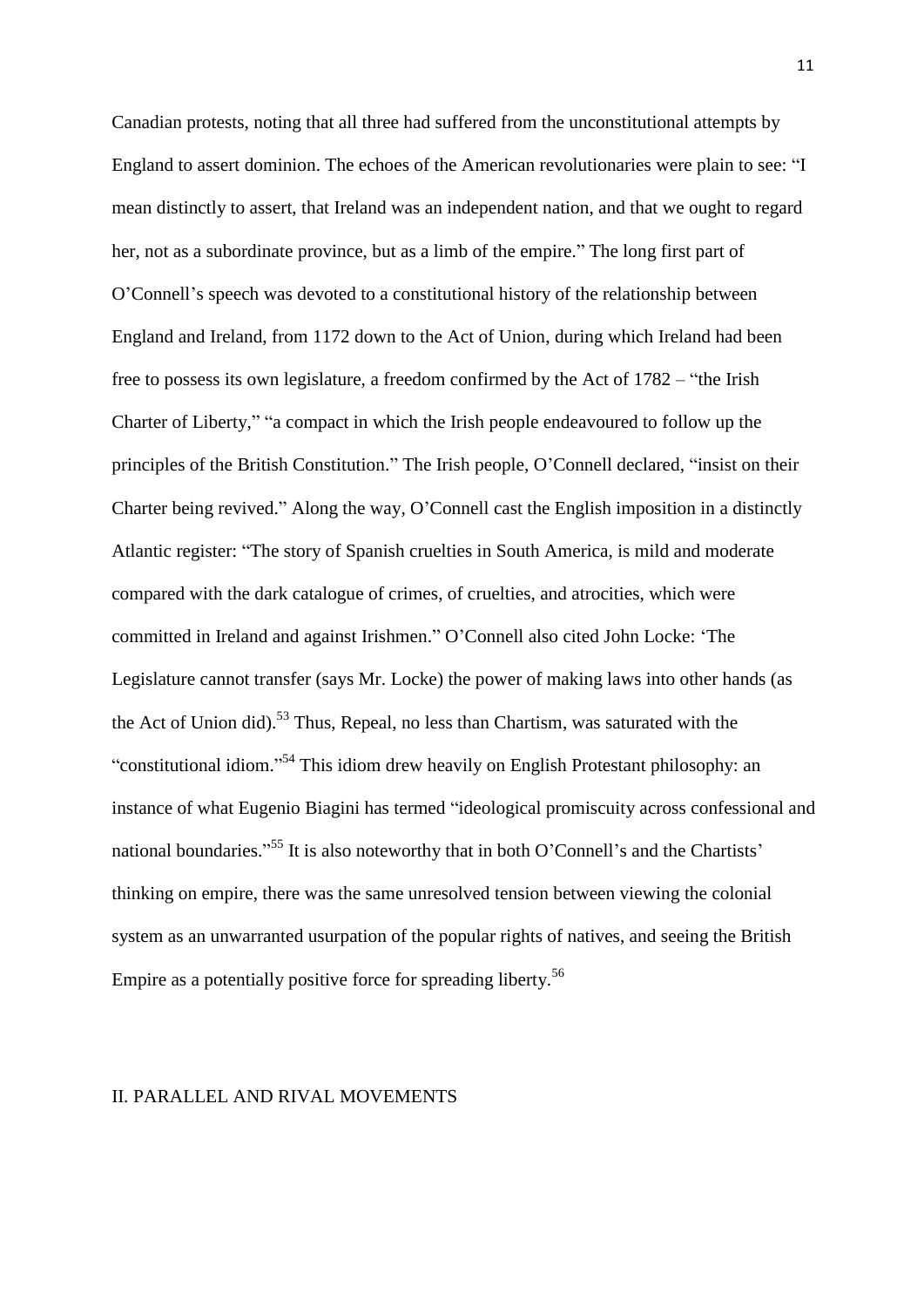There is no doubt that O'Connell's willingness to sacrifice the forty-shilling freeholders – the plebeian mainstay of his electoral support – as the quid pro quo for Catholic Emancipation in 1829 cast a serious blot on his reputation as a radical reformer. What made this sacrifice all the more treacherous in radical eyes was that he had avowed a few years earlier that he would never (again) bargain away their franchises: O'Connell had agreed to this sacrifice as part of the failed negotiations over a Catholic Relief Bill in 1825. Here lay the origins of the radical charge that O'Connell had betrayed the Irish laborers – and by extension the English working class – for the middle-class cause of Catholic emancipation. What difference would it make, radicals on both sides of the Irish Sea asked, to the working-class now that rich Catholics could sit in parliament?<sup>57</sup> In O'Connell's defense he had consented to this sacrifice with the greatest of reluctance, and almost immediately set about trying to undo it.<sup>58</sup> But with little support inside or outside of parliament, the campaign was stillborn: for all the noise that English radicals like Henry Hunt made in defense of the forty-shilling freeholders, O'Connell observed that Hunt had 'no following'.<sup>59</sup> O'Connell's tears for the forty-shilling freeholders were genuine. By the late 1820s, he had a long-established and publicly acknowledged reputation as a radical reformer. O'Connell had declared in favor of universal manhood suffrage on numerous occasions since the 1810s. He continued to do so in the 1830s and 1840s – though his attachment to it, like most things, waxed and waned as the occasion demanded and he was certainly willing to accept household suffrage.<sup>60</sup>. Though he preferred the term "general suffrage" to universal (manhood) suffrage, with the exception of specifying a more stringent residence qualification for gaining the franchise – O'Connell stipulated six months against the Chartists' three – his definition was identical. In fact, as O'Connell spelled out at a meeting of the Repeal Association in Dublin in September 1841, the Repealers subscribed to all points of the Charter save one – annual parliaments; the Repealers were for triennial. Yet by 1842, in the interests of co-operating with Joseph Sturge's Complete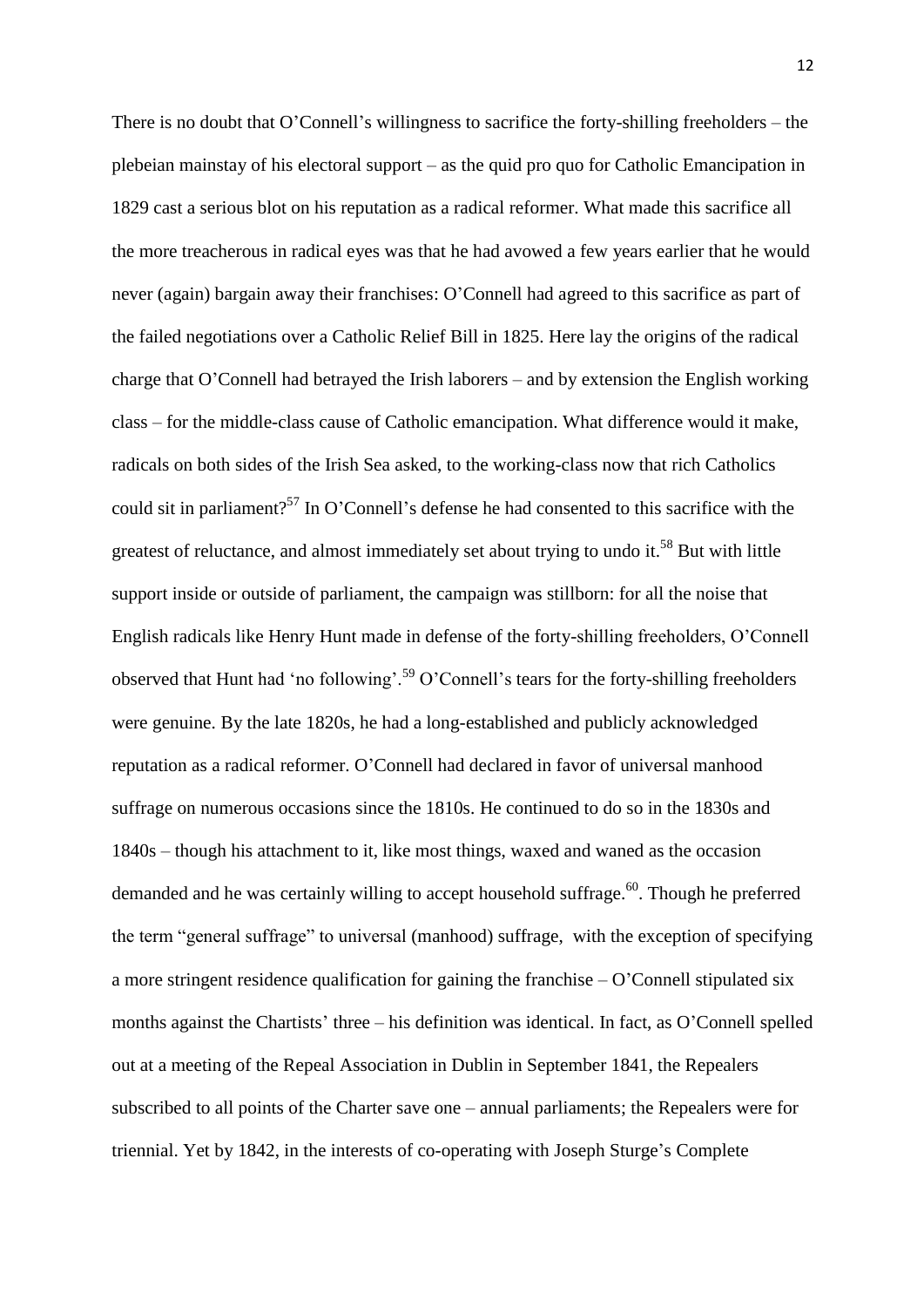Suffrage Union – an initiative designed to build bridges between middle-class reformers and Chartists – the Repealers came out in support of annual parliaments).  $61$ 

Parliamentary reform was integral to repeal: after all, the demand for repeal was not just an act of negation; it was to be the prelude to the restoration of an Irish parliament. While O'Connell might have been vague about certain aspects of repeal, he made it clear on numerous occasions that there would be no return to the *status quo ante* the Act of Union when the Irish parliament had been unrepresentative and virtually powerless vis-à-vis the Irish executive. Only radical reform would break the still formidable political power of the Ascendancy.<sup>62</sup> Virtually all of the organizations that O'Connell set on foot – the General Association (1836), the Precursor Society (1838) and the Repeal Association – were all, at root, movements for parliamentary and franchise reform. The Precursor Society demanded an extension of the franchise, and not just for Ireland but to "obtain for all parts of the empire, the greatest possible extension of the suffrage that can practically be obtained." Far from being a nominal organization, whose only purpose was to pre-empt repeal, the Precursor Society was an active body, commissioning no less than five detailed reports investigating the woefully limited and corrupt state of the Irish electoral system. Five of the Precursor Society's nine objects were demands for parliamentary reform.<sup>63</sup> It was Lord Stanley's electoral registration bill – which threatened to restrict the Irish franchise even further – that prompted O'Connell to relaunch the Repeal movement in  $1840.64$  O'Connell was only too aware that his own electoral support was built on shifting and contracting sands, dramatically underlined when he was unseated for Dublin following an election petition in 1836 (on the grounds that some of his voters had forfeited their franchises due to being in arrears with their tax payments). Further, by 1840 the electoral register was now very old, and the generous terms on which freeholders and householders – the mainstay of O'Connell's support - had been enfranchised in 1832 on eight year certificates was due to expire, and there was no guarantee

13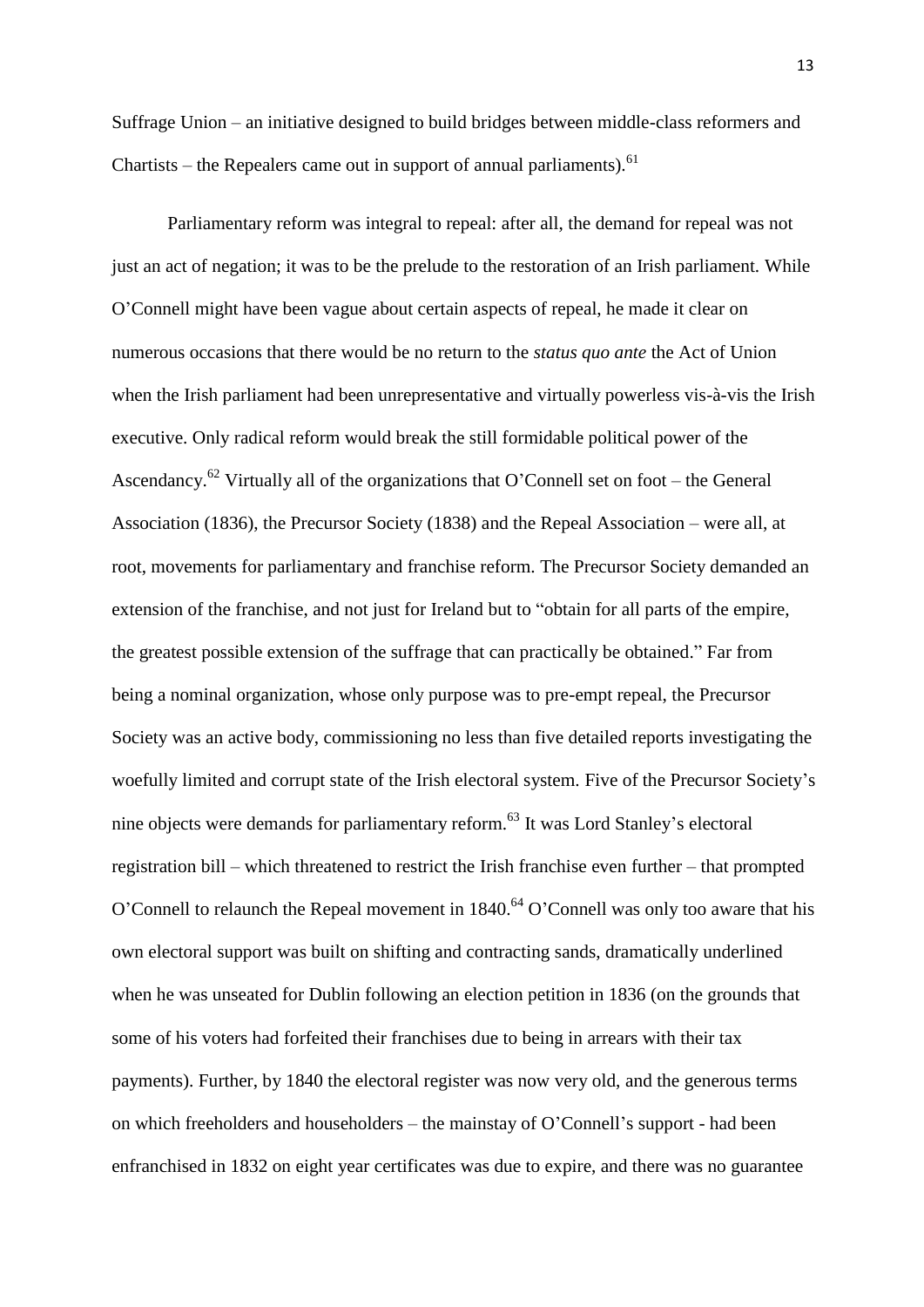that the new terms would be as generous.<sup>65</sup> O'Connell thus had personal as well as ideological motives for demanding democratic reform: a more popular franchise, protected by the ballot, and the abolition of the property qualification (he had to resort to all sorts of financial transactions prior to elections to ensure that he and his kinsmen met the stiff property qualifications) and a clamp down on the unreformed Dublin Corporation's creation of 'fictitious and improper' freemen,<sup>66</sup> all promised to solidify his electoral base. During the Repeal agitation, O'Connell continued to single out the state of the franchise and representative system as a major grievance, claiming that while one in five men could vote in England only one in twenty could so in Ireland.<sup>67</sup> This was compounded by the underrepresentation of Ireland in the Imperial Parliament: 'Ireland, with more than two-thirds of the population of England, has but 105 members' while England had over 500 MPs. On the basis of population and the Irish contribution to exports, imports and revenue O'Connell claimed that Ireland was entitled to 178 MPs.<sup>68</sup> O'Connell was explicit that the representative basis of any future Irish parliament had to be population.<sup>69</sup>

In light of these ideological affinities along with the many other similarities between the two movements it is not surprising that there existed a significant minority of Irish immigrants in Britain who supported both movements, evidence that Irish migrants were not blindly and exclusively O'Connellite in their political loyalties. As early as July 1839 there was a contingent of Manchester Irish within the local Chartist movement who were of a sufficient critical mass to be issuing their own addresses.<sup>70</sup> Instances such as these are a reminder that this was just the tip of the iceberg: we will never know the full extent of Irish involvement in Chartism in Britain because of the faceless members of the crowd, whose Irishness was not so conspicuously on display.<sup>71</sup> The Young Ireland newspaper the *Nation* claimed that there were 100,000 Irish in Manchester in 1842 if the immediate descendants of Irish-born were included in the calculation, a figure that puts into perspective the 15,000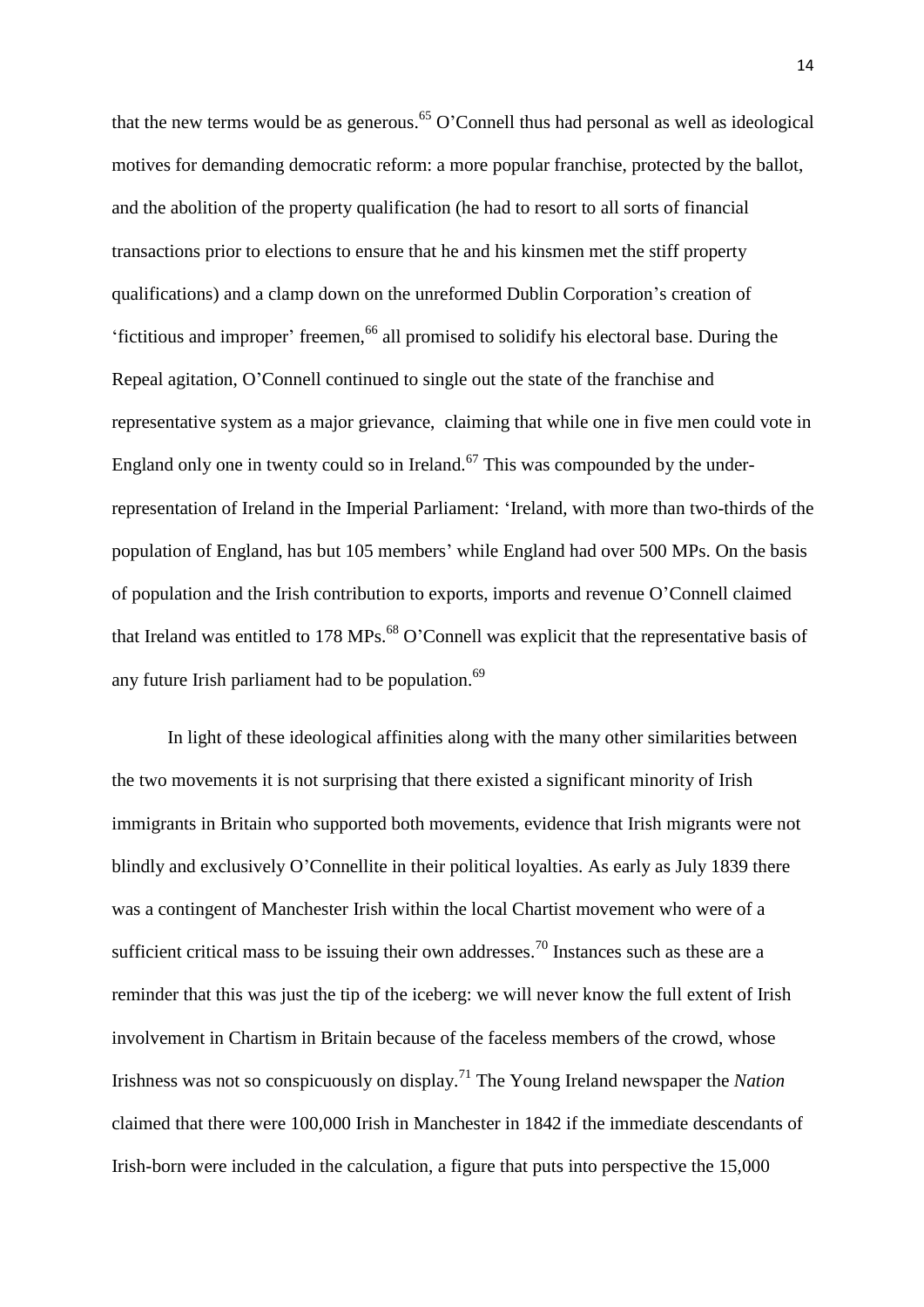members of the town's Repeal associations.<sup>72</sup> The highpoint of Chartist-Repeal contact seems to have been in the years 1841-3 – in both Britain and Ireland (before 1848). Not coincidentally, it was during this period that the British Chartist movement paid most attention to Ireland and the Irish, even more so after the setbacks of 1842 when the second petition was rejected by parliament, followed by the climb down after the failure of the strike waves of the summer to deliver the Charter. Unprecedented column inches were devoted in the *Northern Star* to the Repeal movement; to Chartism in Ireland; to Irish Chartists; to Irish history and the iniquities of British rule in Ireland.<sup>73</sup> These overtures were not without effect. The Manchester Repeal Association, for example, was far from being implacably opposed to the Chartists; not only did some of their members sign the Chartist petition of 1842 but others signed the petition for the liberation of John Frost, imprisoned for his part in the Newport rising of  $1839.<sup>74</sup>$ 

Behind the scenes, though, relations between the two local movements were more strained. The secretary of the Salford Repeal Association complained to Dublin headquarters that "some renegade Irishmen" attended Chartist meetings, which took place in the same building, in the room above, where they met.<sup>75</sup> The Birmingham Repeal Association complained that Chartists attended their meetings – some of whom were Irish, and – underlined in the letter – "they have already made overtures to some Catholics to come into their local meetings" with the result that some Irishmen have declared themselves "Catholics and Chartists." <sup>76</sup> The report in the *Northern Star*, by contrast, suggested that these fraternizations were entirely cordial, at least until Dublin headquarters ruled in September 1841 that no Chartist could be enrolled in the Repeal association.<sup>77</sup> Indeed, it appears that this injunction was born out of a real fear that Repealers would defect to "Feargus and Repeal." Another loyal Repealer who had been in attendance at the Birmingham meetings implored headquarters "to do something in time, for I found a great deal of wavering in some of my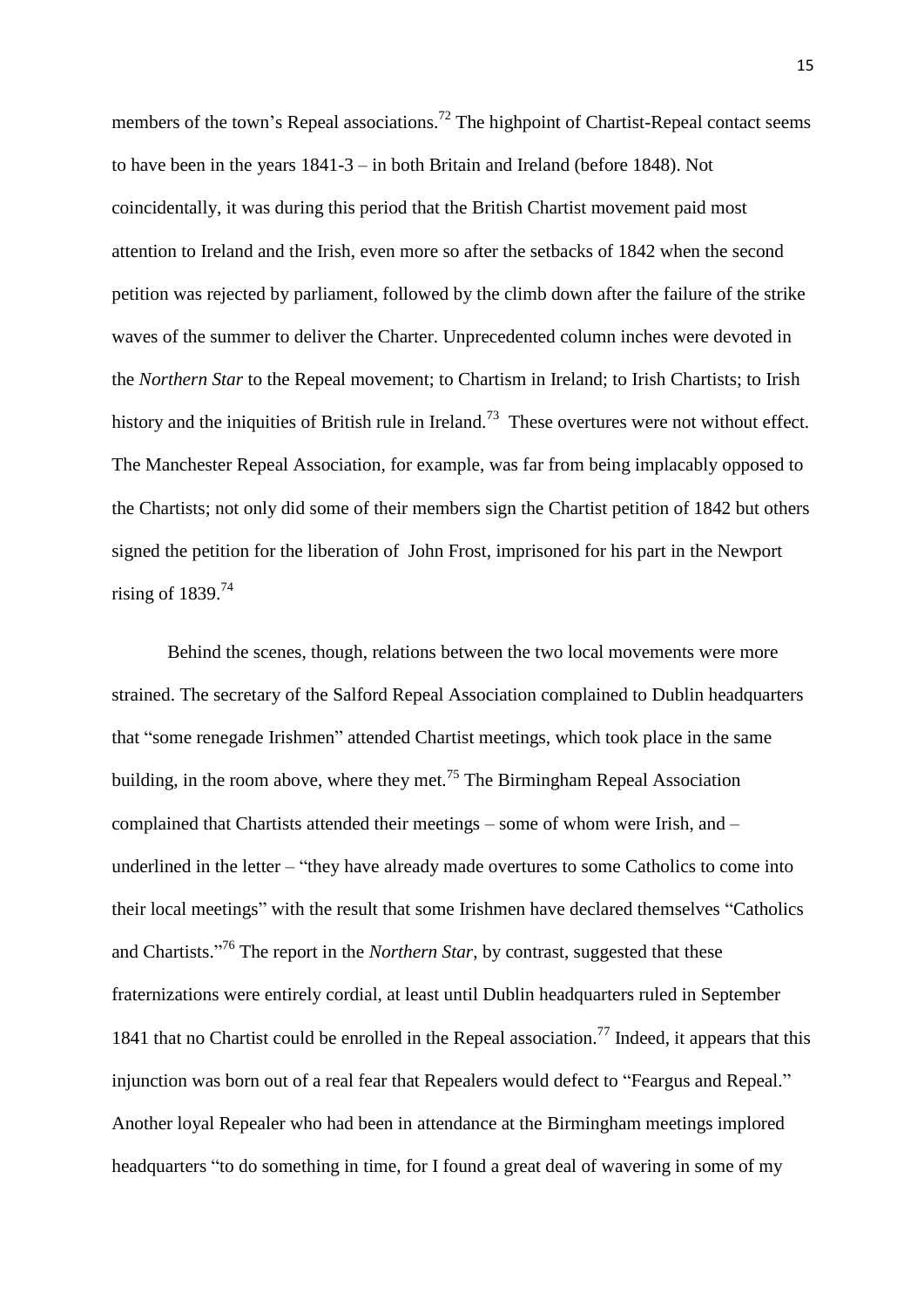countrymen."<sup>78</sup> A Repealer from Glasgow relayed to Dublin that the local attempts by the Chartists to win over the resident Irish to their cause "will have some effect for some time."<sup>79</sup> The decision of a few Irish Repealers in Port-Glasgow to sign the 1842 Chartist petition "caused great dissension among the other Repealers who have not signed it."<sup>80</sup> From the very inception of Chartism there had been a contingent of resident Irish in Glasgow who were supportive, and publicly so by announcing their presence as a corporate body in the processions that accompanied mass meetings just as they did elsewhere.<sup>81</sup> The resident Irish Chartists of Campsie, for example, had their own banner.<sup>82</sup>

The result of the injunction from Dublin to expel Chartists caused dissension in repeal ranks – even to the point of splitting some local repeal associations into rival bodies who were pro- and anti-Chartist (e.g. in Leeds).<sup>83</sup> L. T. Clancy, a Chartist-Repealer of some years standing, wrote as a Repeal warden from London in the hope that this injunction was nothing more than "humbug."<sup>84</sup> And in Barnsley the Repeal Association seems to have been little more than a Chartist body.<sup>85</sup> At Bolton the injunction similarly had little effect where Chartists and Repealers continued to fraternize.<sup>86</sup> And as late as 1846 a group of 50 Irish Repealers resident in Bradford were members of the Chartist Land Plan.<sup>87</sup> While most repeal associations seem to have towed the official line, as David Goodway has observed of the London Irish, "There must have been many other Irish who considered themselves Chartists as well as Repealers, even if most – on account of loyalty to Erin or of the anger of the Liberator – effectively were Repealers only.<sup>38</sup> We may tentatively conclude, then, that what changed after the injunctions of the Repeal leadership was not that all Repealers ceased to be Chartists; but that they now kept quiet about their dual loyalty.

The injunction from Dublin to expel Chartists from Repeal Associations was born of a genuine anxiety that the boundaries between the two movements were becoming blurred at the grassroots level. In fact, this was the latest in a series of moves by O'Connell to distance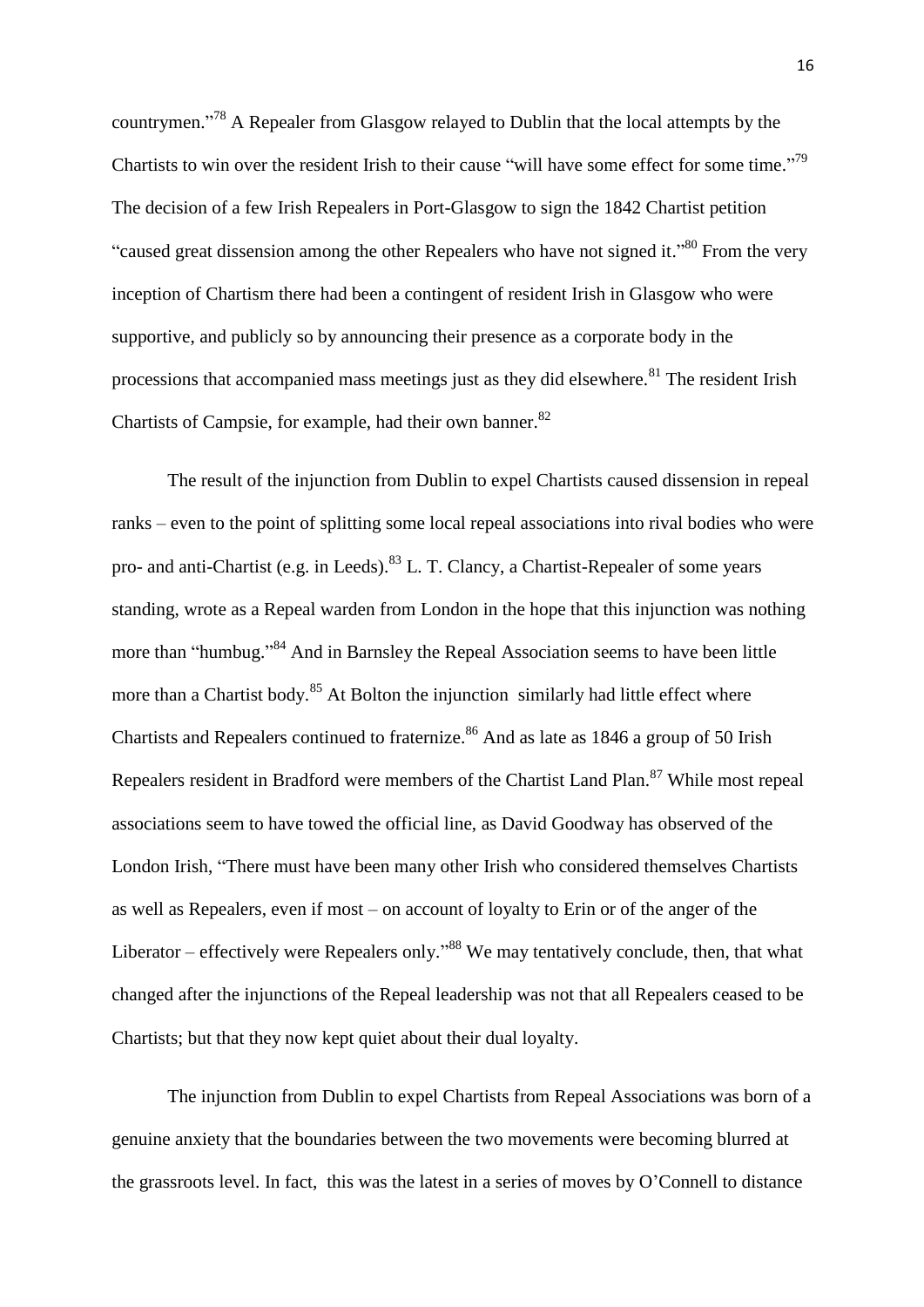himself and his followers from the Chartists, dating back to the period when Chartism had first emerged as a mass movement in 1838. Why did O'Connell attack the Chartists? As we have seen, he and many of his followers were in broad agreement with the principles of Chartism, and the mild rebuking argument that Repealers should focus only on their own immediate goal and avoid mixing up their campaign with other issues was not an option given O'Connell's public and active support for the anti-slavery movement and Anti-Corn Law League. Indeed, just like O'Connor conjuring up the red herring of the "New Move" – the tendency by the early 1840s for Chartists to splinter and pursue parallel, possibly rival, strategies and tactics, all of which O'Connor claimed detracted from the goal of securing the People's Charter – O'Connell likewise may have been concerned about a similar drift. And certainly by 1842-3, fraternization between Chartists and Repealers was only one of a series of fires that O'Connell was trying to put out; the most controversial and pressing for him was what to do with pro-slavery American Repealers. Thus, from O'Connell's point of view, the only option was to go on the offensive and attack the Chartists.

In declaring himself an enemy of Chartism, O'Connell's motives were fourfold. First, to underline his own affinity with the Whigs by accusing those who rejected his pragmatic willingness to work with them as playing into the hands of the Tories. One of the fundamental differences between O'Connell and the Chartists concerned their respective stances towards English party politics: while the O'Connellites were willing to enter into alliances with the Whigs, there were many Chartists willing to strike strategic and tactical alliances with Tories – notably the factory reformer Richard Oastler. The Repealers could not understand how any reformer could act in a way that might benefit the Tories – the historic and continuing enemies of Ireland. The Chartists could not understand how any reformer could enter into an alliance with the Whigs – the betrayers of the radical cause. O'Connell was clearly worried about the rise of what he derisively dubbed the "Tory-Radicals," the label he used to lump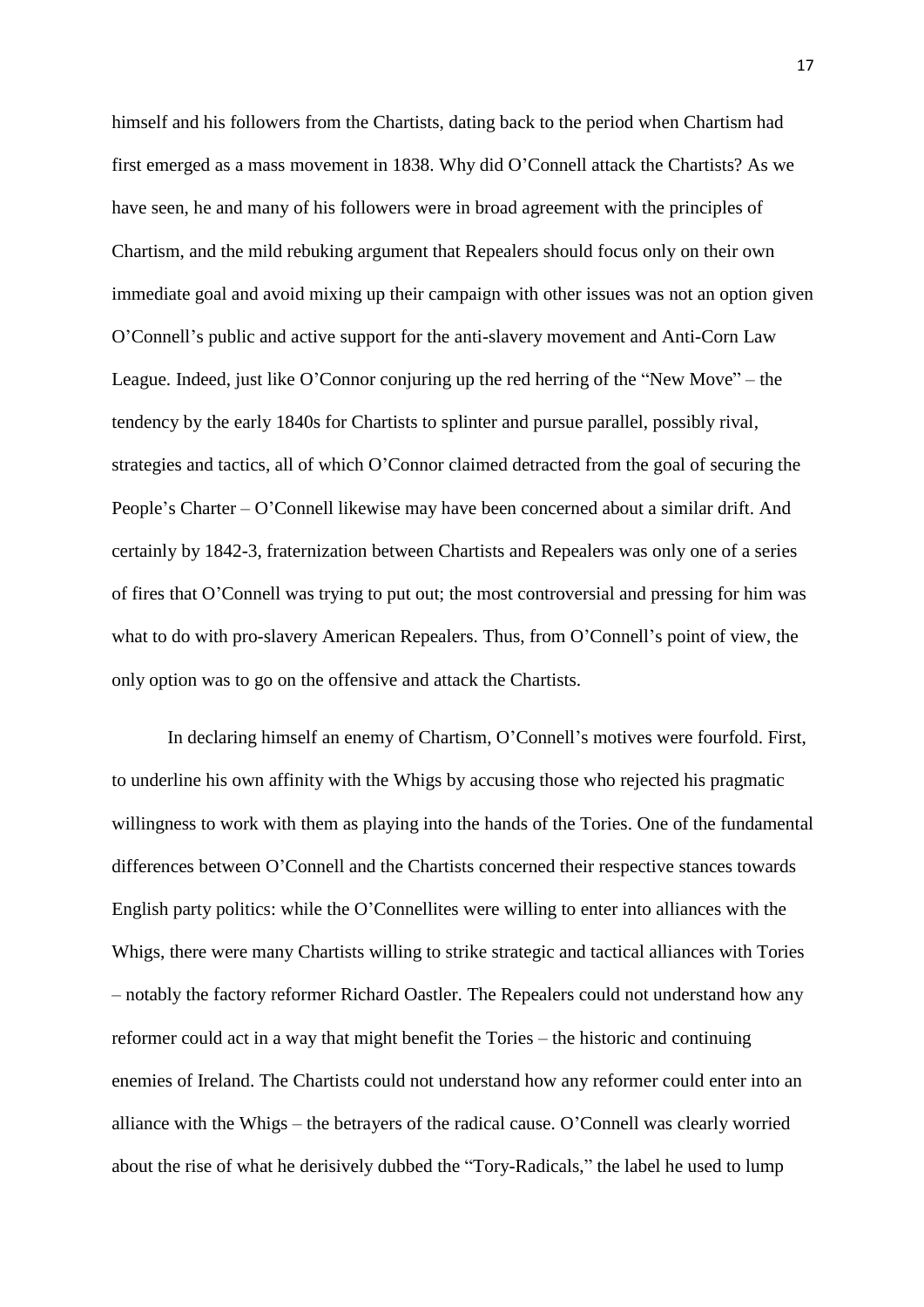together Oastler, the Reverend Joseph Rayner Stephens and Feargus O'Connor, a powerful and popular alliance in the north of England in the mid-1830s. The resurgence of Toryism in England in the late 1830s posed a real threat to O'Connell's parliamentary alliance with the Whigs, the continued existence of which was the only bulwark against the Orange faction in Ireland. Second, by whitewashing all Chartists with the incendiary rhetoric of Oastler, Rayner Stephens and O'Connor, O'Connell used this trio as scapegoats to justify his own desertion of Chartism, a crucial smoke screen to cover his retreat, given the prominent part he had played in the birth of Chartism. Third, by speaking out against physical force, O'Connell underlined the constitutional and peaceful *modus operandi* of his own extra-parliamentary movement. In this respect, O'Connell was facing an incipient challenge of truly Atlantic proportions. It is perhaps no coincidence that O'Connell became most exercised about the threat of Chartism in Ireland at the same moment when he was in conflict with those Irish-Americans who not only supported slavery, but those who – like the Young Irelanders – were coming to the view that physical force would be a necessity, a view long-held by United Irish emigres.<sup>89</sup> The injunction from Dublin to expel Chartists coincided with the drive to collect signatures for an address to the Irish American community condemning slavery, organized by the Hibernian Anti-Slavery Society, to which O'Connell lent his signature.<sup>90</sup> It is also suggestive that the pro-Chartist broadside "Chartism: Legal and Other Opinions," which circulated widely in England and Ireland, also made its way across the Atlantic to the Irish community in Boston (a significant number of broadsides, mostly relating to the Repeal movement, were dispatched from Ireland to the USA in the 1830s and 1840s).<sup>91</sup> It seems fair to assume that just as some Repealers in Ireland were supportive of Chartism, so too were Irish Americans – perhaps those who had United Irish antecedents. An edition of Carlyle's diatribe *Chartism* was also published in Boston, which suggests that there may have been some Bostonians who needed disabusing of their democratic leanings (subsequently, there were New York editions as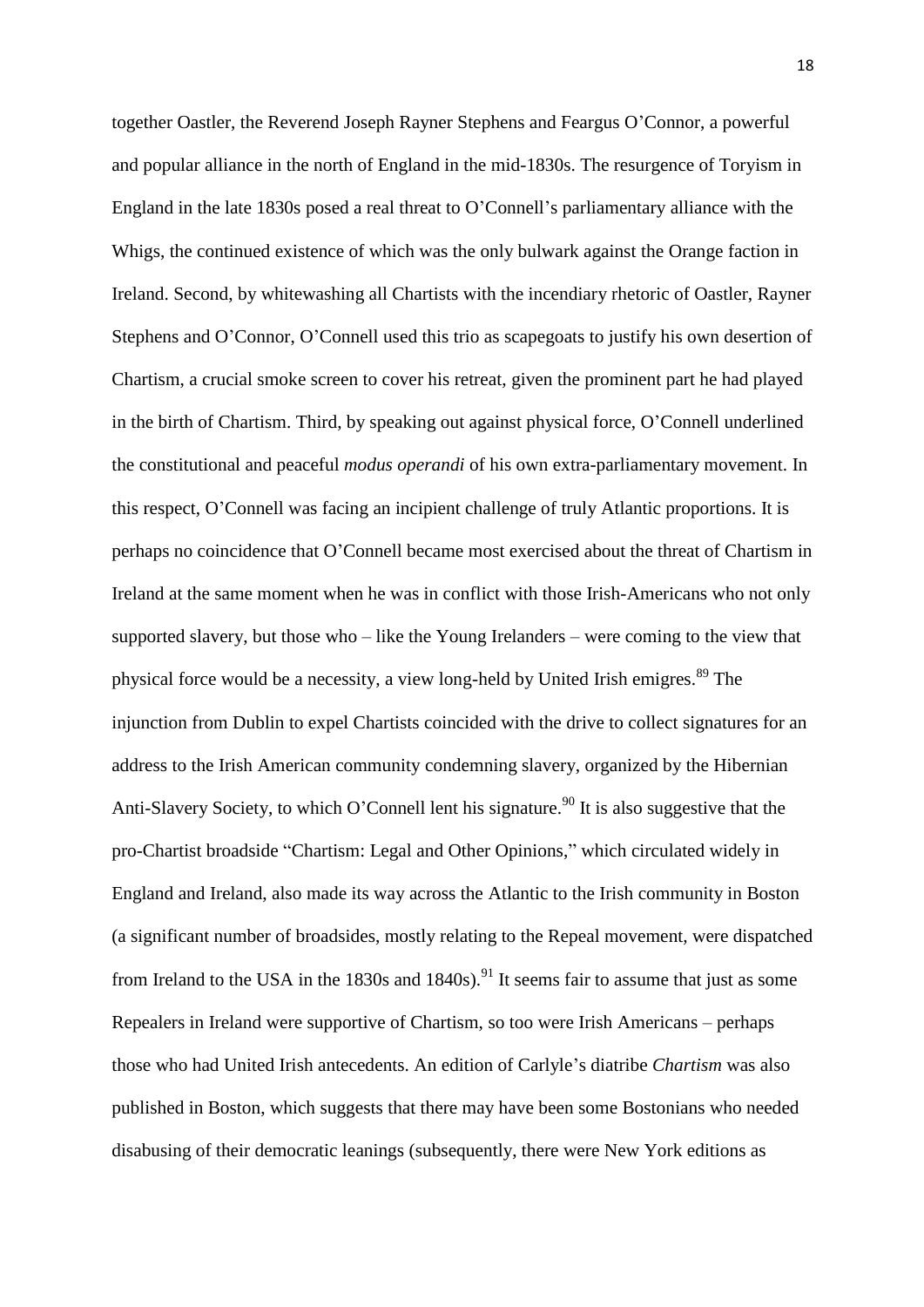well).<sup>92</sup> In short, O'Connell was now fighting wars on several fronts. Linked to this – and arguably uppermost in O'Connell's mind by the early 1840s – was the need to contain Chartism within Britain. The Chartists reasoned that repeal would never be conceded by a House of Commons that had not been democratized. The Chartists hoped, therefore, to envelop the Repeal campaign, hence their repeated overtures to the Repealers in the early 1840s.<sup>93</sup> But such a strategy posed a threat to the independence of the Repeal movement, and thus to O'Connell's power, a reality he had appreciated as early as September 1838.<sup>94</sup> Fourth, and – far more dangerously to the Chartists – as a means to re-build a popular, cross-class alliance of moderate reformers in Britain, preferably under O'Connell's own leadership, which would accept "instalments" such as household suffrage.<sup>95</sup> As O'Connell confessed to his henchman P. V. Fitzpatrick just prior to the 1841 general election: "A new party must be found, more radical than the Whigs, less radical than the Chartists."<sup>96</sup>

During this period (1838-1842) O'Connell made no secret of the fact that he wished for the destruction of Chartism.<sup>97</sup> Once Chartism had formally established itself as a movement, O'Connell soon added to his catalogue of betrayals of the working-class radical cause. O'Connell came out in support of the resignations of the Birmingham delegates from the first Chartist Convention, who were overwhelmingly middle class: indeed, their resignations were construed as playing into the hands of O'Connell and the Whigs.<sup>98</sup> A further act of betraval came when O'Connell swung his support behind the Anti-Corn Law League.<sup>99</sup> And yet O'Connell was at once inspirational, influential and thus potentially dangerous to the unity of Chartism. After all, he not only spoke with the authority of a successful extraparliamentary agitation behind him, he also personified a new kind of popular politics which had won Catholic emancipation against tremendous odds. Even O'Connor could be generous on this account. O'Connor, nonetheless, clearly perceived O'Connell as a threat to his leadership, especially in those periods when he felt most vulnerable.<sup>100</sup> What made O'Connell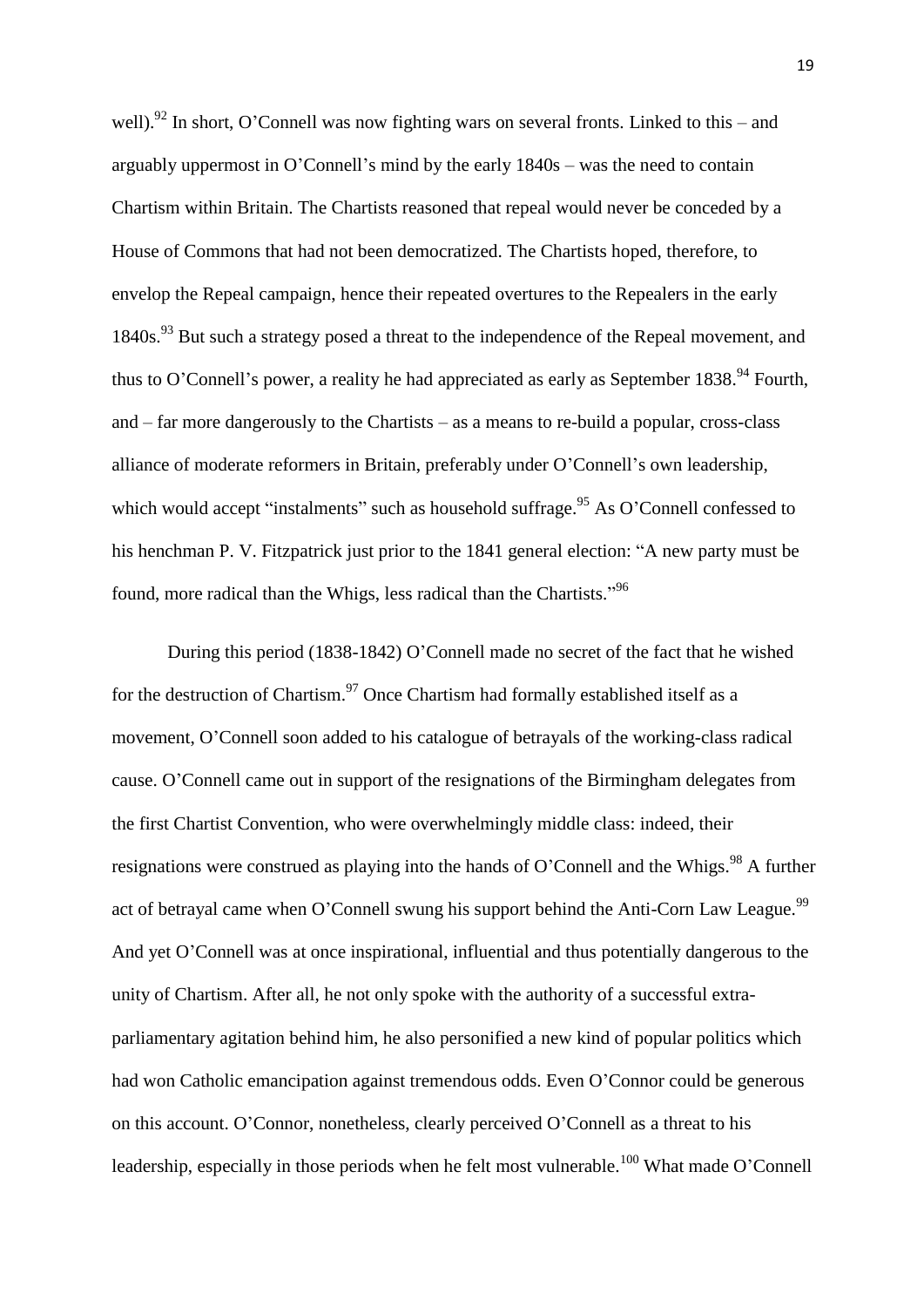so dangerous, at least in the eyes of those like O'Connor who believed that Chartism should be an independent, working-class movement, was that there were suspect elements within Chartism who might be persuaded by O'Connell's alternative strategy. These groups included middle-class radicals such as Thomas Attwood (a personal friend of O'Connell's from the Reform Bill days), the Reverend Patrick Brewster (who had been censured by the Scottish Church for his appearance on a public platform with O'Connell when the latter had visited Scotland in 1835), Joseph Sturge (a friend from the anti-slavery movement) and various middle-class reform organizations such as the Leeds Parliamentary Reform Association.<sup>101</sup>

It might also include the LWMA whom, it should be remembered, had invited O'Connell to play a part in the birth of the People's Charter. In a letter to the Chartist Julian Harney, O'Connell wrote of the LWMA "I have seldom if at all met with more intelligent, clear sighted or honestly disposed men."<sup>102</sup> As late as December 1840, John Cleave, a founding member of the LWMA and who had long been on friendly terms with O'Connell, sent a plan of the National Charter Association to ask O'Connell's advice about its legality.<sup>103</sup> While the ultra-radical enemies of the LWMA, notably O'Connor and Harney, accused that body of being tools of O'Connell (a view that has been taken up by some modern accounts),  $104$  in fact the LWMA had been wary of O'Connell from the very beginning. True, like a number of so-called "friends of reform," O'Connell had been nominated as an honorary member on February 27, 1837, but it was withdrawn a week later.<sup>105</sup> Relations soured further on June 7, 1837 when O'Connell tried to hijack proceedings and propose the formation of a new society to campaign for parliamentary reform (one that, while desirous of universal manhood suffrage, would accept instalments), but this was killed by Lovett.<sup>106</sup> In any case, as a reading of Henry Hetherington's *London Dispatch* – the mouthpiece of the LWMA – makes clear, the artisans of the LWMA had been critical of O'Connell since at least September 1836.<sup>107</sup> In this respect they were moving in the same direction, though perhaps not with the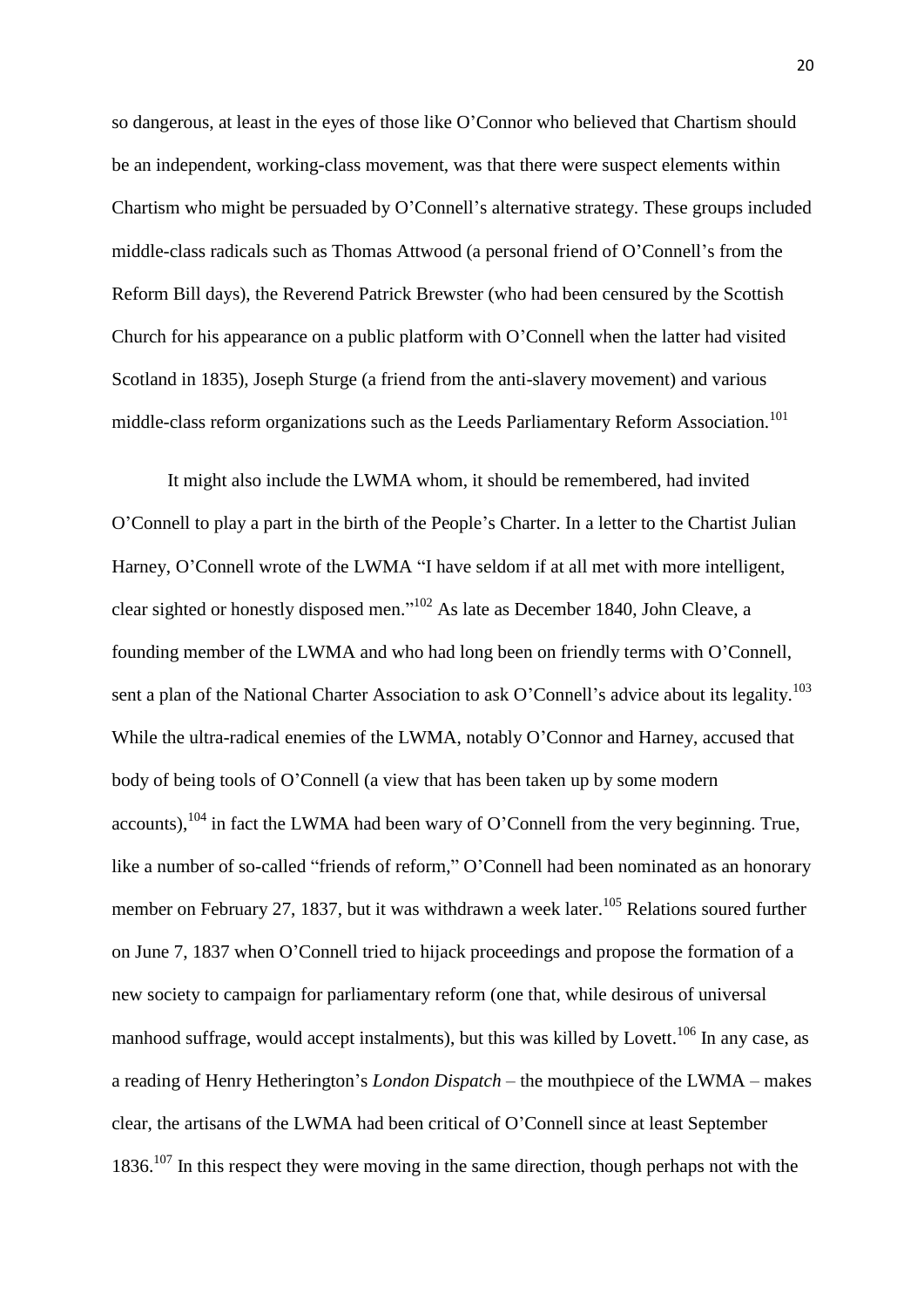same speed, as the northern radicals with whom O'Connell had become very unpopular due to his treachery over factory reform and his equivocation over the New Poor Law. The LWMA took the strategic decision that, for all his faults, O'Connell was a useful parliamentary ally. It was only when it became clear that he was hostile to trades unionism in February 1838 that the LWMA set their face firmly against him. This repudiation of O'Connell was motivated not only by outraged principle but also by a tactical decision to put distance between themselves and O'Connell. This was in response to O'Connor's taunts that the LWMA had initially supported O'Connell's proposal for a parliamentary enquiry into trades unionism (though as it soon transpired for very different motives).<sup>108</sup> So despite what their enemies alleged, the LWMA had, at best, a chequered history with O'Connell. Even the Birmingham Political Union, for all its adulation for O'Connell from Reform Bill days, contained elements who were critical of his alliance with the Whigs.<sup>109</sup>

O'Connell made repeated overtures to what he termed the "rational and sober-thinking portion of the Chartists" in May 1839, April 1840, March 1841, and on several occasions in 1842.<sup>110</sup> In making these overtures, O'Connell urged Chartists to cast aside O'Connor.<sup>111</sup> O'Connell, however, failed in this strategy of trying to draw out the moderate elements, who largely rallied around O'Connor. O'Connell, it has to be said, must bear a large part of the responsibility for the failure of his strategy. His approach had not, for the most part, been one of enticement and persuasion but one of vituperative attack by accusing all Chartists of being guilty of the crimes of their leaders. This was a charge that Lovett for one found deeply objectionable as he made clear in an open letter to O'Connell in  $1843$ <sup> $112$ </sup> When O'Connell did engage in constructive debate and tried to extend the olive branch, it was judged to be too little, too late; and in any case, the Chartists suspected his motives, as the overtures appeared to coincidence with periods when O'Connell's power was diminished.<sup>113</sup> Thus, by alienating those Chartists like Lovett who were more willing to work with other reformers, O'Connell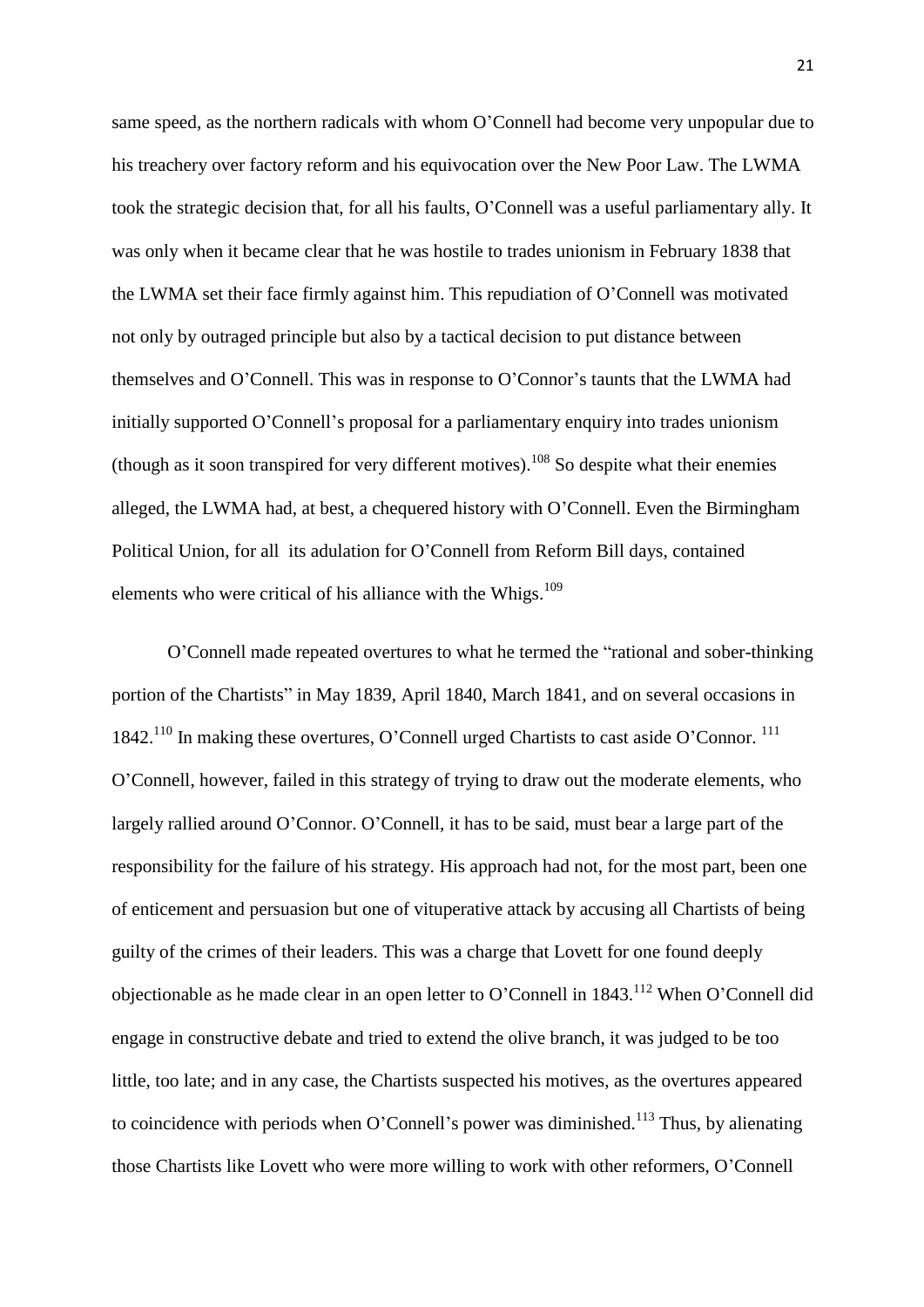seriously undermined his own strategy. As the *Charter* protested, "Mr O'Connell knows well that the Chartists, who are now sitting in Convention, have evinced and do still evince the utmost anxiety to abstain from any thing extravagant or violent."<sup>114</sup> It was thus O'Connell who did more than most in the early years of Chartism to cement the discordant elements within the movement: loathing of O'Connell was one of the few issues on which O'Connor and William Lovett, inveterate enemies in so many other respects, were agreed, though this did not stop O'Connor on occasions when he felt his leadership was being challenged from accusing other Chartist leaders of being in league with O'Connell. For example, this was one of the poison darts that O'Connor used to defeat the "New Move". Historians of Chartism have not appreciated just how much O'Connor bound up the "New Move" with O'Connell and the part that this played in torpedoing the various schemes.<sup>115</sup> O'Connor had effectively made hatred of O'Connell a test of fidelity to Chartism. Some of those associated with the "New Move" were forced on to the defensive: even John Cleave, who had at one time counted O'Connell as a friend, felt sufficiently backed into a corner that he told O'Connell at a public meeting that his treatment of O'Connor had been "cowardly."<sup>116</sup>

Thus, O'Connell posed a serious threat to Chartism in 1838-39, and he remained a potential threat at least until the Whig government came to an end in 1841, at which point O'Connell sought to revive mass political agitation in Ireland. But it was only when this campaign had been firmly established (not until the end of  $1842$ ),  $^{117}$  that he ceased to play any role in British popular politics. By the end of 1841, after the general election of that year had seen the Whigs routed and the Tories returned to power, and with the gravity shifting back to the theatre of popular politics, the battle would now be for the support of the Irish in Ireland and the Irish immigrants in Britain. The problem for O'Connell was that he was not the only one who had set his sights on conquering the world of Irish popular politics.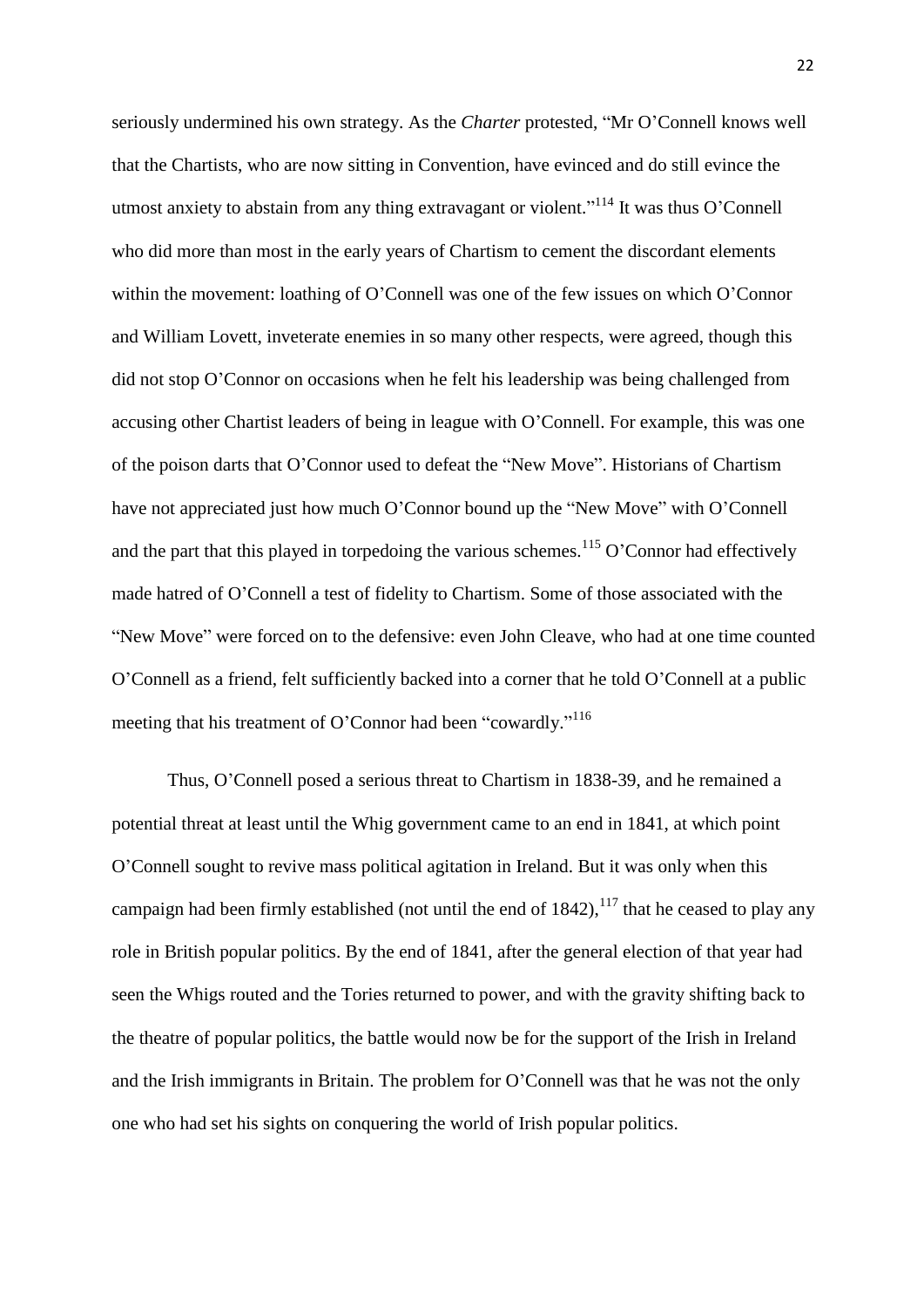#### III. IRISH CHARTISM

When John Leach, the president of the National Charter Association, toured Ireland in summer 1843 he informed the readers of the *Northern Star* that "There are more Chartists in Ireland than the English Chartists are aware of" – and this some six months after Chartism had suffered its second major setback in Britain.<sup>118</sup> Clearly, Chartism was not a mass movement in Ireland due to the rival pull of Repeal and the hostility of O'Connell. To this may be added the countervailing forces of sectarianism, popular loyalism, popular liberalism and the persistence of traditional forms of protest, each of which militated against any sense of class solidarity with English workers. These factors were a powerful deterrent to Chartism in Ulster where, one might have expected, a stronger Chartist presence, especially in Belfast but also throughout the province given the numbers of textile workers (a mainstay of Chartist support in Britain). While the movement put down some roots there – thanks, in part, to the proselytizing of the Isle of Wight artist Philip Brannon, then resident in Belfast,<sup>119</sup> Chartism's association with Repeal may have repelled some of the Protestant artisans. The influential sway of the County Down radical William Sharman Crawford – who, though supportive of universal manhood suffrage, worked hard to foster cross-class alliances and rival initiatives such as the Ulster Constitutional Association – also narrowed the space available for any Chartist challenge.<sup>120</sup> (The Irish Universal Suffrage Association [IUSA] offered the presidency of their association to Sharman Crawford, but he declined.)<sup>121</sup> Further, as Allan Blackstock has shown, for all their apparent "proletarian" similarities with English textile workers, the Ulster weavers continued to express their grievances via a blend of traditional and novel forms of protest. While this protest could on occasion link up with radical politics, the cross-class tradition of an enduring moral economy lent itself more to popular liberalism or popular loyalism.<sup>122</sup> Finally, as Kerby Miller has demonstrated, the relative quiescence of the Ulster proletariat can be attributed to the imposition of a "Protestant Way of Life:" a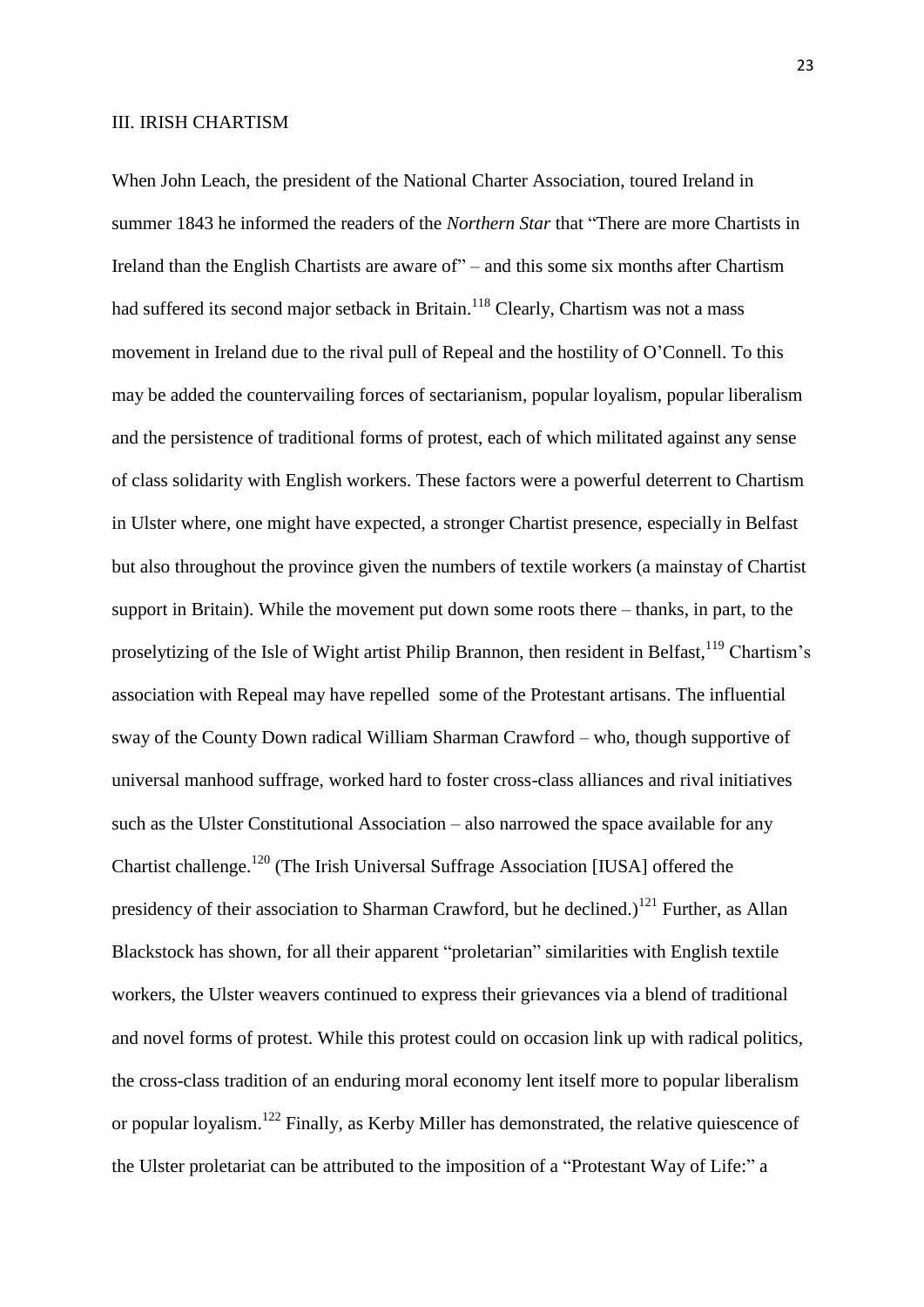"hegemonic framework of shared political, social, and cultural assumptions that had been forged, disseminated, and at times quite harshly imposed by Ulster's Protestant elites in the early 1800s." This framework left little space for the articulation of a class-based popular political culture.<sup>123</sup> This was also facilitated by the marked decline of Presbyterian radicalism, which had been so strong in Ulster in the 1790s and a mainstay of United Irish leadership and support. Due to exile, hanging, transportation and emigration, a disproportionate number of Ulster Presbyterians, especially in the linen areas, left Ireland for North America taking their radicalism with them.<sup>124</sup>

Despite these difficulties, Chartism did establish an organizational presence in Ireland. Taking Ireland as a whole, groups of Chartists existed across the four provinces in some thirty locations: in Connaught at Loughrea, Roscommon (Mohill, Roosky and Tarmonbarry), and Sligo; in Leinster at Athboy, Balbriggan, Baldoyle, Ballyragett, Chapelizod, Donabate, Drogheda, Dublin, Dunboyne, Kells, Lucan, Mountmellick, Navan, Newton Mount Kennedy, Roundtown (Rathfarnham, Co. Dublin), and Wicklow; in Munster at Cashel, Cork, Leitrim (Co. Cork), and Waterford; and in Ulster at Antrim, Armagh, Belfast, Camlin (Co. Donegal), Newry, and Newtonards.<sup>125</sup> While these groups may have been informal in character and little more than a few individuals, not all were.<sup>126</sup> On one occasion, Henry Clark, a Connaught man resident in Dublin, received a request for membership of the IUSA from 240 of his fellow Connaught men.<sup>127</sup> Though the IUSA was ultimately a small body with a peak membership of 1,200 (of which 300 were allegedly card-carrying members of the Repeal Association),  $^{128}$ there were clearly many more supporters of Chartism in Ireland. The small town of Drogheda had at least three Chartist clubs by October 1841 and supplied 600 signatures to the 1842 Chartist petition (small wonder that the local Repeal Association had issued a public address to the "Working Classes of Ireland" imploring them to reject Chartist overtures).<sup>129</sup> Dublin furnished 3,000 signatures, while Belfast alone, 2,200 signatures for the 1842 Chartist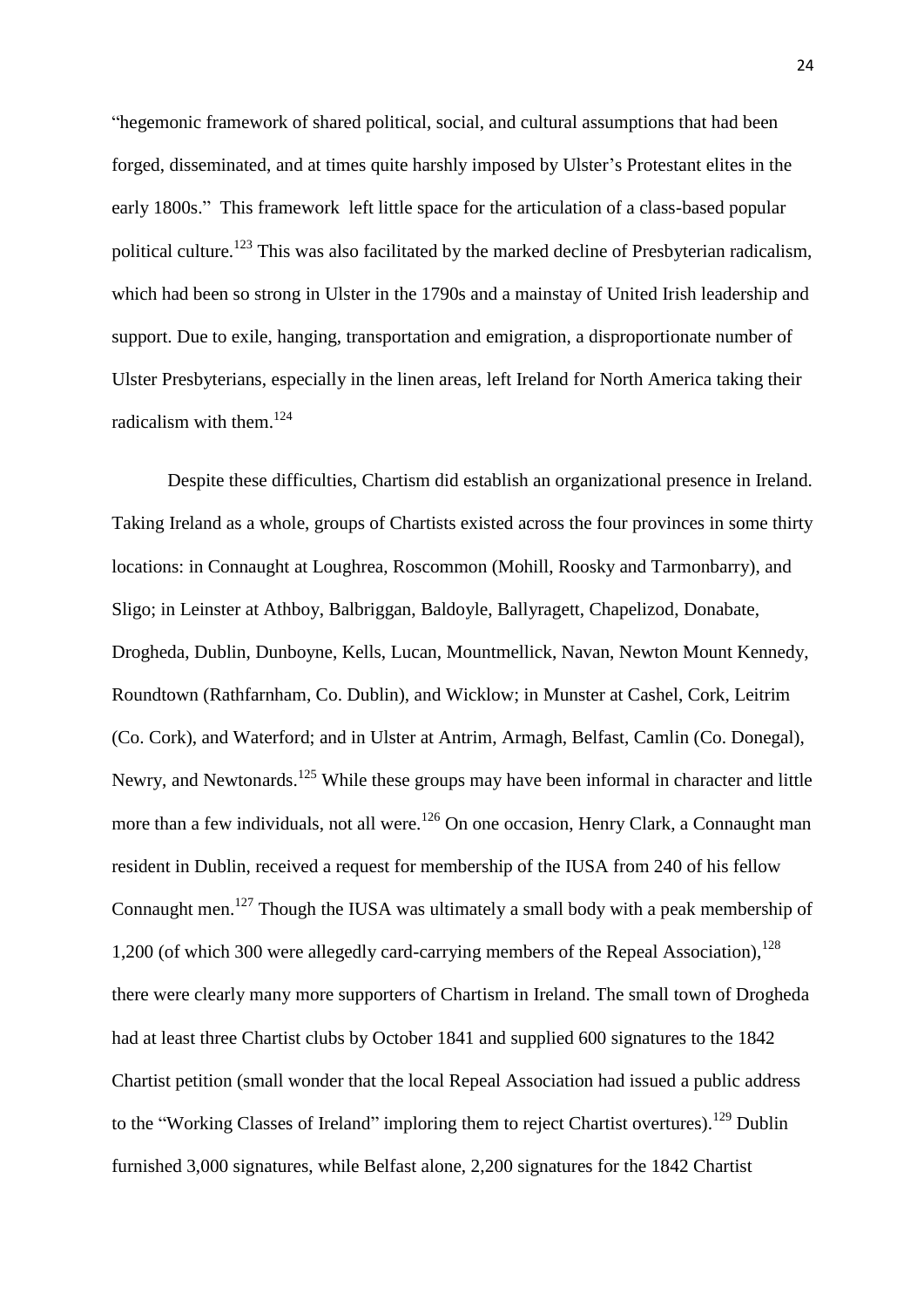petition, and in nearby Newtonards "hundreds volunteered to sign that petition."<sup>130</sup> And if we add to this the places and homes where the *Northern Star* circulated, the figures would be much higher. Bernard M'Donnell, the Chartist organizer in Loughrea, informed the *Northern Star* that the newspaper was circulating in Galway, Ballinasloe, Eyrecourt, and Portumna (all in Co. Galway).<sup>131</sup> There were also letters requesting copies of, and letters thanking British Chartists for sending, the *Northern Star* from Ballaghaderreen (Co. Mayo), Donegal, Cashel (requests from eight separate individuals on one occasion), Kilkeen, Rock (Co. Tyrone), and Thurlas.<sup>132</sup> The occasional notice of a "Chartist" baptism also expands the geographical reach: at Carrickfergus (Co. Antrim) on August 14, 1842, "Arthur O'Connor Feargus M'Kinney."<sup>133</sup> Likewise the list of names who sent remittances in response to the various Chartist subscription drives.<sup>134</sup>

Also testament to the meteoric rise of Chartism in Ireland in 1841-2 was the notice that was taken by both the Repeal Association and the authorities.<sup>135</sup> "Great care should be taken to watch their proceedings" was the comment entered by one of the clerks in the Chief Secretary's Office in response to a communication that the Chartists were "appearing in Drogheda."<sup>136</sup> As early as August 1839 when L. T. Clancy, aided by Chartist missionaries from Britain, was trying to establish a Chartist body in Dublin, the O'Connellites were worried enough to send one of their henchmen and a band of followers to scotch the attempt. Brow-beating, ridicule, physical intimidation, religious prejudice (Chartism was, allegedly, an Orange, Tory, socialist and infidel plot) and all manner of underhand tactics were resorted to such as spreading rumors that membership of a Chartist body was a transportable offence.<sup>137</sup> When there was a concerted effort to establish Chartism in Ireland in 1841-2, Irish Chartists found the public sphere closed-off to them. O'Higgins, the Dublin Chartist leader, was forced to hold meetings of the IUSA in his own home for much of 1841-2 on account of the disturbances caused by the presence of Repealers at public meetings. A similar fate befell the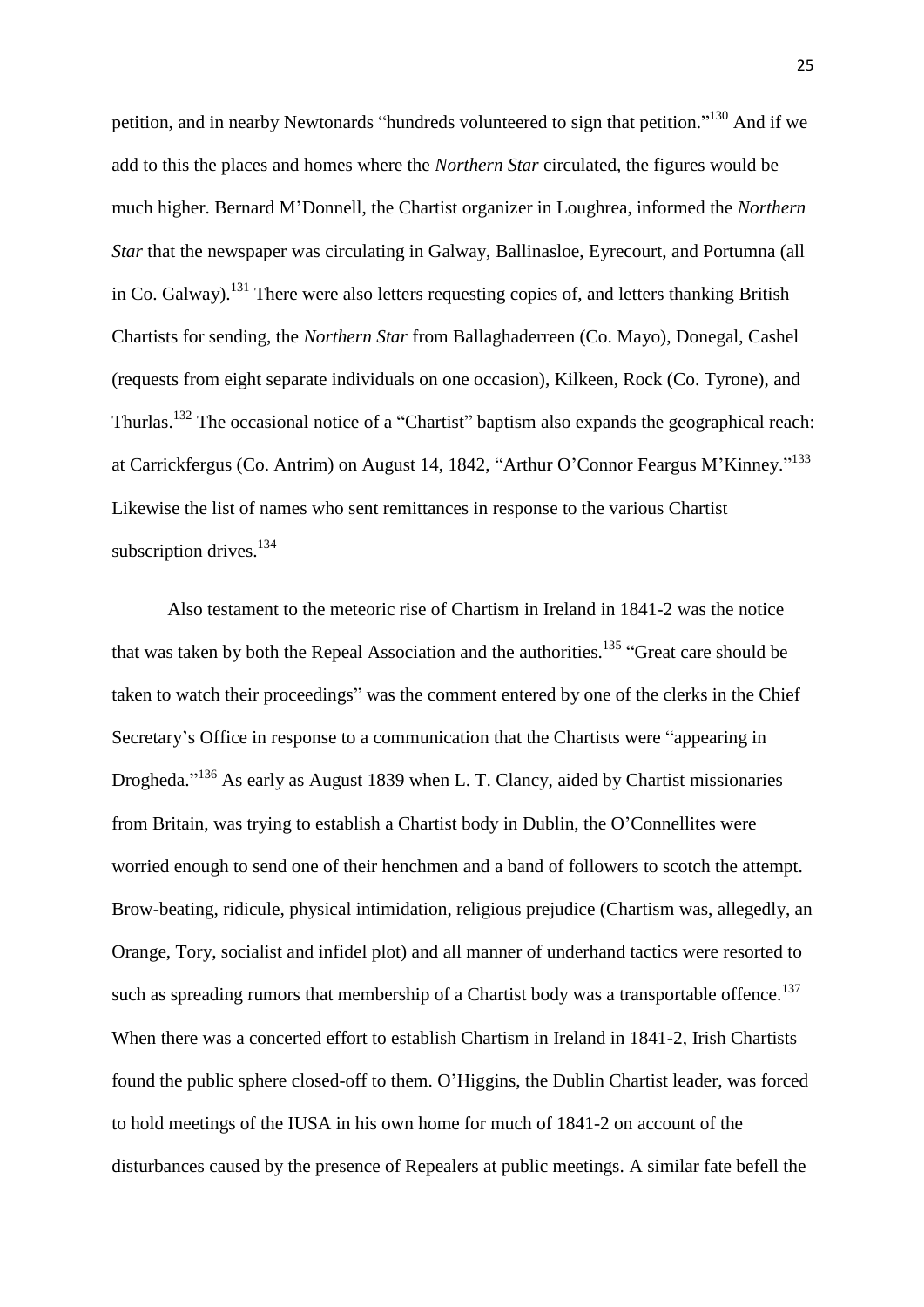Chartists of Belfast.<sup>138</sup> It is hardly surprising, therefore, that Irish Chartism assumed the form of a cottage-based religion, and in more ways than one: not only did meetings take place in the homes of the faithful, but the standard pattern of the meetings consisted largely of communal reading of the *Northern Star*. But even meeting in the private sphere was no guarantee of immunity. When a landlord discovered that the Belfast Chartists met in the home of one of his tenants, he forbade any future meetings with the result that the tenant, Robert M'Glesham, was compelled to move.<sup>139</sup> A Chartist from Lisburn likewise cited landlord tyranny (the Marquis of Hartford) as the greatest obstacle in preventing the formation of a Chartist association.<sup>140</sup> In another case, from Antrim, the local Chartist agitator, Francis Mellon, was told that unless he desisted his mother's pension would be stopped, which she received as compensation from the local squire for the death of her husband (on hearing of Mellon's plight, a group of London Chartist shoemakers sent him no less than 10 shillings).<sup>141</sup>

Another tactic was to publicly vilify and persecute any man known to be a Chartist, a fate that befell Peter Brophy (one time secretary of the IUSA), who, as a Protestant, fell victim to O'Connell's castigation of him as an "Orangeman," which became so bad that he eventuated fled Ireland. This may explain why few openly declared themselves Chartists.<sup>142</sup> The *Northern Whig* lent its assistance to the already powerful anti-Chartist cause in Belfast by entering into a character assassination of the Chartist lecturer Philip Brannon: "This fellow calls himself an 'artist.' From his appearance, however…he would only pass current here for one of those ingenious workers in metals known as travelling tinkers. He is a tall and shabbylooking man, in a fustian frock."<sup>143</sup> So worried was O'Connell when he got wind of a Chartist challenge in Newry that he published a long letter in which he attempted to dissuade the operatives from embracing Chartism, citing no less than thirteen reasons.<sup>144</sup> By September 1841 there is some evidence to suggest that the spread of Chartism was beginning to contribute to a diminution in the Repeal Rent in some places.<sup>145</sup> The view presented in the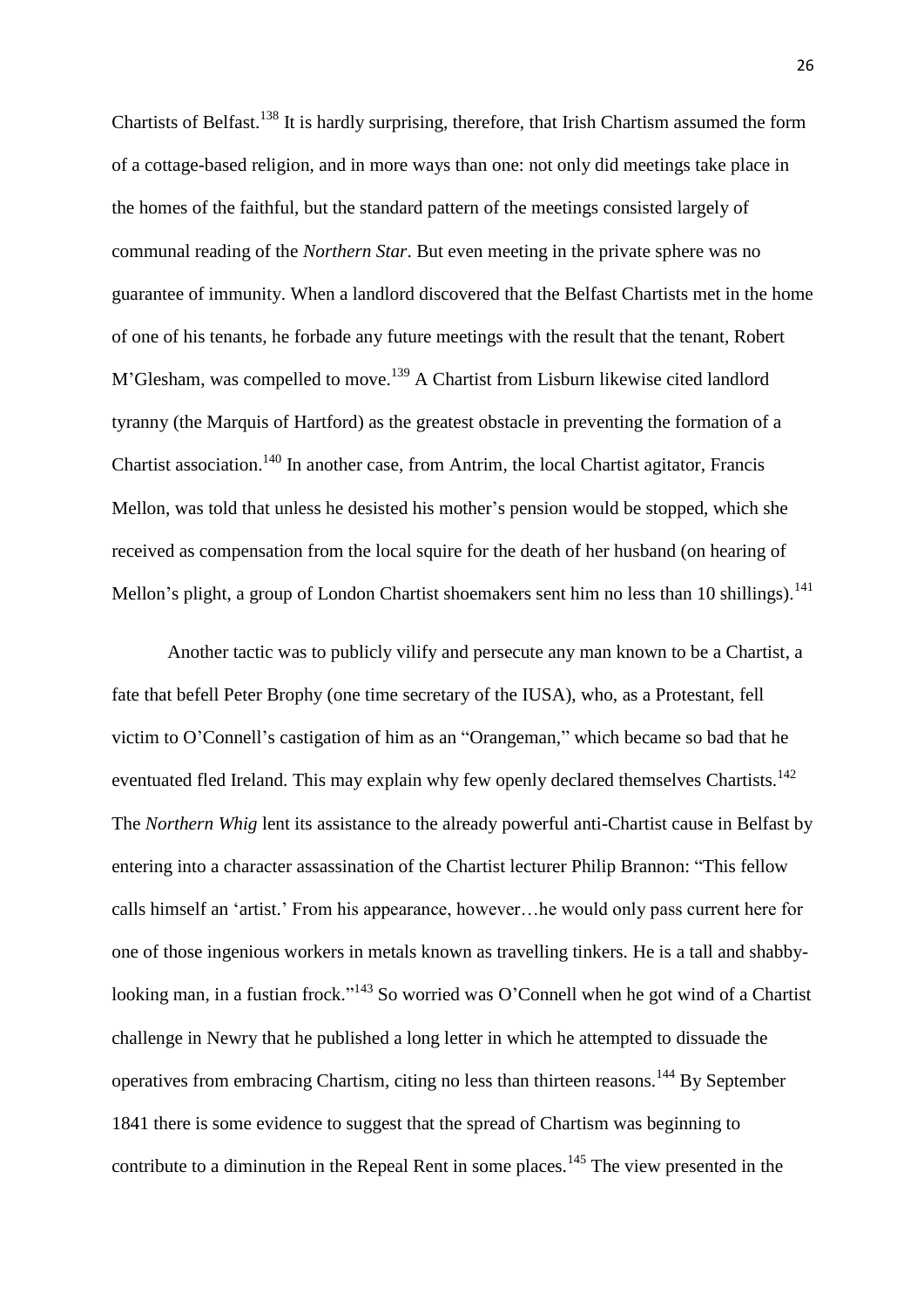O'Connellite Irish press, which often included letters from Repeal associations in Britain, gives a misleading picture: only those letters which conveyed an impression of Chartist weakness were published.<sup>146</sup>

Chartism was spread in Ireland via three main conduits: missionaries dispatched from Britain (Peter Hoey, an Irishman resident in Barnsley, for example, was active in Drogheda for several weeks in the summer of  $1841$ <sup> $147$ </sup>; through the circulation of the Chartist press, many copies of which were posted gratis from Britain; and through migration between Britain and Ireland – in both directions. Migration, for example, was the basis of Chartism being "imported into Newry" in the words of the *Newry Telegraph*. Its progenitor, Joseph M'Donald, a Catholic shoemaker native to Newry had migrated to Britain – when is unclear – but on his return had set up a Chartist association.<sup>149</sup> A Sub-Inspector of the Police for King's County reported to Dublin Castle that a Chartist delegate from Scotland, a stonemason by the name of McShea, had tried to form a society at Shannon Harbor (King's County). The presence of a Scotsman in central Ireland seems, at first glance, odd; until, that is, we note that Shannon Harbour was a trans-shipping hub on the Grand Canal which flowed, via the River Shannon, to the port of Limerick. The Harbor was famous for its stone buildings, and so the presence of a mason is unsurprising. It appears that McShea's other purpose in being there was to make arrangements for other migrant masons from Scotland to work on the harbor.<sup>150</sup> Chartists in both Britain and Ireland were alive to the importance of such movements. A Chartist from Bradford wrote to the *Northern Star* to inform them of a resolution he had succeeded in passing in his local organization. Aware that many Irish migrants would be passing through Bradford en route to the agricultural districts to help gather the harvest, the local Chartists were to collect as many copies of the *Northern Star* and distribute them freely to the Irish as they passed through the streets.<sup>151</sup> What impact this had is, obviously, unclear, though with some 35,000 to 40,000 Irish seasonal migrants crossing to and from Britain every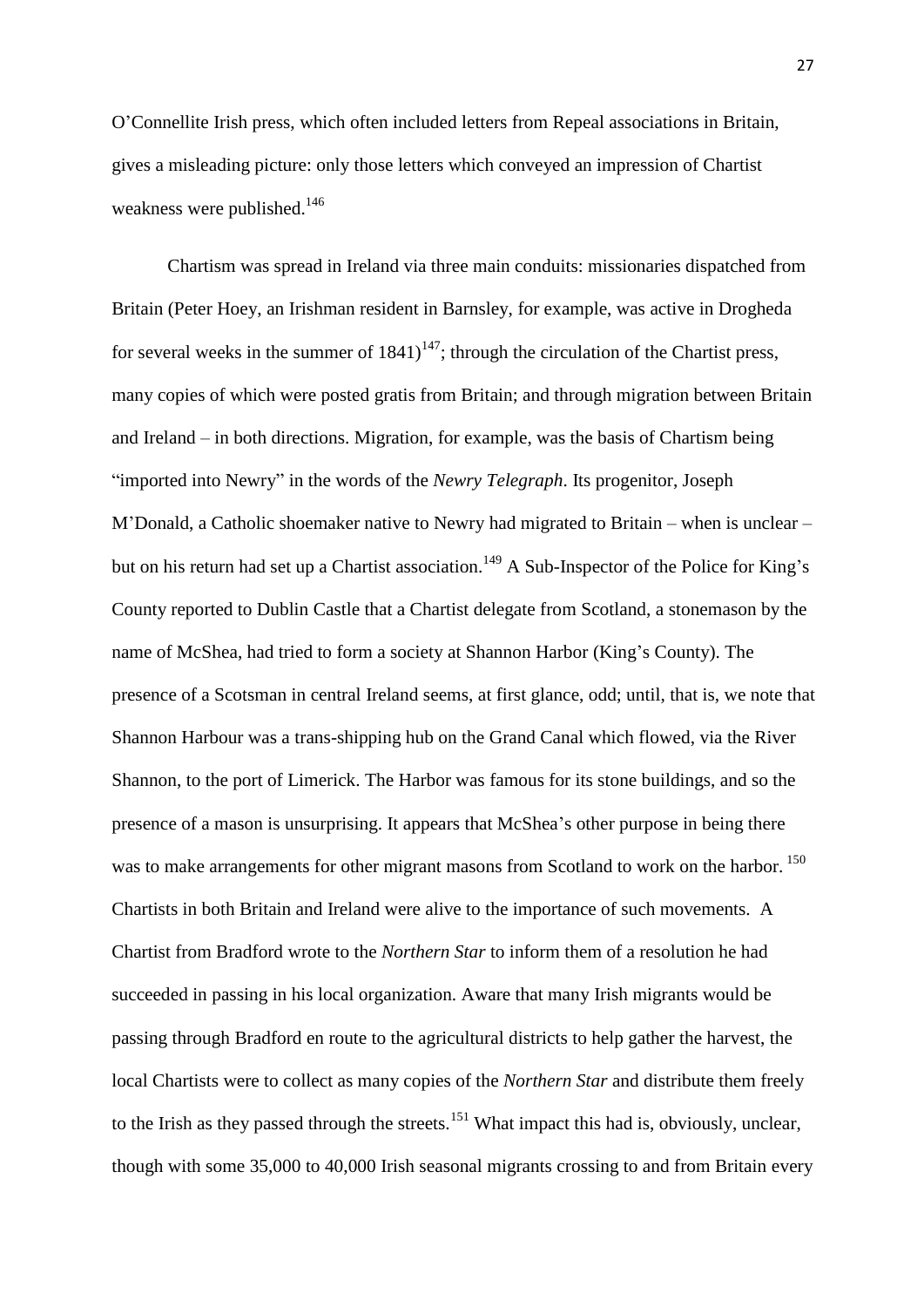year by the mid-1830s (and 60,000 by 1841), this was clearly an important group for Chartists to target.<sup>152</sup> As we have just seen, we know that exposure to Chartism in Britain converted some Irishmen to the cause. One of the police reports of the activities of the Dublin Chartists also stated that a small number of the members of the IUSA were Englishmen and Scotsmen who had migrated to Ireland.<sup>153</sup>

Diasporic networks were also important. The setting up of a Chartist group in Balbriggan, for example, was the work of Charles Campbell, who was the brother of John Campbell, the first secretary of the National Charter Association.<sup>154</sup> How, and how much, the Campbell brothers remained in contact with one another is unclear, though it seems likely that correspondence played some part. Patrick Ryan, the parish priest of Donabate, had been converted to Chartism whilst he was a priest in Barnsley. On hearing of Ryan's continuing support for Chartism in Ireland, a letter of appreciation was sent to Ryan from his old Barnsley "Irish Catholic Chartists," signed by over 100 such individuals. Relevant here is that this letter played a part in encouraging some of Ryan's new parishioners to declare their support for Chartism.<sup>155</sup> It may also be significant that the areas of Chartist strength in Ireland were often those with the highest levels of emigration to Britain: the eastern and southern counties.<sup>156</sup> Conversely, it is not surprising that it was the Liverpool Chartists who went to the greatest lengths to furnish Chartists in Ireland with copies of the *Northern Star*, even forming a dedicated committee to undertake the organization.<sup>157</sup> This volunteer effort was crucial as it was virtually impossible to purchase the *Northern Star* from a newsagent in Ireland.<sup>158</sup> Correspondence between friends was also another means of spreading Chartism, facilitated from 1840 by the introduction of the uniform penny post. It seems that it was the friendship between a Mr Hines, then resident in London, and John Conroy in Mountmellick (King's County) – where Hines originated – that was the spur to the setting up of a Chartist group at Mountmellick. It is clear from one of the letters that Hines had published in the *Northern Star*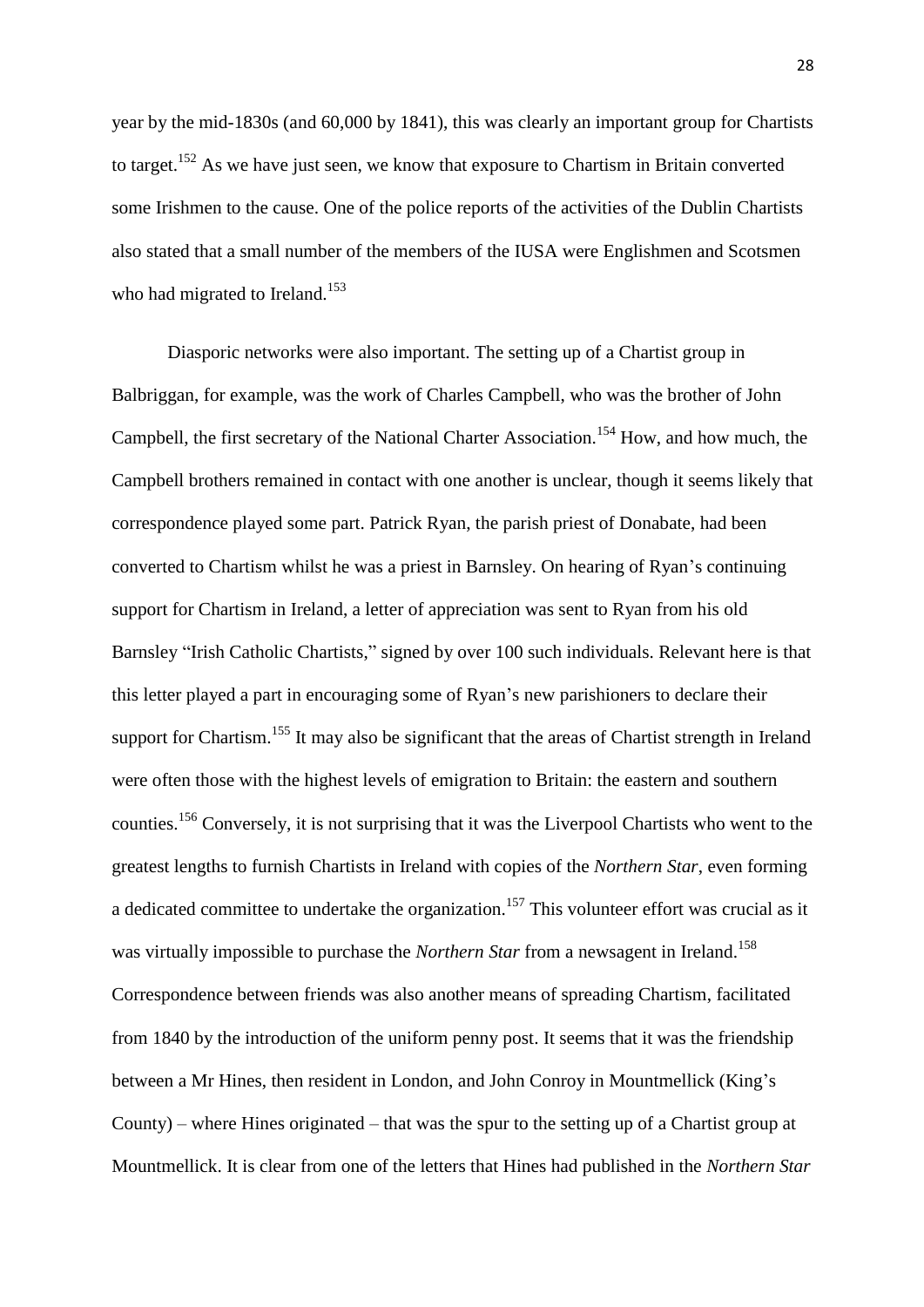that the two men regularly corresponded. Conroy was particularly proud of the fact that he had managed to organize a class of Chartists which included Catholics and Protestants.<sup>159</sup> An Irishman named Dennis Sheehan, a shovel maker from Strawberry Banks in Gloucestershire, was in correspondence with Peter Brophy when the latter was in Ireland.<sup>160</sup> The Irish born L. T. Clancy corresponded with Irish Chartists after he migrated to London.<sup>161</sup>

It would be incorrect to assume that Chartism was only an "import" from Britain; we know that an indigenous popular radicalism existed in a number of the larger Irish urban centers. Foremost here was Dublin with its large numbers of artisans and petty tradesmen. It was at the invitation of the Dublin Chartist Association that the Convention dispatched Robert Lowery as a missionary in the summer of 1839. Perhaps un-coincidentally, it was only when the O'Connellites got wind of the presence of a missionary from Britain that they moved against the Dublin Chartists. As Lowery relayed to the Convention, "The Whigs are in astonishment at our having got a footing here; it has occupied the attention of the Castle."<sup>162</sup> Once the IUSA had been established on a sound footing it too acted as a Chartist hub: there were moves to send missionaries into the country districts, though with what success remains unclear.<sup>163</sup> It also distributed Chartist propaganda, and in this they were fortunate that one of their leaders. W. H. Dyott, was a printer. Dyott printed 5,000 copies of the tract "What is a Chartist?" and had them distributed to various barbers shops in the city and posted to various places elsewhere in Ireland. The IUSA also employed the wife of one of its leaders, Mrs Dempsey, to travel around Ireland distributing tracts, and we may infer that she enjoyed some success as parish priests were entreated to warn their congregations to have nothing to do with her.<sup>164</sup> Why Dempsey's wife, and why a woman, was chosen for this task is unclear, this being the only explicit reference to the active involvement of a woman in Irish Chartism.

Virtually all of the attempts to set up Chartist bodies were in the years 1841-2. Indeed, with the exception of Dublin, Chartism seems to have been virtually absent in Ireland before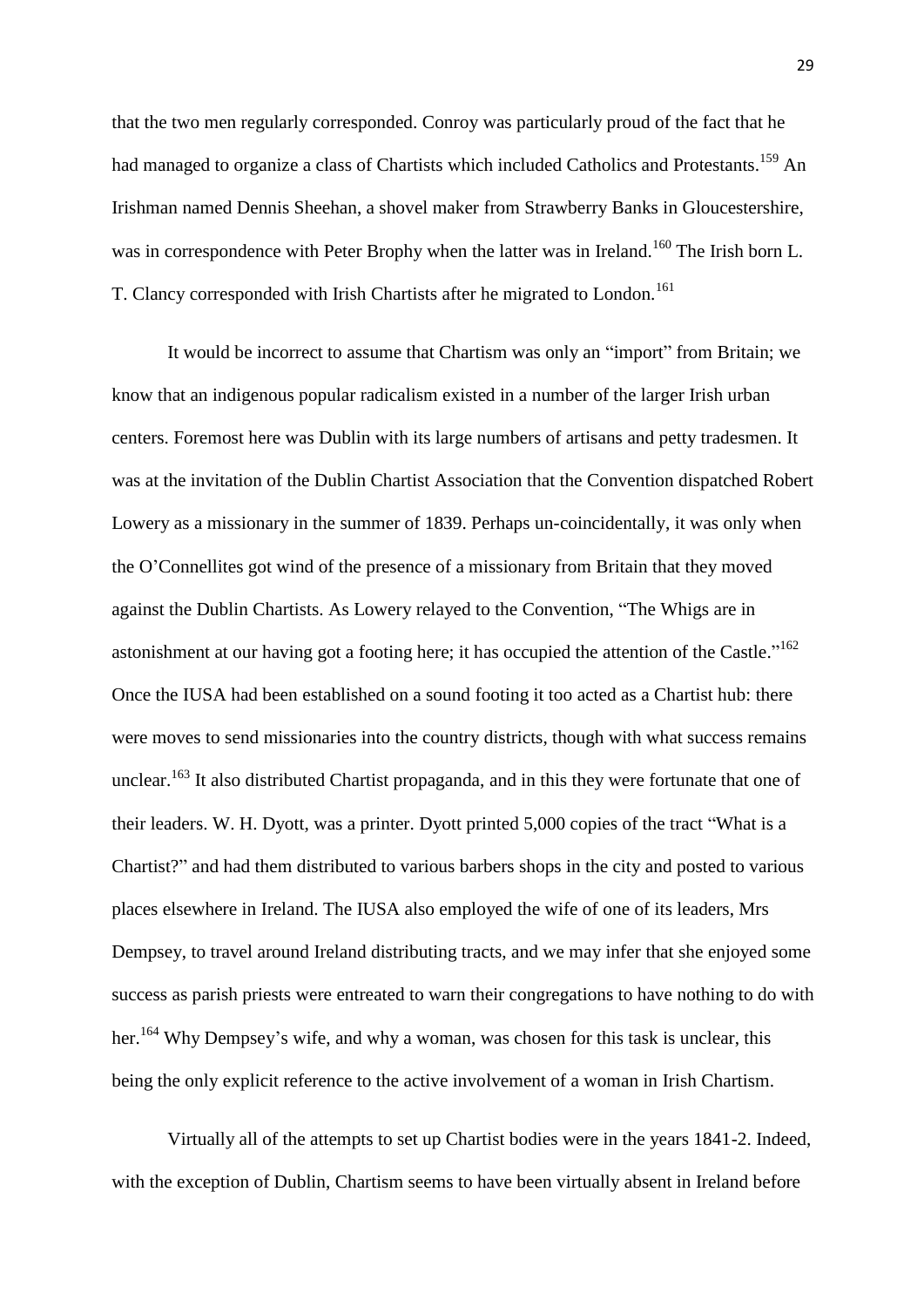1841.<sup>165</sup> Conversely, little by way of organization, with the exception of the IUSA, appears to have survived much beyond 1843. Chartism thus began to grow in Ireland at precisely the same moment when O'Connell was planning to renew the campaign for repeal in earnest. With the exception of a small number of outposts (in Cork, Galway, Roscommon, Sligo and Waterford), the majority of these places are clustered around Dublin and, to a much lesser extent, Belfast – and the majority in the eastern counties. By contrast, Chartism had little presence to the west of a vertical line drawn from Sligo in the north to Cork in the south – i.e. in the most rural, the most remote and, at least in Munster, the most O'Connellite areas. Areas of Chartist strength were exactly the sorts of places where O'Connell's influence was weaker. O'Connell had good reason to fear the rival pull of Chartism in these places, especially in Dublin where some of the trades – already of divided political loyalties due, in part, to sectarian rivalries amongst the artisans – came out in support of Chartism. This was a group that O'Connell had alienated on account of his perceived hostility to trades unions and his backsliding over repeal. The Dublin Plasterers, for example, wrote to the London Working Men's Association informing them that they had resolved to petition for the Charter and that they had formed a Mechanics' Institute which had 600 members. Soon afterwards, a Working Men's Association was established in Dublin.<sup>166</sup> The Chartists were clearly aware of O'Connell's vulnerability in Dublin, and this, no doubt, allied to its status as the capital (with a population of some 238,000 by 1841) and its concentration of artisans, explains why they concentrated their initial missionary work there.<sup>167</sup> O'Higgins attributed O'Connell's loss of his Dublin seat in the 1841 general election to his refusal to pledge himself to the Charter. O'Connell's refusal, he alleged, had alienated some of the artisans and petty traders, at least some of whom qualified for the franchise as freemen – a not altogether outrageous claim given that O'Connell lost by a mere  $147$  votes.<sup>168</sup>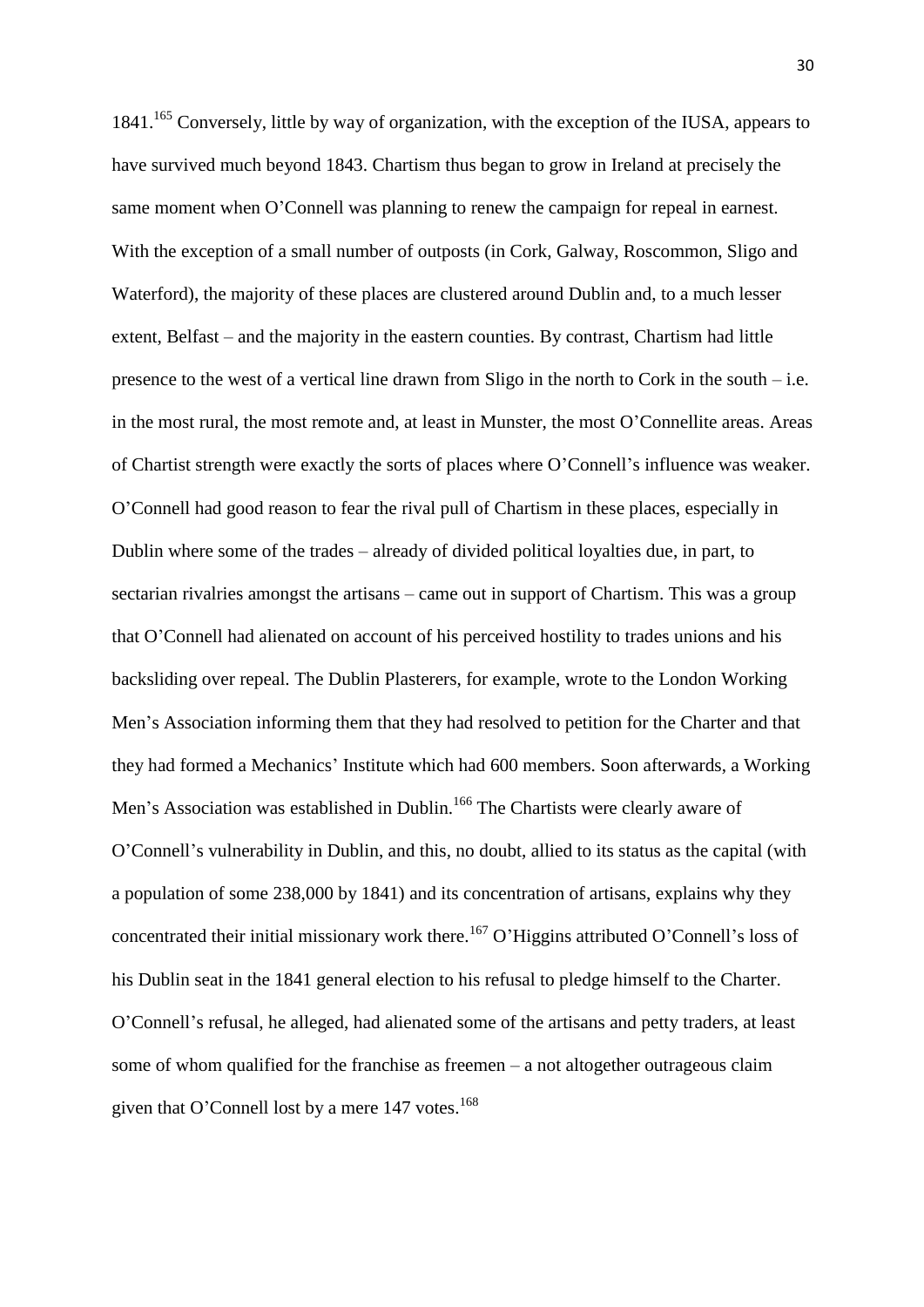The IUSA, established in August 1841, was a cause of genuine anxiety for O'Connell and the Repeal leadership when it first appeared, not least because – as a police report relayed  $-$  it spread rapidly in Dublin.<sup>169</sup> Soon similar bodies existed in Athboy, Belfast, Newry, Drogheda and Loughrea.<sup>170</sup> By the summer of 1841 the IUSA was clearly operating akin to the National Charter Association in Britain, as the national organizational body of Chartism in Ireland. For example, many of the free copies of the *Northern Star* were sent to Dublin, and then posted to various locations in Ireland, and the reports of police informers listed Chartists from other locations in Ireland present at meetings of the IUSA.<sup>171</sup> A regular feature of the meetings in Dublin was the reading of letters from groups of people resident in various parts of Ireland and Britain (a further instance of the role played by correspondence in sustaining Irish Chartism) requesting membership of the IUSA.<sup>172</sup> The Repeal leadership was concerned enough to dispatch spies to the meetings of the IUSA.<sup>173</sup> Similarly, we may also infer that O'Connell was sufficiently worried about the influence of O'Higgins to engage in lengthy public rebuttals of various charges levelled against him by Higgins (of which there were many going back years).<sup>174</sup> It is testimony to the firm roots put down by the IUSA that it survived the collapse of Chartism in Britain after the failures of 1842. It appears to have been in good health throughout 1843, when it, no doubt, benefited indirectly from the revival of the repeal agitation – after all, its stated goal was also repeal, and O'Connell had declared 1843 to be the "Repeal Year." It is conceivable that Irish Chartism also gained some traction for the same economic reasons as the Repeal movement: the economic distress of 1842, consequent on falling agricultural prices.<sup>175</sup> Irish Chartism did not survive the collapse of the popular repeal agitation following O'Connell's imprisonment for seditious conspiracy in May 1844. Indeed, its weakened state was already visible by November 1843 when the IUSA held out the olive branch to O'Connell and the Repeal Association, though its members still refused to sacrifice the Charter.<sup>177</sup> These overtures were rebuffed and the IUSA was suspended shortly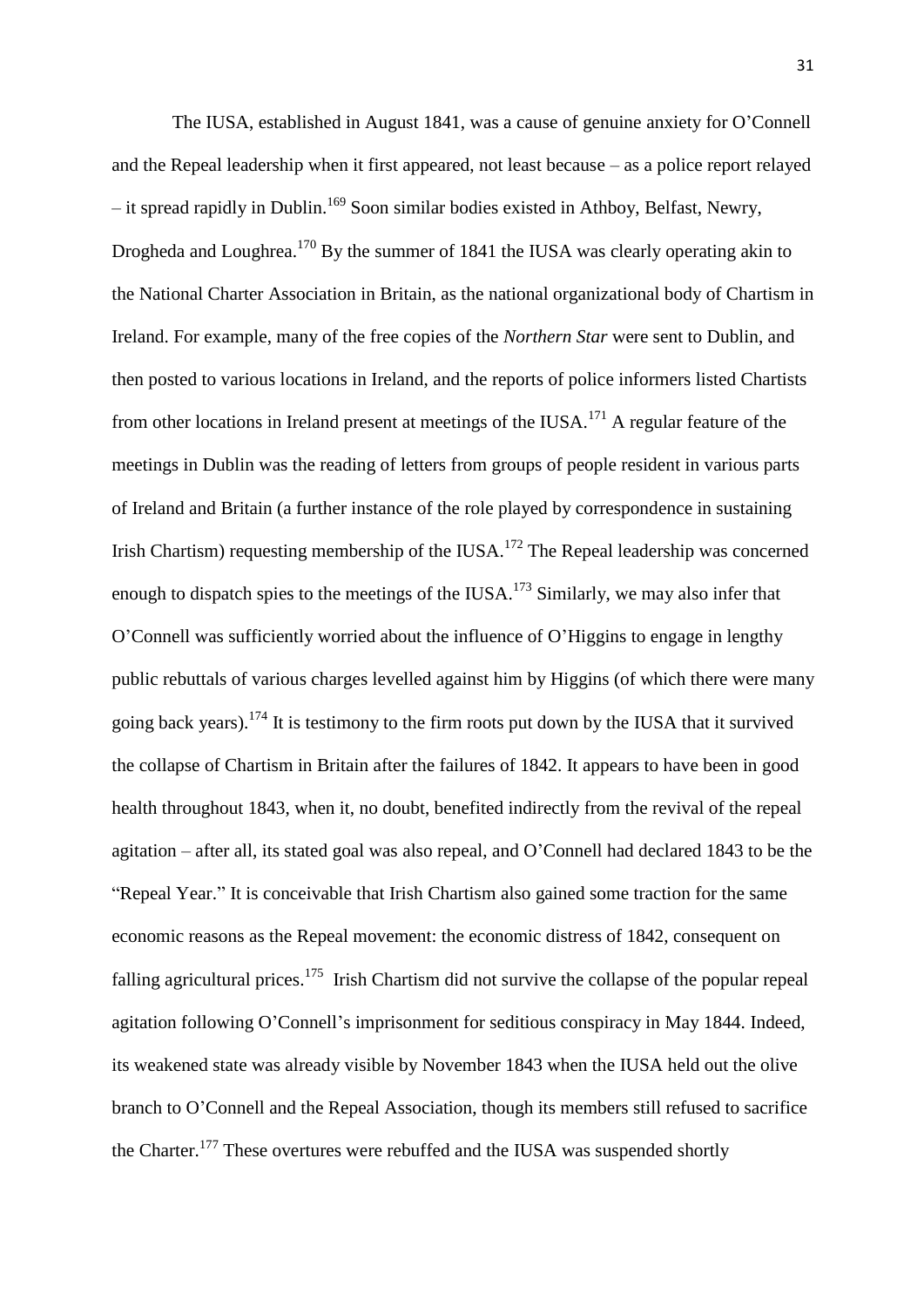afterwards, as a token – it was claimed – of respect to O'Connell, but also, one suspects, because its numbers had dwindled. It would not be revived until 1848.<sup>178</sup>

What was particularly worrying for the O'Connellites was that Chartism was a potentially dangerous rival to the Repeal movement. Not only were Irish Chartists just as ardent in their desire for repeal of the Act of Union, but its very existence belied the O'Connellite assumption that no one in Britain was desirous of securing justice for Ireland. A further cause of concern for O'Connell may have been that Young Ireland, as represented by their newspaper *The Nation* were adopting a less combative stance towards the Chartists in some of their editorials and articles.<sup>179</sup> O'Connell, though powerful and immensely popular in Ireland, was not invulnerable as the recurrent apathetical responses to repeal, the persistence of clandestine agrarian violence, and the existence of Chartism all testify. Recent work has underlined the "ambiguous character of O'Connellism" as a shorthand term to describe Irish popular politics in the 1830s and 1840s. As Fintan Lane concludes his study of the Cork radical James Sheahan, the Repeal movement "was larger than O'Connell and…commentators were mistaken in presuming that the "Liberator" led an unreflective mob."<sup>180</sup> As late as March 1843 – the eve of the monster meetings in the designated "Repeal Year" – Repeal wardens were still writing to headquarters listing reasons why the popular response had been sluggish: fear of landlord reprisals and the poverty of the peasantry being the most important reasons.<sup>181</sup> A correspondent from Loughrea in August 1841 warned that while Chartism was growing in his locality the Repealers were "either dead or sleeping."<sup>182</sup>

We may wonder why, if Chartism was so weak in Ireland and "the vast majority" of Irish immigrants to Britain "obeyed with undeviating fidelity"<sup>183</sup> the strictures of O'Connell to shun the Chartists, O'Connellites felt the need to go to such extraordinary lengths to vilify the Chartists? As late as May 1843 Dublin headquarters ordered all Repeal wardens to return the subscriptions from any members associated with Chartism. Why were some Catholic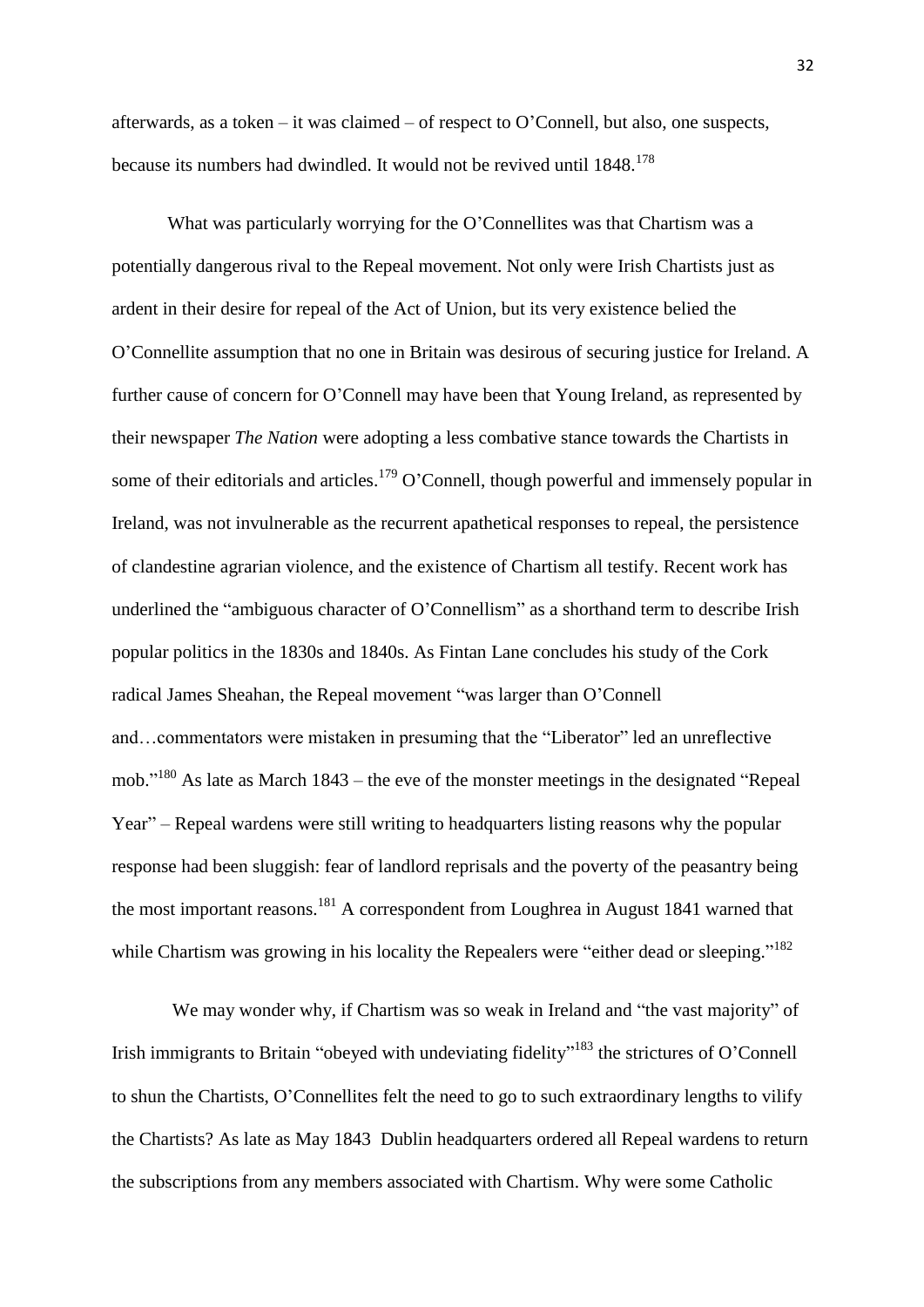priests in Ireland denouncing Chartism from their altars and warning their congregations that any Chartists "would be hung and transported, as they were in the year ninety-eight"?<sup>184</sup> Similarly, if some loyal Catholic priests in Britain were going to the lengths of declaring to their Irish parishioners that no Catholic who was a Chartist "could receive the sacraments,"<sup>185</sup> and there were other instances of priests invoking spiritual sanctions against Catholic Chartists,<sup>186</sup> then it seems reasonable to conclude that more than a few Irish immigrants were in error. Likewise the ruling from Dublin headquarters that all Chartists must be expelled from the Repeal Association, which surely speaks volumes for the strength not the weakness of Irish immigrant support for Chartism. And the same argument can be made of the authorities in Ireland. Why did the Belfast magistrates send a policeman, incognito, to the meetings of the Chartists?<sup>187</sup> Why did the Dublin police build up a dossier on Chartist activities, which not only made their way to the Castle but also to the Colonial Office in London?<sup>188</sup> Clearly, it is impossible to even estimate the number of Chartists in Ireland; though it seems reasonable to conclude that it was of a similar size to the Repeal movement *in Britain*.

#### IV. TRICOLOURED ATLANTIC

What does a comparison of Chartism and Repeal tell us about the various "re-imaginings of democracy in the age of revolutions," to paraphrase the title of a recent collection of essays, edited by Joanna Innes and Mark Philp? One of the key conclusions of the chapters dealing with Ireland in this collection, especially the essay by S. J. Connolly, bears a striking resemblance to one of the lesser known essays of Dorothy Thompson, entitled 'seceding from the Seceders: The Decline of the Jacobin Tradition in Ireland, 1790-1845."<sup>189</sup> In this essay Thompson argued that the weakness of Chartism in Ireland, and the anti-democratic nature of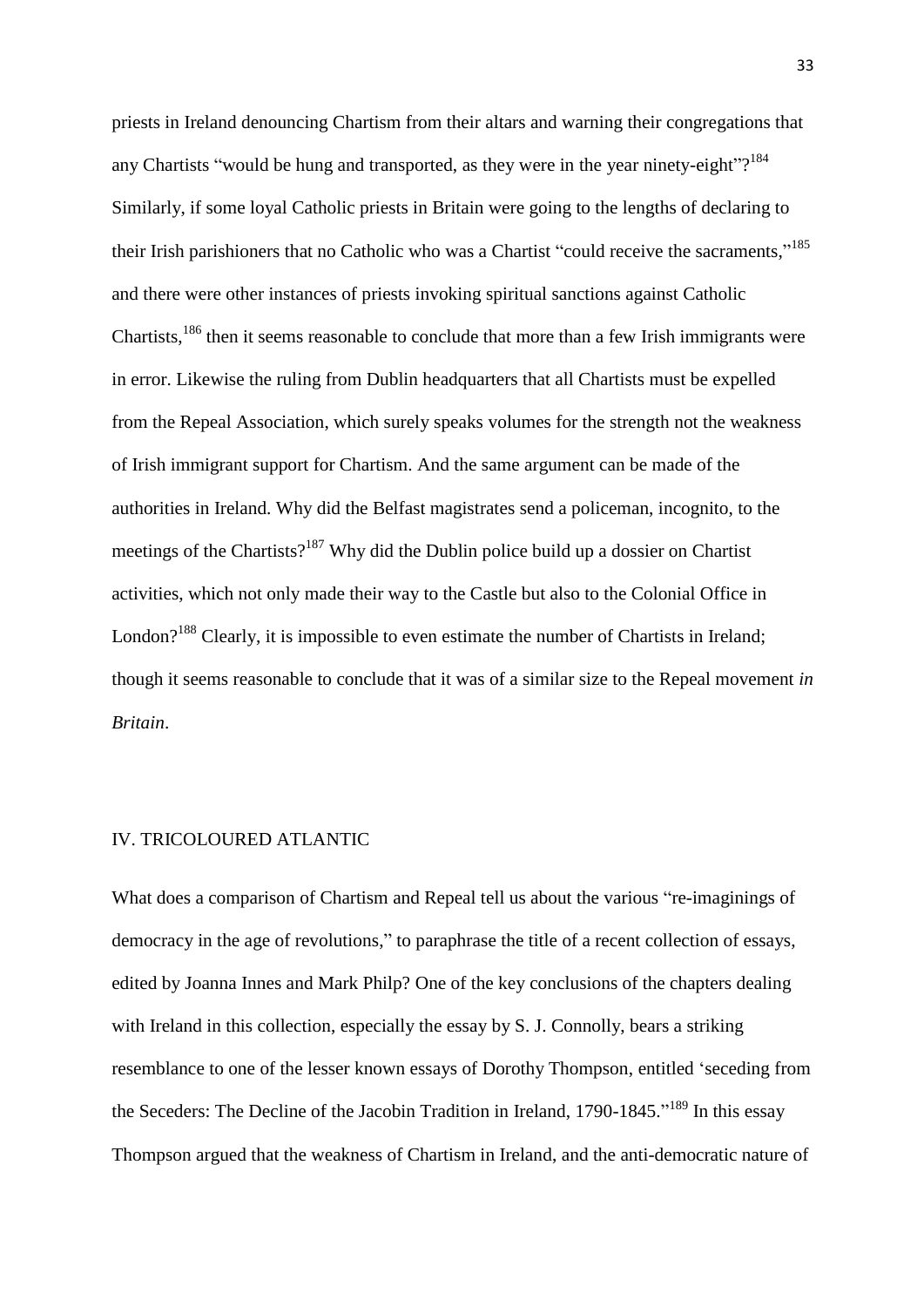Irish nationalism, stemmed from the decline of the Jacobin tradition, established all too briefly by the United Irishmen in the 1790s. The assumption here, and in the collection by Innes and Philp, is that there was a "democratic deficit" in Ireland. This assumption has been further reinforced by the swathe of historiographical revisionism on eighteenth-century Irish history: few would now share Thompson's view that the United Irishmen were Jacobins, who are now presented as reluctant democrats at best.<sup>190</sup> The fact that Chartism was a larger movement in Ireland than has been recognized, and given the many similarities between the Repeal and Chartist movements – including a shared commitment to democracy – suggests that the notion of a democratic deficit has been pushed much too far in recent historiography. Chartism in Ireland, and Repeal, emerged from a rich, if partly submerged, tradition of popular politics dating back to the 1780s and 1790s: in addition to the political content of some Ribbonism, there were attempts to set up co-operative societies and communities in the early 1830s (though little seems to have come of these ventures); trades unionism expanded in the 1830s and as we have seen in relation to Dublin there was some support for radical reform amongst trades unionists; and a number of radical newspapers were established in the early 1830s - the *Dublin Comet*, the *Carlow Post* and *The Tribune* – the latter owned by none other than Patrick O'Higgins, the future leader of Irish Chartism. Interestingly, the motto of the *Tribune* was "1798: Do not dare to lay your hands on the Constitution." And there was, of course, the more radical side of the embryonic Repeal movement as represented by the young Feargus O'Connor whose campaigns in Cork anticipated the ideology of Chartism.<sup>191</sup> It was this groundswell of radical opinion that Cobbett was able to tap when he finally visited Ireland in  $1834$  – one of his last acts.<sup>192</sup>

Lurking beneath the assumption of democratic deficit is the shadow of the teleological "modernization thesis" which historians of English popular politics once invoked to account for the decline of "pre-industrial," "pre-political" and irrational protest and its canalization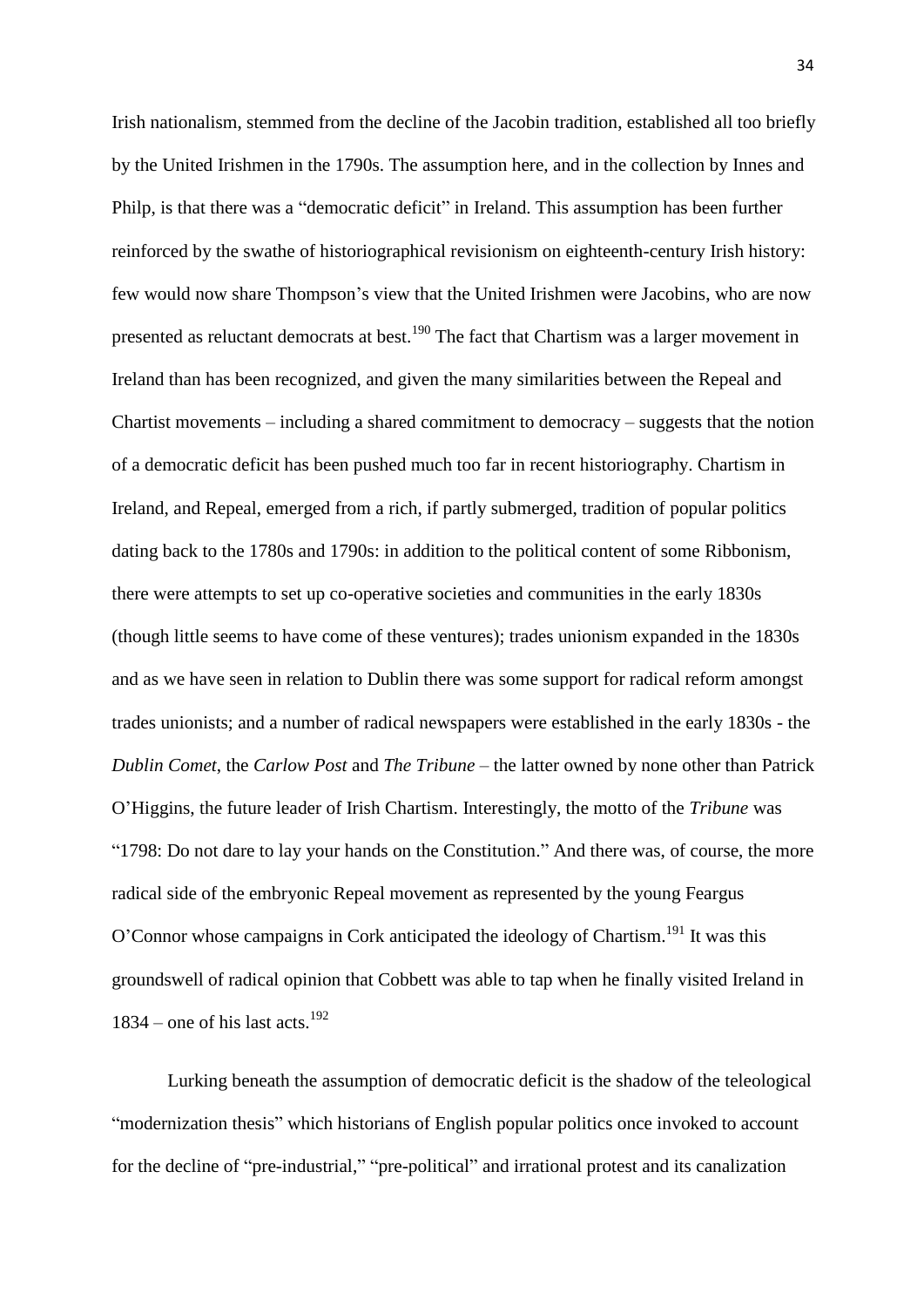into the disciplined, rational movement for political reform. <sup>193</sup> For all the persistence of agrarian disturbances in Ireland into the 1840s and beyond (and recent work has, in any case, shown that agrarian outrages were far from being devoid of political content), we should note the unprecedented success of O'Connell and the Irish Chartists in politicizing popular discontent. In that respect, both were heirs to the "members unlimited" traditions of the United Irishmen. It bears repeating that Chartism was no more successful in achieving its immediate goals in Britain, even with its allegedly richer democratic tradition. Perhaps one of the reasons why Chartism was not a stronger movement in Ireland was because a Chartist movement of sorts already existed in the shape of the Repeal movement. Irish Chartism, like its British counterpart, merely represented a more impatient and uncompromising desire for democracy. Finally, the notion of an Irish "democratic deficit" is rendered even more problematic when we widen the lens to the Irish diaspora, especially to North America. As David Lloyd has argued, it was, *inter alia*, the techniques of political mobilization pioneered by O'Connell in Ireland that enabled the Irish to participate so effectively in American democracy.<sup>194</sup>

These sorts of contrasts and connections, similarities as well as differences, between British and Irish popular politics in the 1830s and 1840s are destined to remain obscured while ever historians persist in their attachment, however unwittingly and implicitly, to the categories of English, Irish or even British as exclusive sites. When we cast aside the obscuring lens of nationalist historiography it becomes clear that at the very moment when O'Connell was attacking the Chartists he came to preside over an extra-parliamentary movement that was strikingly similar to Chartism in terms of ideology, strategy and tactics. As a tool for recovering and analyzing these connections, the concepts of "Atlantic History" and the "British World" can be incredibly valuable. An Atlantic and British World lens also forces us to reconsider the nature of Irish Chartism, and in particular the means by which it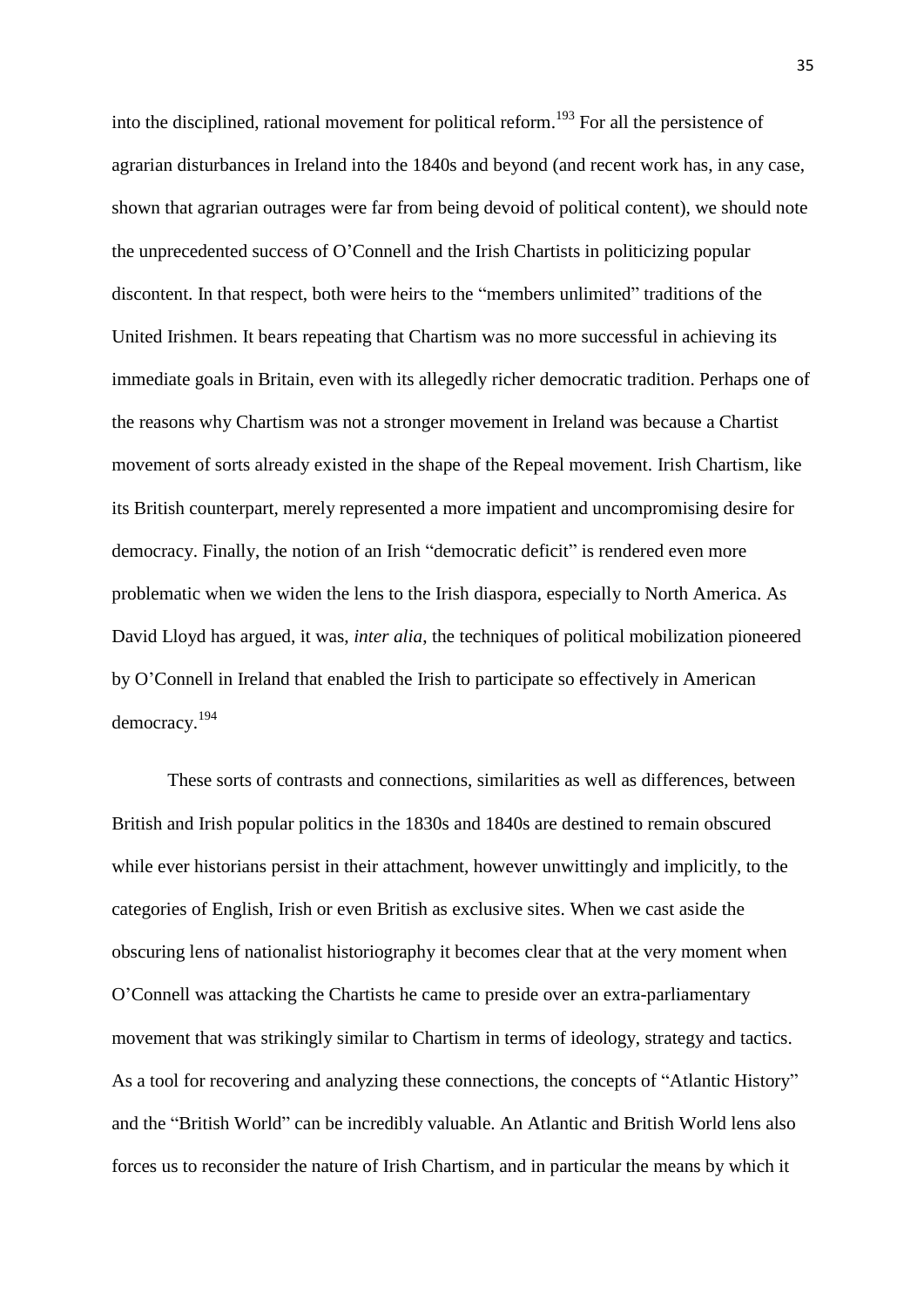was cultivated, disseminated and even transformed in Ireland. As we have seen, an undue focus on the English "metropole" can lead to the erroneous assumption that Chartism was an English import and that the traffic of peoples and ideas was one-way. While there now exists a critical mass of scholarship on the Chartist legacy in various parts of the British World the field remains fragmented, $195$  especially when compared to the rich comparative and integrated historiography on the Irish diaspora The example of letter writing explored briefly in this article is a potentially fruitful line of enquiry to begin recreating the networks along with the local and global connections that existed amongst radicals in the British and Atlantic worlds.<sup>197</sup> There is no shortage of published letters from emigrants to friends and family back in the metropole, and vice versa – an archive that is increasingly accessible thanks to digitization of the press. There are good grounds then for approaching Chartism and Repeal from a transnational perspective. We have seen how Chartism and Repeal functioned not as isolated but as connected movements across national borders (England, Ireland, the United States), not least by communicating across those borders – facilitated by the press, post and movement of peoples. We have also begun to see how these connections transformed both movements – neither could afford to ignore the other in a relationship that was both antagonistic and cooperative.<sup>198</sup> Further work is needed on how the Chartists, especially those in Britain, envisaged Ireland and the Irish, and on how those visions were transformed by the many points of contact, overlap and co-operation, as well as through competition, between British and Ireland workers. Likewise for Repealers and Irish Chartists with regards to Britain.<sup>199</sup>

The concept of the "Atlantic World," as theorists of it have rightly cautioned, "must not exaggerate either the connections or the contrasts".<sup>200</sup> This article has deliberately placed greatest emphasis on similarity and connections as a corrective to the two separate national historiographies which have, with few exceptions, largely ignored one another. The result, it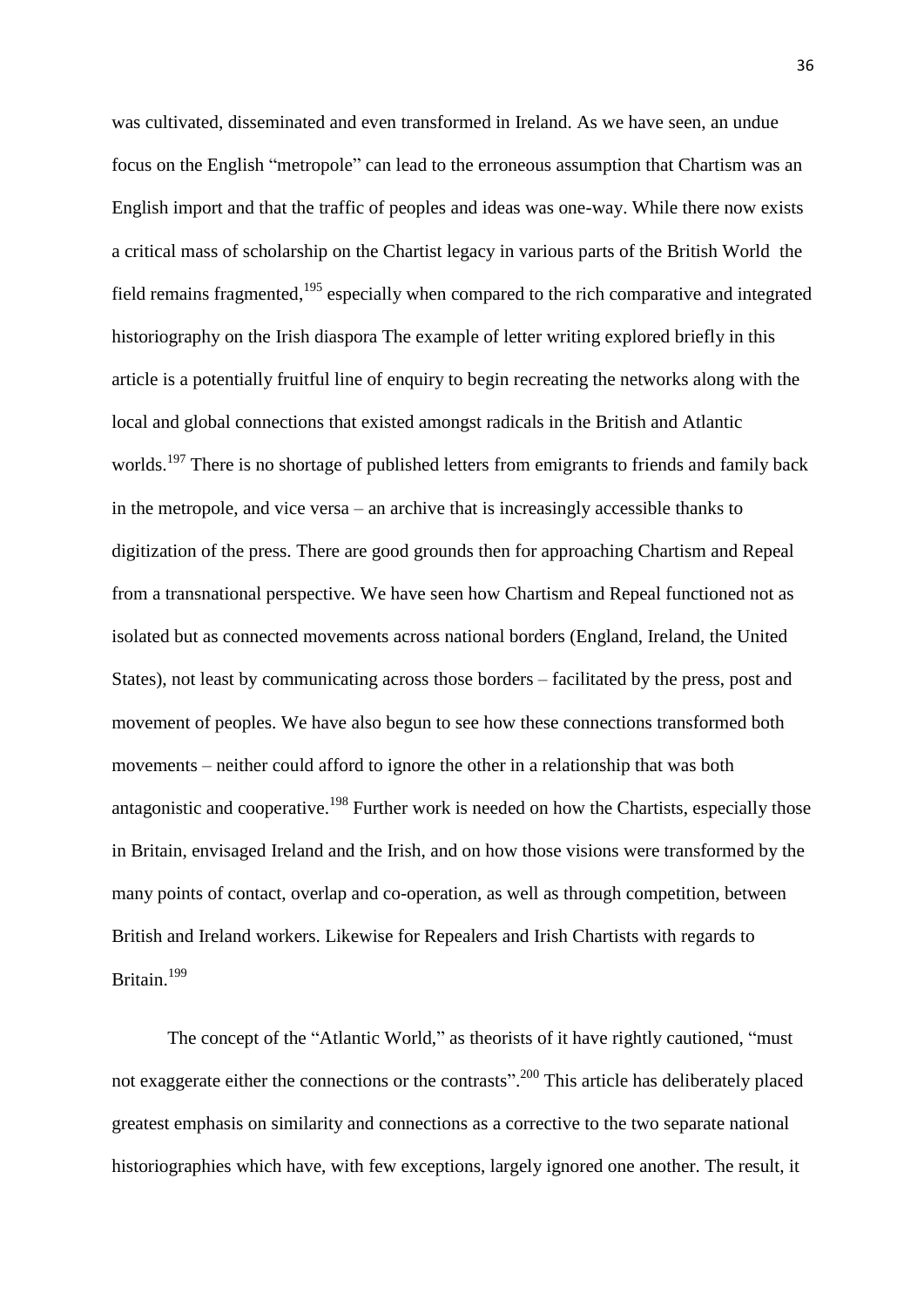has been argued here, is a "series of sharp dichotomies" (a term used by John Elliott in relation to early forays in Atlantic History)<sup>201</sup>: Britain versus Ireland; Irish versus English; Chartism versus Repeal; O'Connell versus O'Connor etc., which fail to capture the connections as well as contrasts. Yet even some recent work in the field of Atlantic History has perpetuated such sharp dichotomies. Michel Ducharme's *The Idea of Liberty* comes to mind, in which he argues that two models of liberty circulated around the Atlantic World in the Age of Revolutions.<sup>202</sup> The first is the republican model, grounded in classical understandings of civic virtue and an agrarian ideal, with a Jacobin emphasis on "popular sovereignty, political participation, and the omnipotence of the legislative branch." In short: "a subversive and revolutionary form of liberty,"<sup>203</sup> which reached its apogee in the American and especially French revolutions. The second he terms "modern liberty", associated with the first generation of Enlightenment thinkers (pre-eminently Locke), which emphasized individual rights ("liberty, property, security") over equality, a strong executive as a bulwark of liberty, and promoted commerce and wealth accumulation, and "not inconsistent with empire." In short: "a non-subversive form of liberty"<sup>204</sup> which came to be associated above all with the British constitution established in 1688. It should be noted here that Ducharme argues that the Canadian Rebellions of 1837-8 marked the end to the cycle of revolutions that began in the 1770s. Yet Malcolm Chase has recently suggested that "One way of interpreting Chartism is that it constituted a coda to that cycle," though he fails to spell out where Chartism should be situated in this schema.<sup>205</sup>

At first glance, Chartism appears to conform to the republican model; O'Connell the modern one. A closer look, however, reveals considerable blurring. Both the Chartists and O'Connell were self-confessed constitutionalists at least in their rhetoric if not always in their practice, and O'Connell was not alone in setting his face against Jacobin excess though some Chartists certainly idolized the Jacobins. Both cherished civil liberties and viewed political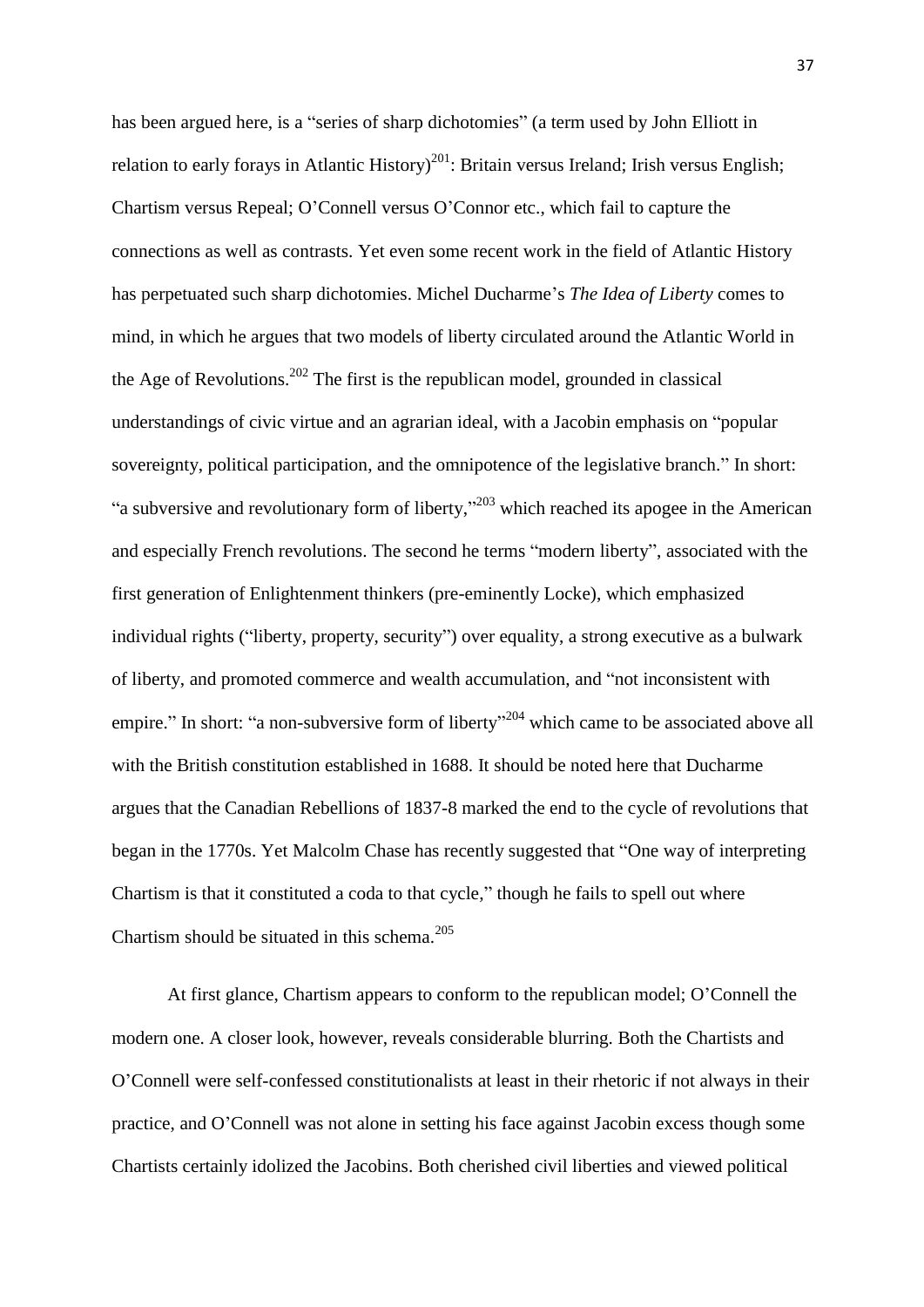freedom as a guarantor of individual rights. Both voiced few objections to commerce and the accumulation of wealth, with the important caveat that wealth should not be used in ways that enslaved others (Old Corruption and capitalism in Britain; Old Corruption and absentee landlords in Ireland). And both, as we have seen, were at best ambivalent about empire. All of which places both movements in the modern liberty camp. On the other hand, O'Connell's vision of a post-repeal Ireland was certainly based on an agrarian ideal just as it was for the many Chartists who looked to the land as a means of salvation. O'Connell's lifelong quest for the restoration of the Irish parliament – and the assumption that its restoration would be a panacea for the nation's ills – was legislative omnipotence with a vengeance, just as the Chartist veneration of a parliament elected on the basis of the six points was.

The republican liberty elements of O'Connell's ideology suggests that we need to take O'Connell's radicalism seriously, and not just in Ireland but also in Britain. O'Connell was not an incipient liberal; the tendency to read back the liberalism of the Victorian period distorts the radical elements in O'Connell's politics.<sup>206</sup> Some of O'Connell's biographers have long recognized that he was far more than just a leader of Irish Catholics, he was also a British politician (to say nothing of his international reputation), straddling the very different worlds of Westminster and Irish politics.<sup>207</sup> O'Connell was himself an Atlanticist, though his conception of the Atlantic was arguably more red (bottom-up) than green (Irish nationalist), though clearly a good deal paler than the red Atlantic depicted by Linebaugh and Rediker.<sup>208</sup> A few have acknowledged his radicalism, notably his friendship with Jeremy Bentham,<sup>209</sup> but most of these accounts have concluded that O'Connell's radicalism was "inconsistent, unreliable and opportunistic."<sup>210</sup> O'Connell was certainly all of these things, but mainly in relation to strategy and tactics, not ideology. None of O'Connell's previous biographers have given due recognition to his status as a British *popular* radical. As this article has shown, not only did O'Connell share their ideological commitment to democracy, however much he may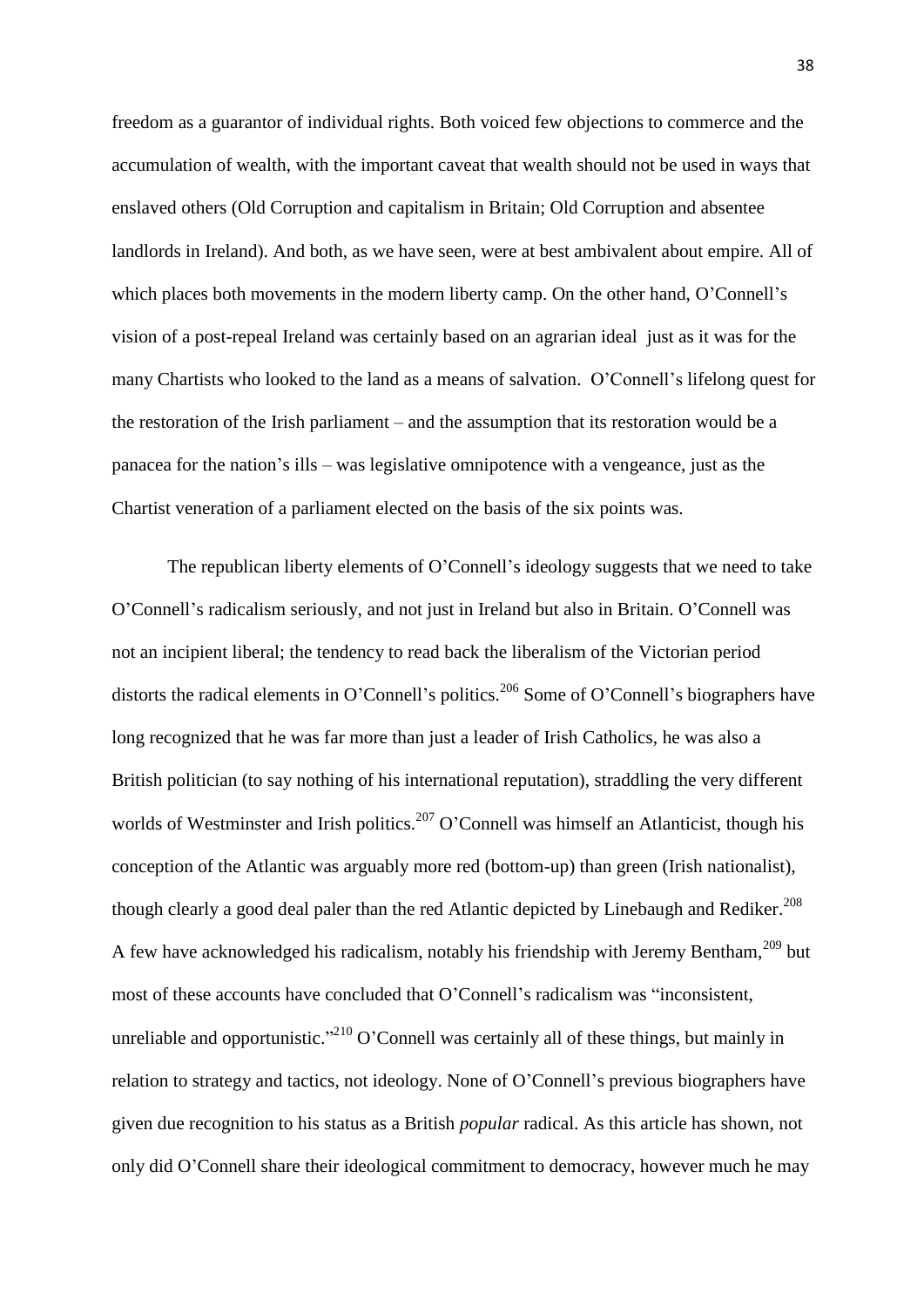have been prepared to accept instalments, but he also on numerous occasions tried to position himself as a popular radical leader, reaching out as we have seen to the Chartists on several occasions. The British face of O'Connell's popular political persona is clearly an area that merits further research, especially before relations between him and the British radicals began to sour from the mid-1830s. Clearly, this raises the question of how representative he was of the wider Repeal movement: we know that on some issues he was more advanced than some of his followers (slavery), democracy not excepted. The Young Ireland group were certainly less ideologically committed to democracy as demonstrated by their proclaiming that suffrage extension be an open question.<sup>211</sup> Yet from the vantage point of 1848 this appears to have been a temporary retreat from the democratic thrust of repeal politics. Seen from this perspective, the events of 1848 – when the Confederates entered into an alliance with the Chartists – appear less exceptional and had been long in the making. That alliance was not the result of a sudden, atypical and paper-thin conversion to democracy, but a rediscovery of a strand that had been present since the Repeal movement began. The Repeal movement for strategic reasons went to great lengths to distance itself from the traditions of the United Irishmen, but it owed more to that tradition than it cared to admit. Irish nationalism also had its 'democratic idiom', <sup>212</sup> however submerged or subordinate it may have been at various junctures in Irish history. The democratic strains in Irish Repeal and Irish Chartism, then, need to be situated in the rich tradition of Irish participation in, and/or support for, transatlantic radical and protest movements from the American Revolution, the men of '98, the Nore and Spithead mutinies, the liberation movements in Latin America, the Canadian Rebellion of 1837-8, to the Eureka Stockade in 1854 and the Maori uprisings in New Zealand.<sup>213</sup>

Where Ducharme's model of liberty is more helpful, perhaps, is as an explanation for why Chartism and Repeal failed, and for making sense of the legacy. Both Chartism and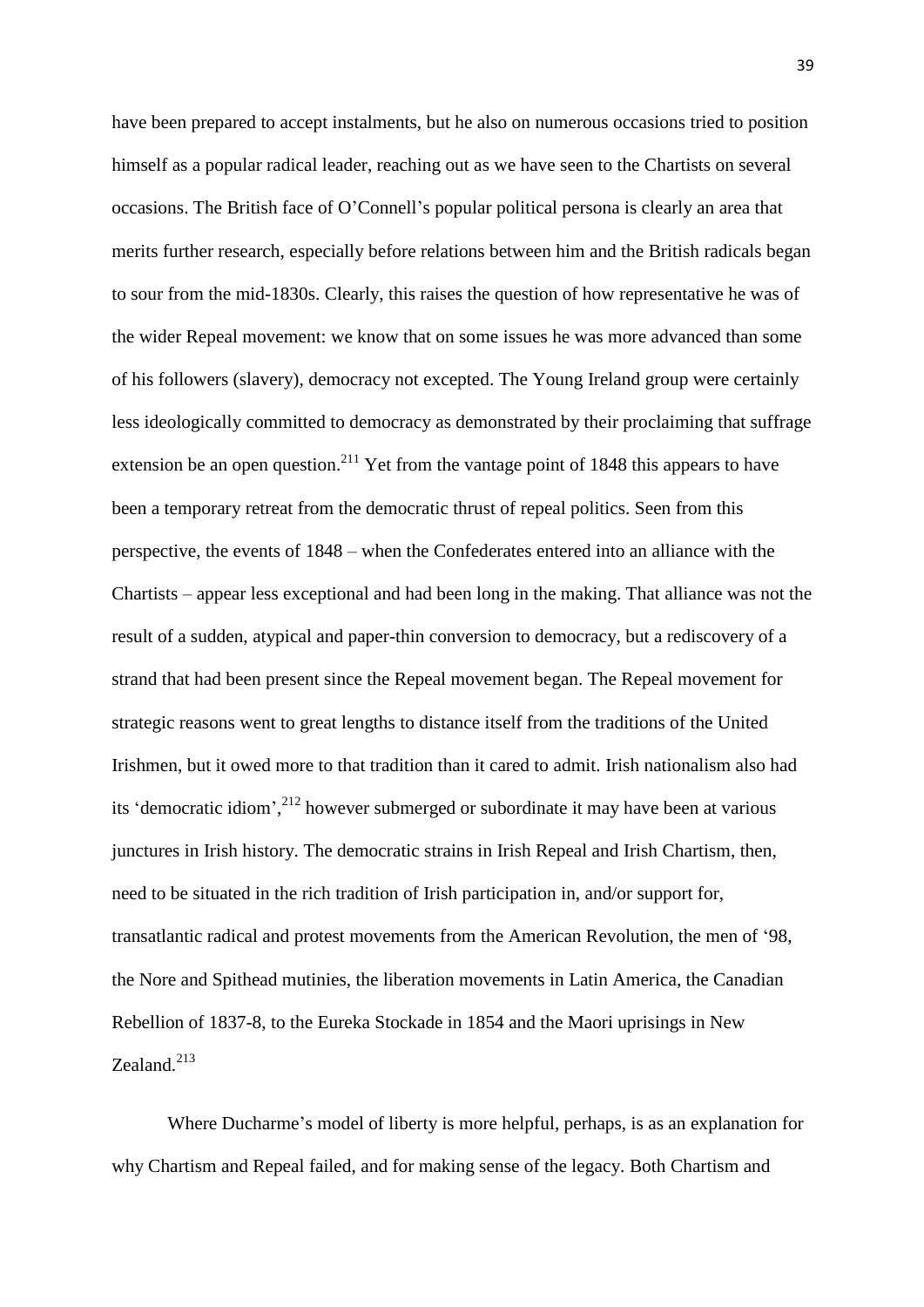Repeal were beset by ideological contradictions between the republican and modern conceptions of liberty, a contradiction which blunted their ideological challenge to the British state. In Britain the defeat of Chartism consecrated the defeat of the republican model of liberty; in Ireland the failure of the Repeal movement, the 1848 rising and the subsequent failure of the Fenian movement similarly marked the decline – though certainly not the disappearance – of republican liberty. The mid-Victorians years would see the continued rise of modern liberty, promoted by reformers from above and radicals from below (Gladstonian Liberals and Irish Home Rulers). Here England and Ireland were in step with developments across the British and Atlantic worlds: while citizenship was expanded to include many working class individuals as voters, the price of enfranchisement was the redefining of citizenship as the preserve of white, propertied (however expansively defined) men, and in the case of England, the Irish also found themselves as the "internal other" against which English working men were defined.<sup>214</sup> With the failure of Chartism and Repeal, the age of transatlantic revolutions came to a close, and with it the world citizenship espoused by O'Connell and the Chartists would be firmly subordinated to the nation, a consequence, in part, of the rise of new conceptions of nationality and race epitomized by Young Ireland.<sup>215</sup> For the most part, the next generation of reformers articulated their claims to citizenship in distinctly British and Irish idioms: the tricoloured and red Atlantics supplanted by blue and green. With the death of O'Connell and the failure of the 1848 uprising in Ireland, English radicalism and Irish nationalism went their separate ways in the mid-Victorian decades as demonstrated by the stillborn alliance between the Fenians and the Reform League in the 1860s, which even in its conception had never been anything more than tentative. <sup>216</sup> It was not until the late-Victorian era that a "union of the two democracies" (Irish nationalists and British Liberals) re-emerged, comparable to the shared ideological affinities and points of contact that had existed between Chartists and Repealers in the  $1840s$ .<sup>217</sup>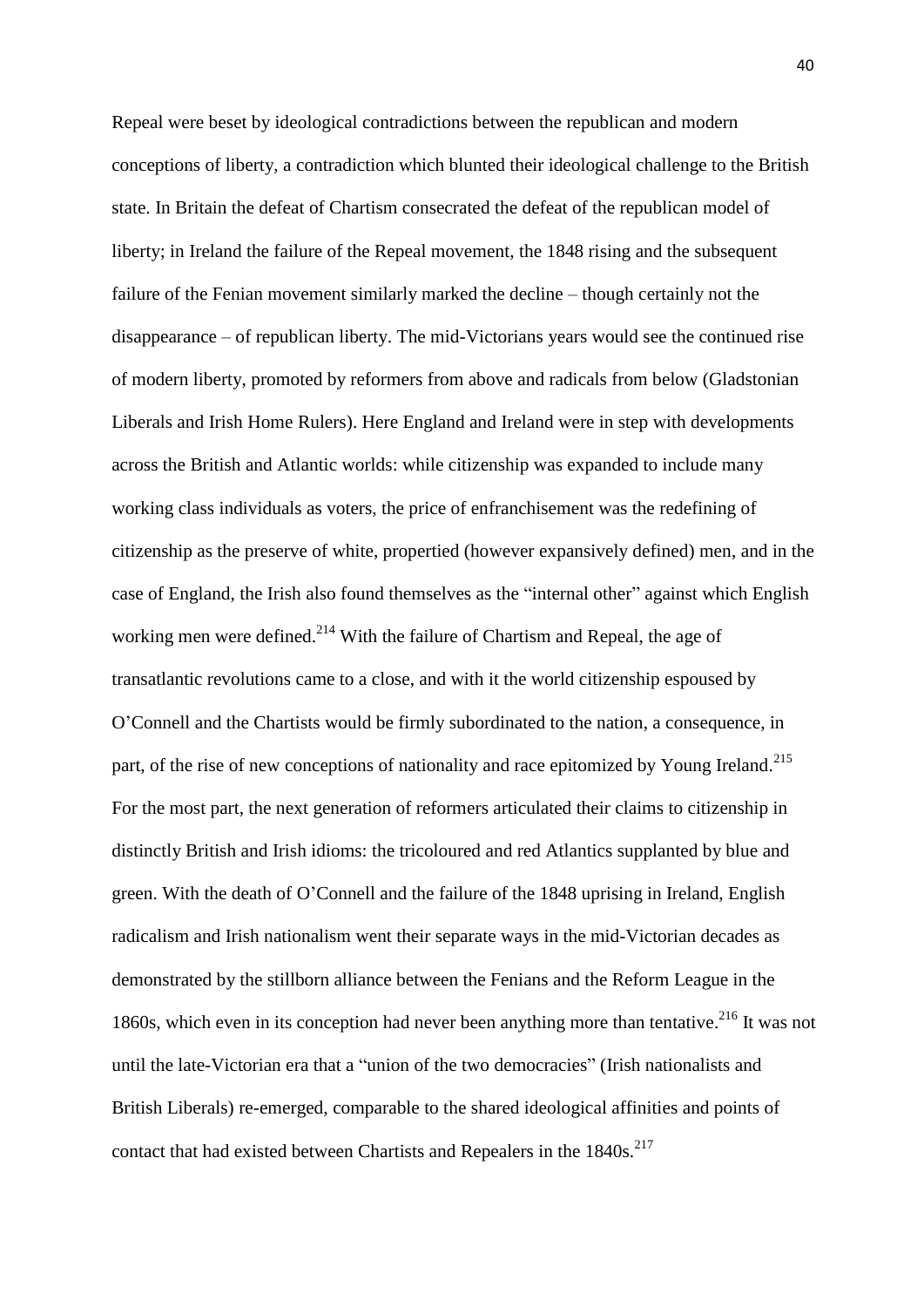<sup>4</sup> *Charter*, September 9, 1839; *Freeman's Journal*, September 14, 1841.

<sup>5</sup> Dorothy Thompson: "Ireland and the Irish in English Radicalism before 1850," in *The Chartist Experience*, ed. Dorothy Thompson and James Epstein (London, 1982), 134-37; idem, "Seceding from the Seceders: The Decline of the Jacobin Tradition in Ireland, 1790-1845," in Dorothy Thompson, *Outsiders: Class, Gender, and Nation* (London, 1993), 134-164.

7 Joseph Lee, "The Social and Economic Ideas of O'Connell," in *Daniel O'Connell: Portrait of a Radical*, ed. Kevin B. Nowlan and Maurice R. O'Connell (Belfast, 1984), 79-83.

<sup>8</sup> Paul A. Pickering and Alex Tyrrell, *The People's Bread: A History of the Anti-Corn Law League* (Leicester, 2000), 82.

<sup>9</sup> Thomas Ainge Devyr, *The Odd Book* (New York, 1882), 71.

<sup>10</sup> *Hansard's Parliamentary Debates*, 15:392 (House of Commons, February 8, 1833), 48:1070-73 (House of Commons, July 1, 1839); Paul A. Pickering "'Irish First': Daniel O'Connell, the Native Manufacture Campaign, and Economic Nationalism, 1840-44," *Albion*, 32 (2000), 611.

<sup>11</sup> *Hansard's Parliamentary Debates*, 40:947-65 (House of Commons, February 9, 1838).

<sup>12</sup> Timothy Keane, "Making the Irish 'English': William Cobbett's A History of the Protestant 'Reformation' in England and Ireland," in *The Representation of Ireland/s: Images from Outside and from Within*, ed. R. Gonzalez (Barcelona, 2003), 89-100; Michael Huggins, "Captain Rock, Captain Swing: 'Primitive' Rebels and Radical Politics in Britain and Ireland, 1790-1845," in *The Human Tradition in Modern Britain*, ed. C.

 \* I acknowledge the financial support of the Institute of Historical Research for a Scouloudi Research Award which funded several trips to Ireland. I would also like to thank conveners and audiences at: 'Chartism Day' conferences held at the National University of Ireland, Galway, and University of Chester; the 'Politics before Democracy' conference at the University of East Anglia; and the University of Cambridge Modern British History Seminar series.

<sup>1</sup> *Chartist*, February 2, 1839.

<sup>2</sup> *Northern Star* [*NS*], January 5, 1839.

<sup>3</sup> *NS*, January 12, 1839.

<sup>6</sup> *NS*, May 29, 1841; Paul A. Pickering, *Chartism and the Chartists in Manchester and Salford* (Basingstoke, 1995), 251, n.45.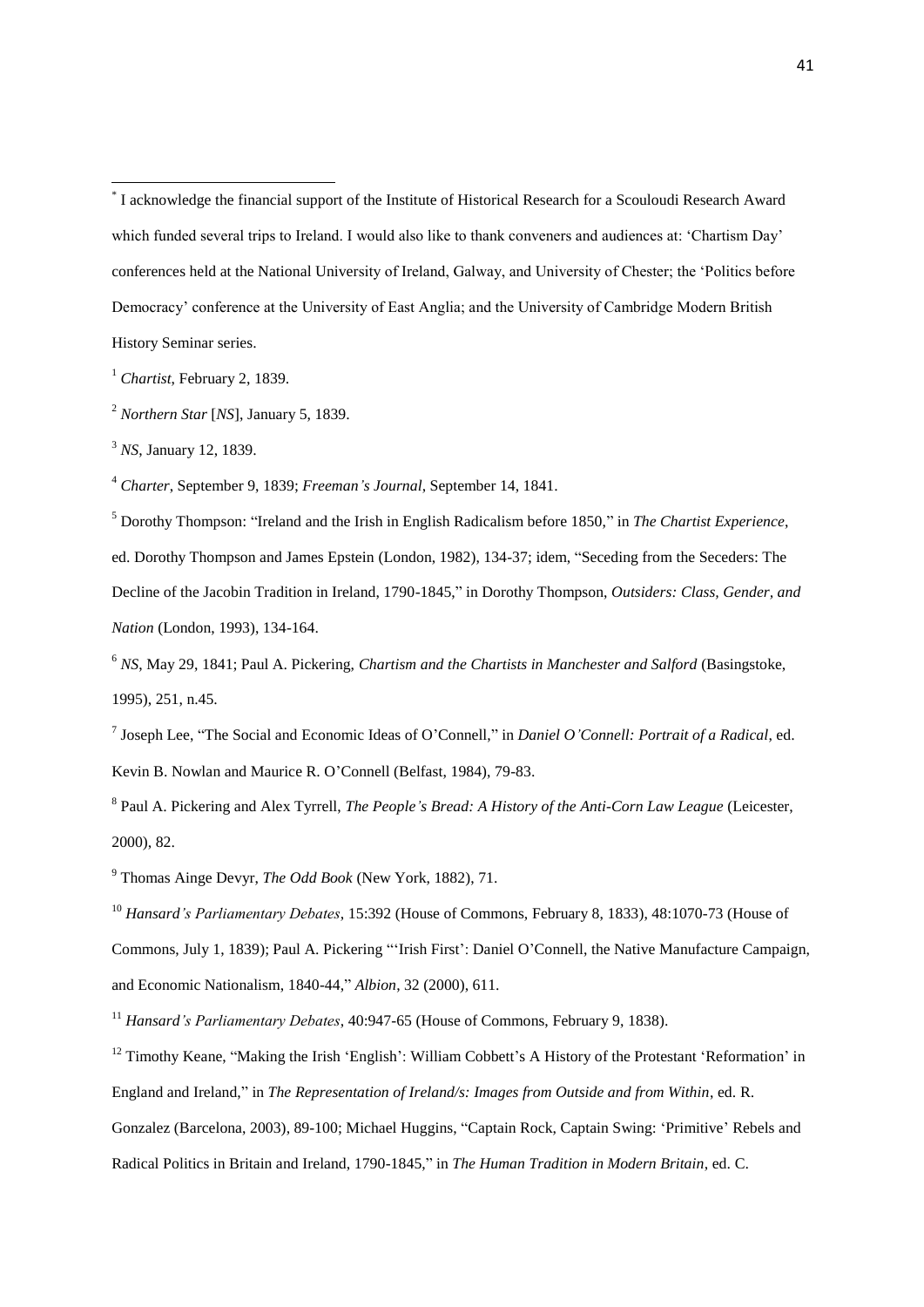Litzenberger and E. Lyon (Lanham, MD, 2006), 63-80; Allan Blackstock, *Loyalism in Ireland, 1789-1829*  (Woodbridge, 2007); Malcolm Chase, *1820: Disorder and Stability in the United Kingdom* (Manchester, 2013). <sup>13</sup> J. G. A. Pocock, "British History: A Plea for a New Subject," *Journal of Modern History*, 4 (1975), 601-24; idem, "The Limits and Divisions of British History: In Search of the Unknown Subject," *American Historical Review*, 87 (1982), 311-36. For Chartism in Australia and New Zealand see Paul A. Pickering, "A Wider Field in a New Country: Chartism in Colonial Australia," in *Elections: Full, Free and Fair*, ed. M. Sawyer (Annandale, 2001), 28-44; J. Griffiths and V. Evans, "The Chartist Legacy in the British World: Evidence from New Zealand's Southern Settlements, 1840s-1870s," *History*, 99 (2014), 797-818.

<sup>14</sup> Philip D. Morgan and Jack P. Greene, "The Present State of Atlantic History," in *Atlantic History: A Critical Appraisal* (Oxford, 2009), 10.

<sup>15</sup> J. G. A. Pocock, *The Discovery of Islands: Essays in British History* (Cambridge, 2005), 28.

<sup>16</sup> Lucy Brown, "The Chartists and the Anti-Corn Law League," in *Chartists Studies*, ed. Asa Briggs (London, 1959), 342-71; Eileen Yeo, "Culture and Constraint in Working-Class Movements, 1830-1855," in *Popular Culture and Class Conflict 1590-1914*, ed. Stephen Yeo and Eileen Yeo (Brighton, 1981), 155-86; Edward Royle, "Chartists and Owenites – Many Parts but One Body," *Labour History Review*, 65 (2000), 2-21; Peter Gurney, *Wanting and Having: Popular Politics and Liberal Consumers in England, 1830-1870* (Manchester, 2015), ch. 2.

<sup>17</sup> For Chartist attitudes towards democracy see Peter J. Gurney, "The Democratic Idiom: Languages of Democracy in the Chartist Movement," *Journal of Modern History*, 86 (2014): 566-602.

<sup>18</sup> Kevin B. Nowlan, *The Politics of Repeal: A Study in the Relations between Great Britain and Ireland, 1841- 1850* (London, 1965); Lawrence J. McCaffrey, *Daniel O'Connell and the Repeal Year* (Lexington, KY, 1966); Richard Davis, *The Young Ireland Movement* (Dublin, 1987); Charles Read, "The 'Repeal Year' in Ireland: An Economic Reassessment," *Historical Journal*, 58 (2015), 111-35.

<sup>19</sup> Pocock, "Limits and Divisions," 317.

1

<sup>20</sup> For the view that there was very little Irish influence before 1848 see Leslie Wright, *Scottish Chartism*  (Edinburgh, 1953), 18-20; J. H. Treble, "O'Connor, O'Connell and the Attitudes of Irish Immigrants towards Chartism in the North of England 1838-48," in *The Victorians and Social Protest*, ed. J. Butt and I. F. Clarke (Newton Abbot, 1973), 33-70; Graham Davis, *The Irish in Britain 1815-1914* (Dublin, 1991), 174-6. For the view that there was a "very considerable Irish presence" in the words of Dorothy Thompson, see her "Ireland and the Irish," 123; Rachel O'Higgins, "The Irish Influence in the Chartist Movement," *Past and Present*, 20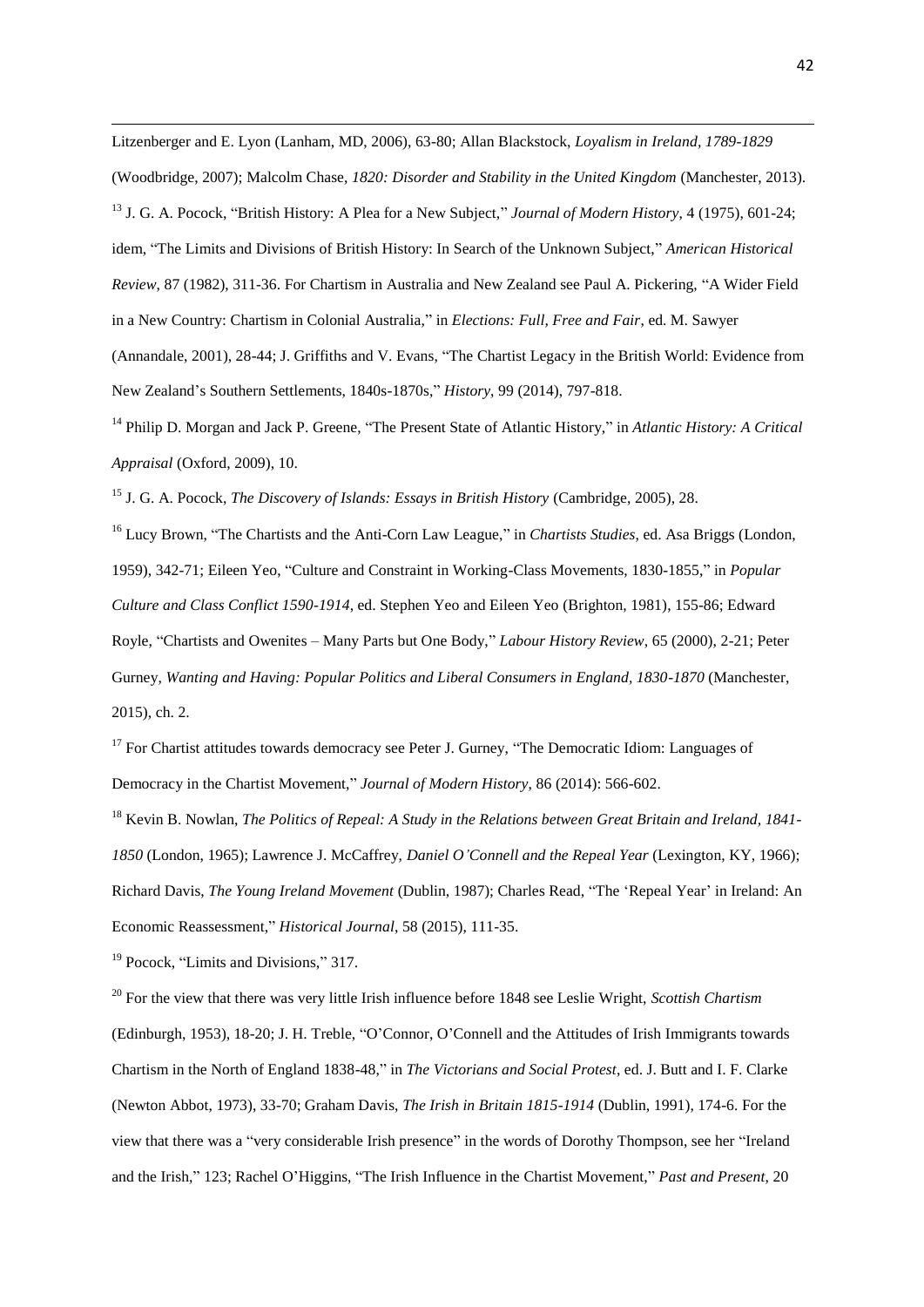(1961), 82-96; John Belchem, "English Working-Class Radicalism and the Irish, 1815-50," in *The Irish in the Victorian City*, ed. Roger Swift and Sheridan Gilley (London, 1985), 85-97.

<sup>21</sup> Michael Huggins, "'Mere Matters of Arrangement and Detail': John Mitchell and Irish Chartism," in *Politics and Power in Victorian Ireland*, ed. Roger Swift and Christine Kinealy (Dublin, 2006), 96-108; Christine Kinealy, "'Brethren in Bondage": Chartists, O'Connellites, Young Irelanders and the 1848 Uprising," in *Politics and the Irish Working Class, 1830-1945*, ed. Fintan Lane and Donal Ó'Drisceoil (Basingstoke, 2005), 87-112. For Chartism in Ireland before 1847-8 see the brief studies of Bernard Reaney, "Irish Chartists in Britain and Ireland: Rescuing the Rank and File," *Saothar*, 10 (1984): 94-103; Takashi Koseki, "Patrick O'Higgins and Irish Chartism," *Hosei Ireland-Japan Papers*, No. 2 (1990). The only extant study to consider Irish Chartism in any detail is the unpublished PhD of Rachel O'Higgins, but even this account is far from exhaustive. Rachel O'Higgins, "Ireland and Chartism: A Study of the Influence of Irishmen and the Irish Question on the Chartist Movement" (Ph.D. diss., Trinity College, Dublin, 1959).

 $22$  O'Higgins, "The Irish Influence," 89; Koseki, "O'Higgins," 28.

1

<sup>23</sup> Maura Cronin, "'Of One Mind': O'Connellite Crowds in the 1830s and 1840s," in *Crowds in Ireland, c.1720-1920*, ed. Peter Jupp and Eoin Magennis (Basingstoke, 2000), 139-72; Fintan Lane, *In Search of Thomas Sheahan: Radical Politics in Cork, 1824-1836* (Dublin 2001), 60.

<sup>24</sup> Joanna Innes and Mark Philp, eds., *Re-Imagining Democracy in the Age of Revolutions: America, France, Britain, Ireland 1750-1850* (Oxford, 2013).

<sup>25</sup> Matthew Roberts, "Chartism, Commemoration, and the Cult of the Radical Hero, c.1770-c.1840," *Labour History Review*, 78 (2013), 3-32.

<sup>26</sup> Oliver MacDonagh, *O'Connell: The Life of Daniel O'Connell 1775-1847* (London, 1991), 26; Fergus O'Ferrall, *Daniel O'Connell* (Dublin, 1981), 9-10.

<sup>27</sup> Padhraig Higgins, *A Nation of Politicians: Gender, Patriotism, and Political Culture in Late Eighteenth Century Ireland* (Madison, 2010), 238-9.

<sup>28</sup> Christine Kinealy. *Daniel O'Connell and the Anti-Slavery Movement* (London, 2011), viii, 1-2.

<sup>29</sup>MacDonagh, *O'Connell*, 21; Victor Conzemius, "The Place of Daniel O'Connell in the Liberal Catholic Movements of the Nineteenth Century," in *The World of Daniel O'Connell*, ed. Donal McCartney (Dublin, 1980), 150-62; Sean McGraw and Kevin Whelan, "Daniel O'Connell in Comparative Perspective, 1800-50," *Éire-Ireland*, 40 (2005): 60-89.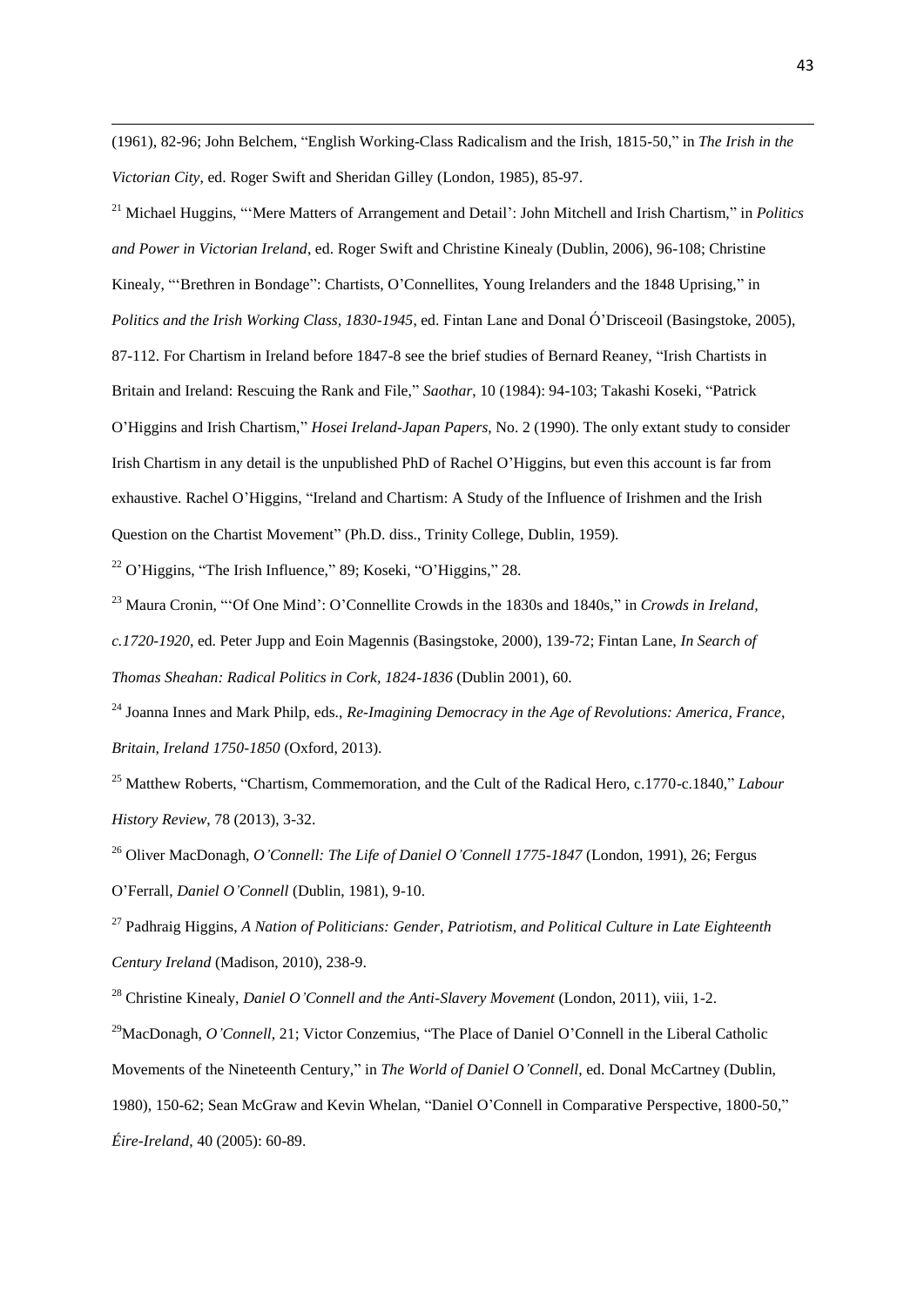Daniel O'Connell, *A Journal for the Years 1795-1796-1797-1798 and 1799*, copy in National Library of Ireland [NLI], Dublin, O'Connell Papers, Ms 13638 (1), f.40.

C. J. Woods, "Was O'Connell a United Irishman?" *Irish Historical Studies*, 35 (2006), 173-83.

<sup>32</sup> Patrick M. Geoghegan, *King Dan: The Rise of Daniel O'Connell 1775-1829* (Dublin, 2008), 30; Kinealy,

*O'Connell and Anti-Slavery*, 63.

MacDonagh, *O'Connell*, 169-71; Geoghegan, *King Dan*, 175, 206-7, 220. Chartists, too, occasionally

invoked, quoted and commemorated Bolívar. E.g., *Western Vindicator*, June 1, 1839.

O'Connell to Michael Staunton, October 11, 1830, in *The Correspondence of Daniel O'Connell*, ed. Maurice

R. O'Connell, 8 vols. (Tallaght, 1972-80), 4:213-4.

Quoted in Kinealy, *O'Connell and Anti-Slavery*, 47.

*Daniel O'Connell on Democracy*, broadside in Boston Public Library, (MA, USA), CAB.24.24.1 v.2.

<sup>37</sup> *NS*, June 25, 1842; Michael J. Turner, "Chartism, Bronterre O'Brien and 'The Luminous Political Example of America,'" *History*, 97 (2012), 43-69.

*English Chartist Circular*, No. 120, 269.

*NS*, March 2, 1839, February 1, 1840, May 1, 1841.

*NS*, August 21, 1841.

*English Chartist Circular*, No. 31, 122.

William Lovett, *Life and Struggles of William Lovett* (1967 [1876]), 151.

*Poor Man's Guardian and Repealer's Friend*, No. 1.

 Malcolm Chase, *Chartism: A New History* (Manchester, 2007), 306; D. G. Paz, "Anti-Catholicism, Anti-Irish Stereotyping, and Anti-Celtic Racism in Mid-Victorian Working-Class Periodicals," *Albion*, 18 (1986), 601-16, 615.

 Catherine Hall, Keith McClelland and Jane Rendall, *Defining the Victorian Nation: Class, Race, Gender and the Reform Act of 1867* (Cambridge, 2000), ch. 4; Noel Ignatiev, *How the Irish Became White* (London, 1995).

 Bruce Nelson, "'Come out of Such a Land, You Irishmen:" Daniel O'Connell, American Slavery, and the Making of the 'Irish Race,'" *Eire-Ireland*, 42 (2009): 58-81, 63.

 Ignatiev, *How the Irish Became White*, ch. 1; Christine Kinealy, *Repeal and Revolution: 1848 in Ireland*  (Manchester, 2009), 46.

MacDonagh, *O'Connell*, 11.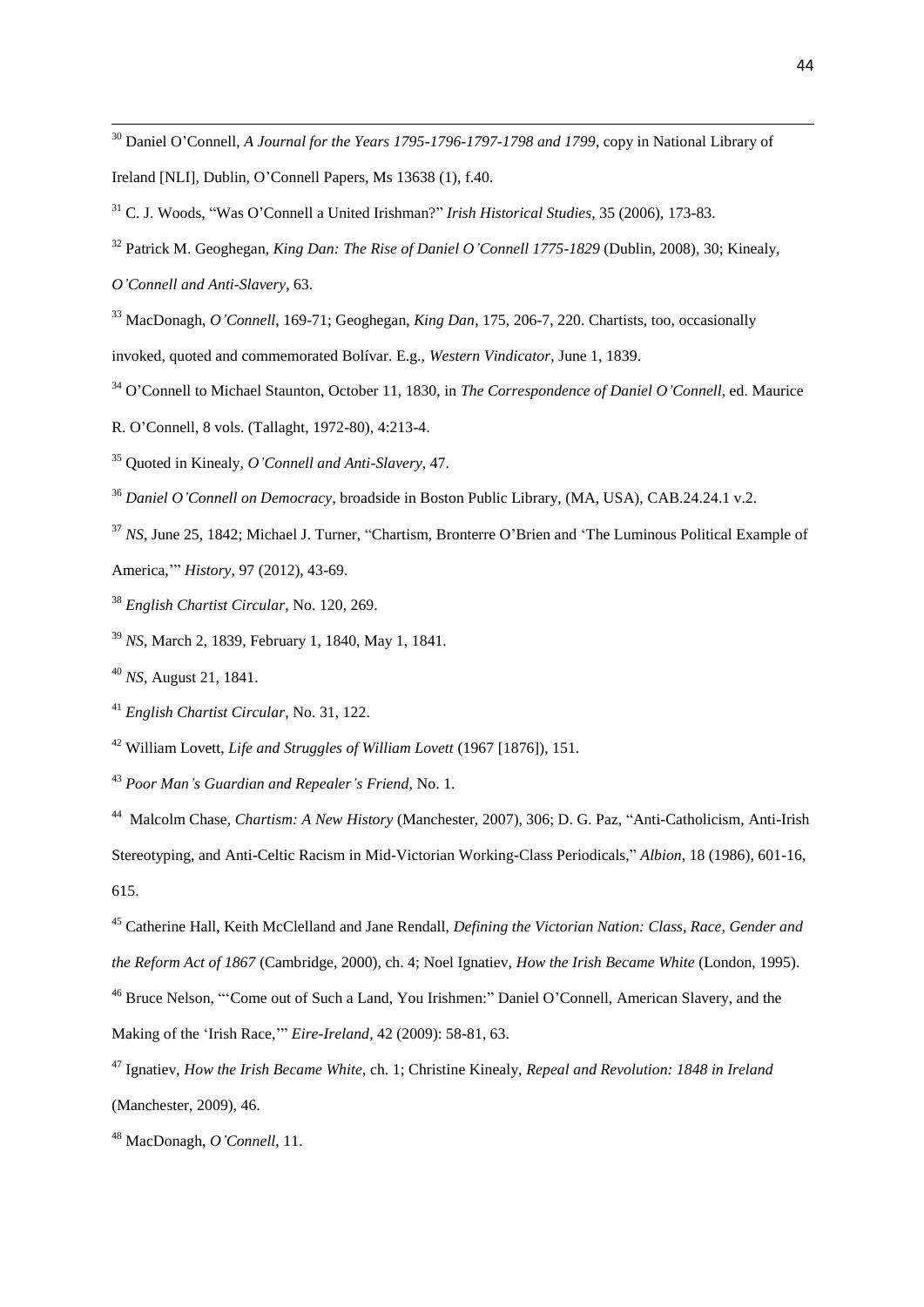<sup>49</sup> Eliga H. Gould, "Revolution and Counter-Revolution," in *The British Atlantic World, 1500-1800*, ed. David Armitage and Michael J. Braddick (Basingstoke, 2002), 209.

<sup>50</sup> O'Connell to P. V. FitzPatrick, 21 February 1833, *O'Connell Correspondence*, 5:11.

<sup>51</sup> O'Connell to P. V. FitzPatrick, 22 March 1833, *O'Connell Correspondence*, 5:21; H. C. G. Matthew,

'Gladstone, O'Connell and Home Rule', in *National Questions: Reflections on Daniel O'Connell and* 

*Contemporary Ireland*, ed. R. V. Comerford and E. Delaney (Dublin 2000), 11-29.

<sup>52</sup> Pocock, *Discovery of Islands*, 96.

1

<sup>53</sup> *Hansard's Parliamentary Debates*, 22:1092-1117, 1109 (House of Commons, April 22, 1834).

 $<sup>54</sup>$  This is not to suggest that Chartism, or Repeal for that matter, eschewed a "democratic idiom;" rather, that</sup> many Chartists understood the English constitution to be grounded in common law, which could easily be read as justification for democracy. The forthcoming work of Josh Gibson, University of Cambridge, promises to shed a great deal of light on this aspect of Chartist ideology, and in particular how Chartists anchored themselves in the tradition of the American Revolution (itself grounded in English common law). John Gibson, "Chartism and the Age of Democratic Revolutions," paper presented at Chartism Day, Chester University, June 11, 2016. <sup>55</sup> Eugenio F. Biagini, "Liberty and Nationalism in Ireland, 1798-1922," *Historical Journal*, 51 (2008), 793-809, 796. For the centrality of Locke in Irish nationalism see Richard English, *Irish Freedom: The History of Nationalism in Ireland* (London, 2006), ch. 2.

<sup>56</sup> Pauline Collombier-Lakeman, "Daniel O'Connell and India," *Etudes Iralandaises*, 38 (2013): 41-54; Gregory Vargo, "'Outworks of the Citadel of Corruption': The Chartist Press Reports the Empire", *Victorian Studies*, 54 (2012): 227-53.

<sup>57</sup> John Belchem, *"Orator Hunt:" Henry Hunt and English Working-Class Radicalism* (London, 2012 [1985]), 141-2; George Spater, *William Cobbett: The Poor Man's Friend* (2 vols, Cambridge, 1982), 2:464, 467-71.

<sup>58</sup> O'Connell to his wife, 3 and 9 March 1829, in *O'Connell Correspondence*, 4:16, 25.

<sup>59</sup> O'Connell to Edward Dwyer, 11 March, in *O'Connell Correspondence*, 4:27.

<sup>60</sup> *Dublin Monitor*, January 31, 1839; Fergus D'Arcy, "O'Connell and the English Radicals," in *The World of* 

*Daniel O'Connell*, 57, 61-2; *Dublin Evening Post*, September 7, 1841; *Hansard's Parliamentary Debates*,

49:260 (House of Commons, July 12, 1839); *Poor Man's Guardian, and Repealer*, No. 5, 19.

- <sup>61</sup> *Freeman's Journal*, September 14, 1841; *British Statesman*, August 20, 1842.
- <sup>62</sup> E.g., William Fagan, *The Life and Times of Daniel O'Connell*, 2 vols. (Cork, 1847-48), 1:116; NLI, Repeal Papers, Ms. 13,623 (2), Resolutions passed at meeting, December 19, 1839.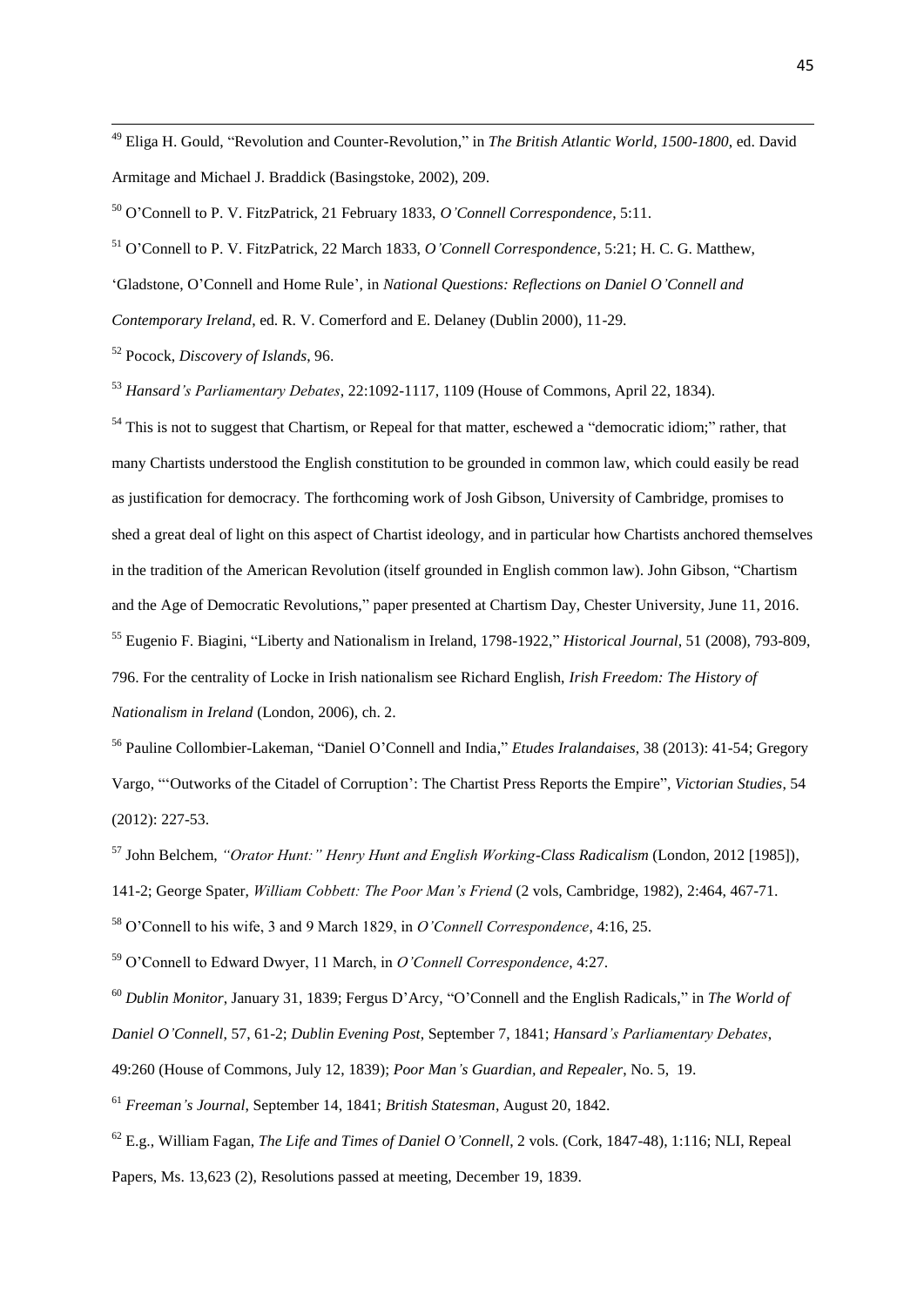<sup>63</sup> NLI, O'Connell Papers, Precursor Society, Ms 3191, "The role of the Precursor Society;" Edward Bullen,

- *Five Reports on the Committee of the Precursor Association [on ] the Parliamentary Franchises in the United Kingdom* (Dublin, 1839), copy in NLI, Joly Collection 746.
- J. O'Connell, *Recollections and Experiences during a Parliamentary Career from 1833 to 1848* (2 vols,

London, 1849), 1: 307.

John Prest, *Politics in the Age of Cobden* (London, 1977), 54-71.

- O'Connell to Arthur French, February 7, 1837, *O'Connell Correspondence*, 6:13.
- *Address of the National Association of Ireland* (Dublin, 1840), NLI P 382 (8).
- *Report of the Committee of the National Association of Ireland on the Number of Representatives to which*
- *Ireland is Entitled* (Dublin, 1840), broadside in Boston Public Library, (MA, USA), CAB.24.24.1 v.2.
- *English Chartist Circular*, No. 135, 331.

*NS*, July 13, 1839, May 29, 1841, May 26, 1838.

Thompson, "Ireland and the Irish," 122.

*Nation*, December 10, 1842.

- O'Higgins, "Ireland and Chartism," 376-81.
- *NS*, May 29, 1841.
- $^{75}$  NLI, Repeal Papers, Ms 13622 (14), James Fuller to T. M. Ray, August 24, 1841.
- NLI, Repeal Papers, Ms 13622 (20), Mr Gately to Ray, August 31, 1841.
- *NS*, August 14, 21 August, and September 18, 1841.
- NLI, Repeal Papers, Ms 13622 (30), James O'Connell to Ray, September 7, 1841.
- NLI, Repeal Papers, Ms 13623 (28), Daniel Porter to Ray, October 10, 1841.
- *Freeman's Journal*, February 22, 1842.

Martin J. Mitchell, *The Irish in the West of Scotland 1797-1848* (Edinburgh, 1998), 189-90. *NS*, November

- 13, 1841 (O'Connor's visit to Dumfries).
- *NS*, July 30, 1842. For the Repeal movement in Britain see Huston Gilmore, "Radicalism, Romanticism and Repeal: The Repeal Movement in the context of Irish Nationalist Culture between Catholic Emancipation and the 1848 Rising" (Ph.D. diss., University of Oxford, 2009), ch. 4.
- NLI, Repeal Papers, Ms 13624 (60), Michael Kelly to Ray, April 5, 1843; Ms 13625 (1), Kelly to Ray, April
- 27, 1843. For evidence of dissension in repeal ranks vis-à-vis Chartism see: NLI, Repeal Papers, Ms 13623
- (28), James McAuley, October 18, 1841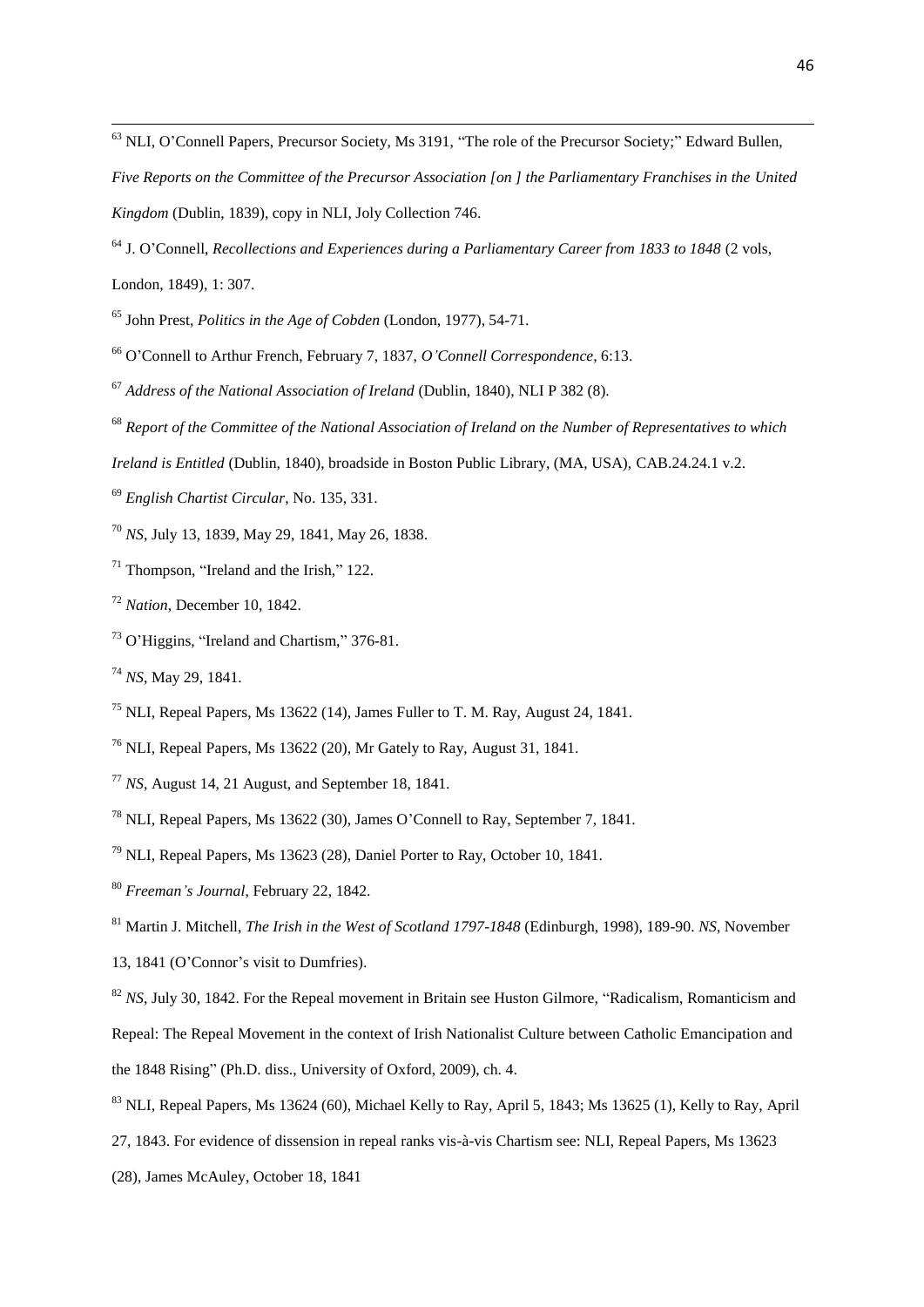<sup>84</sup> NLI, Repeal Papers, Ms 13622 (41), Clancy to Ray, September 21, 1841. Clancy, now resident in London,

had been secretary of the Dublin Chartist Association in 1839. See his letter in *NS*, August 3, 1839.

*NS*, June 3, 1843.

*Freeman's Journal*, July 4, 1843.

*NS*, August 8, 1846.

David Goodway, *London Chartism 1838-1848* (Cambridge, 1982), 64.

David A. Wilson, *United Irishmen, United States: Immigrant Radicals in the Early Republic* (Dublin and

Portland, OR, 1998), 10, 169.

 Angela F. Murphy, *American Slavery, Irish Freedom: Abolition, Immigrant Citizenship, and the Transatlantic Movement for Irish Repeal* (Baton Rouge, LA, 2010), 50-1.

<sup>91</sup> Broadside in Boston Public Library, (MA, USA), CAB.24.24.1 v.2.

Thomas Carlyle, *Chartism* (Boston, 1840).

Chase, *Chartism*, 202.

O'Connell to Frederick W. Conway, September 6, 1838, and O'Connell to David R. Pigot, September 30,

1838, in *O'Connell Correspondence*, 6: 176, 185.

*NS*, 25 May, 1839, June 8, 1839; *Charter*, June 9, 1839.

O'Connell to P. V. Fitzpatrick, May 19, 1841, in *O'Connell Correspondence*, 7:62-3.

O'Connell to Fitzpatrick, January 17, 1840, in *O'Connell Correspondence*, 6:296-97.

*NS*, April 4 and 13, 1839; Thomas Milton Kemnitz, "The Chartist Convention of 1839," *Albion*, 10 (1978),

152-70: 161-64, 169.

On the links between O'Connell and the League see Paul A. Pickering and Alex Tyrrell, *The People's Bread:* 

*A History of the Anti-Corn Law League* (London, 2000), ch. 4.

*NS*, January 16, 1841.

<sup>101</sup> *NS*, April 24, 1841; David J. Moss, *Thomas Attwood: The Biography of a Radical* (Montreal & Kingston,

1990), 276; Chase, *Chartism*, 47, 50, 173-5.

O'Connell to Harney, December 24, 1837, in *O'Connell Correspondence*, 6:117.

Cleave to O'Connell, December 16, 1840, in *O'Connell Correspondence*, 6: 396.

A. R. Schoyen, *The Chartist Challenge: A Portrait of George Julian Harney* (London, 1958), 23-26.

<sup>105</sup> British Library, London [BL], Add MS 37,773, Working Men's Association Minutes, Vol. 1, 1836-1839, 27 Feb. and 7 March 1837, f. 38.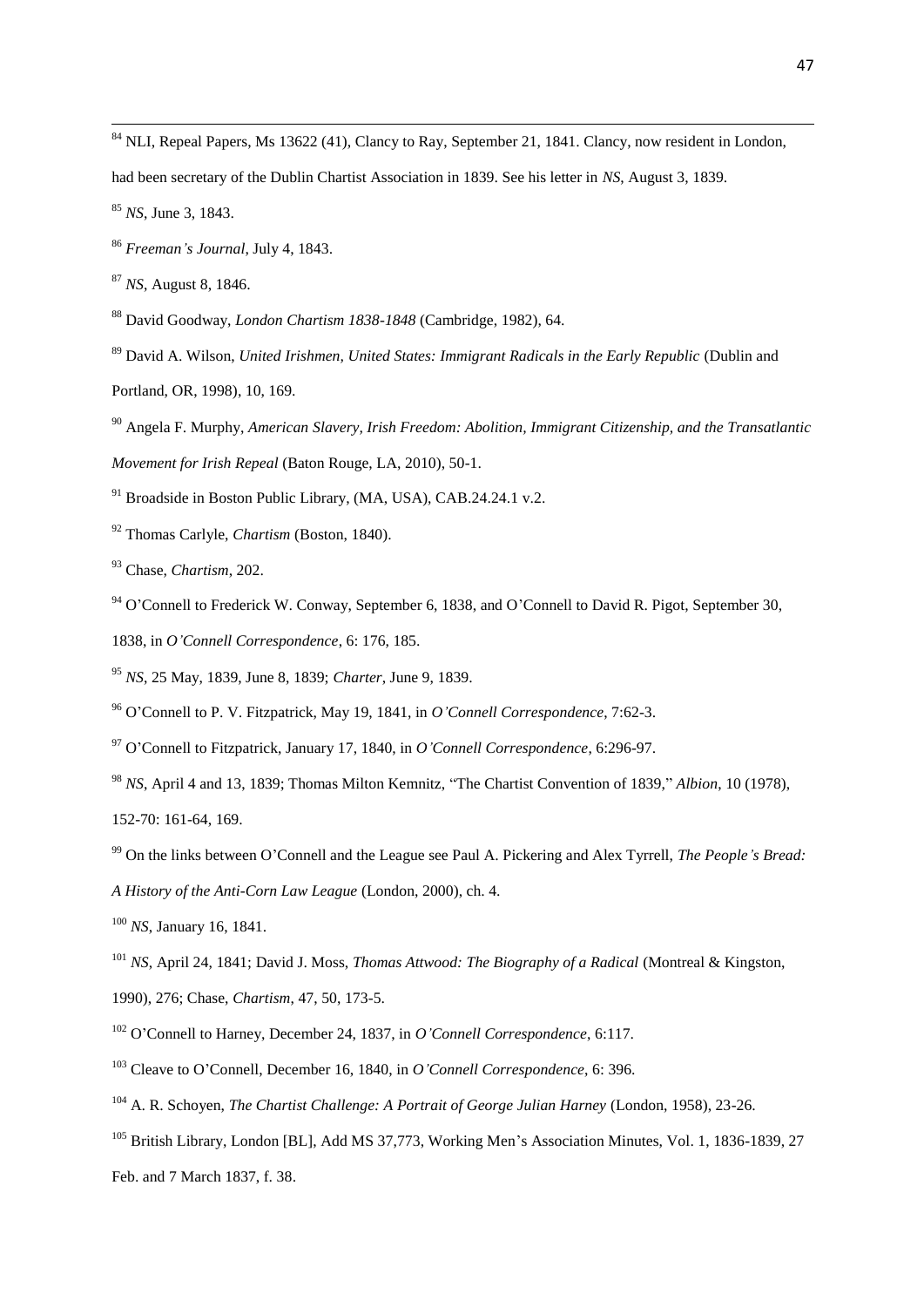<sup>106</sup> George Howell, *A History of the Working Men's Association from 1836 to 1850* (Newcastle upon Tyne, 1970 [1900]), 76-8.

<sup>107</sup> *London Dispatch*, October 1, 1836; *Champion*, January 1, 1837.

<sup>108</sup> *NS*, February 10, 1838.

1

<sup>109</sup> P. H. Muntz to O'Connell, January 1, 1838, in *O'Connell Correspondence*, 6:120-1

<sup>110</sup> *Freeman's Journal*, June 5, 1839, March 12, 1841, May 11, August 16 and 30, 1842; *Manchester Times*, April 25, 1840.

<sup>111</sup> *Charter*, June 9, 1839.

<sup>112</sup> William Lovett, *A Letter to Daniel O'Connell, Esq., MP, in Reply to the Calumnies He Put Forth in the Corn Exchange, August 8th, in Answer to the Address of the National Association to the People of Ireland*  (1843), reproduced in *The Chartist Movement in Britain, 1838-1850*, ed. Gregory Claeys, 6 vols. (London, 2001), 3:195-200.

<sup>113</sup> E.g., letter by 'Republican' in *NS*, December 5, 1840; and L. T. Clancy's letter in *NS*, October 1, 1842. <sup>114</sup> *Charter*, February 17, 1839.

<sup>115</sup> *NS*, April 17 and 24, May 1, 1841. For similar attacks on the resignations of the Birmingham delegates from the Convention see Schoyen, *Chartist Challenge*, 40; and in relation to Complete Suffrage see *NS*, April 30, May 21, June 4, 1842.

<sup>116</sup> *NS*, May 22, 1841.

<sup>117</sup> Angus Macintyre, *The Liberator: Daniel O'Connell and the Irish Party, 1830-1847* (London, 1965), 266. <sup>118</sup> *NS*, July 8, 1843.

<sup>119</sup> *NS*, December 24, 1841.

<sup>120</sup> *Belfast Newsletter*, December 22, 1840. For the Ulster Constitutional Association see John Bew, *The Glory of Being Britons: Civic Unionism in Nineteenth-Century Belfast* (Dublin, 2009), ch. 3.

<sup>121</sup> The National Archives, Kew [TNA], Colonial Office [CO], 904/8, October 13, 1841, f. 375.

<sup>122</sup> Allan Blackstock, "Tommy Downshire's Boys: Popular Protest, Social Change and Political Manipulation in Mid-Ulster 1829-1847," *Past & Present*, 196 (2007): 125-72.

<sup>123</sup> Kerby A. Miller, *Ireland and Irish America: Culture, Class, and Transatlantic Migration (Dublin 2008), ch.* 8.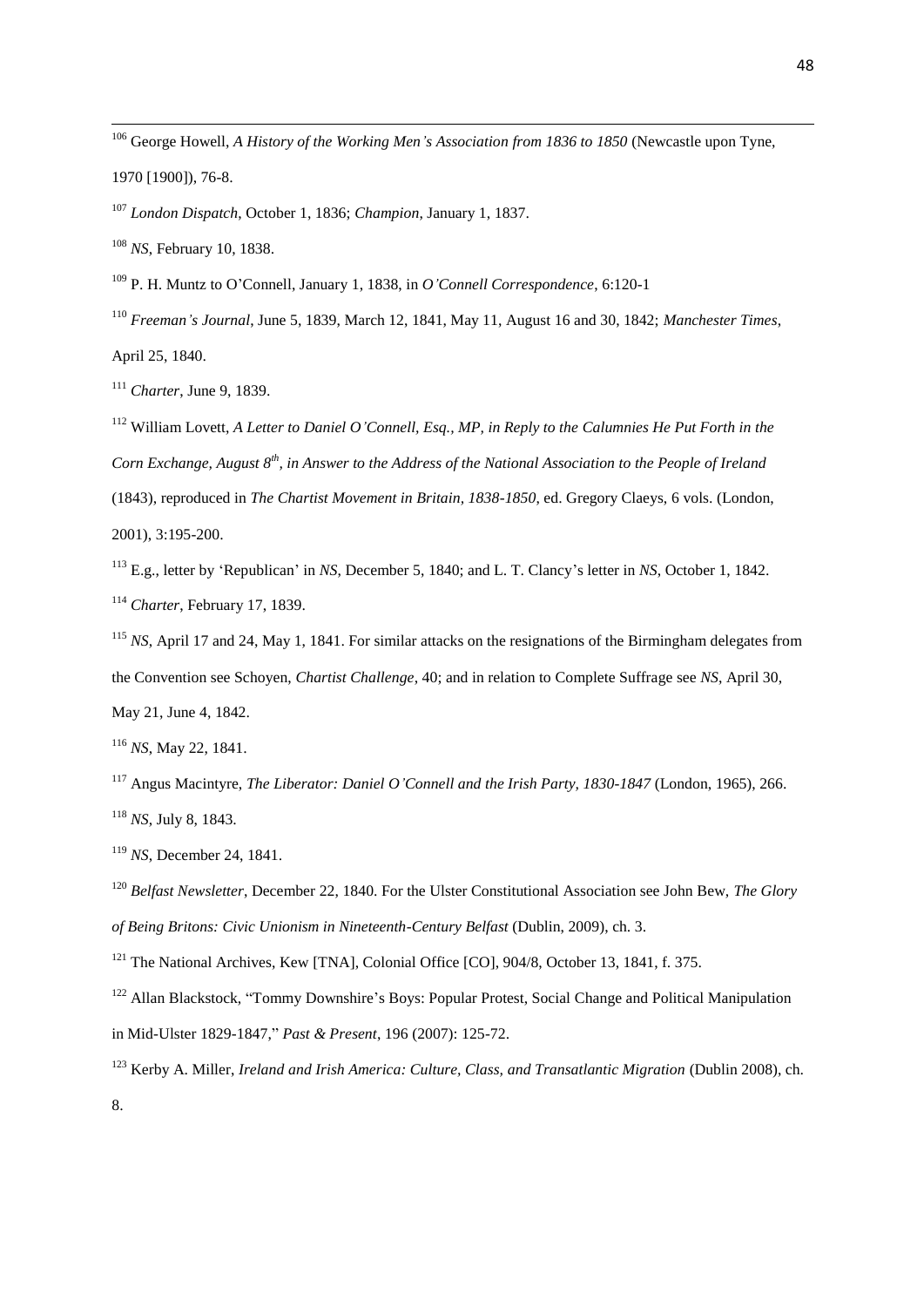<sup>124</sup> Kevin Whelan, "The Green Atlantic: Radical Reciprocities between Ireland and America in the Long Eighteenth Century," in *A New Imperial History: Culture Identity and Modernity in Britain and the Empire 1660-1840*, ed. Kathleen Wilson (Cambridge, 2004), 230-1.

<sup>125</sup> TNA, CO 904/8, October 2, 1841, f. 355 verso, October 13, 1841, f. 375; *NS*, December 5, 1840, April 17, 1840, July 24, 1840, Aug 21, 1840, September 4 and 18, 1840, July, 24, 1841; October 9, 23 and 30, 1841; February 26, March, 12, 1842, April 9 and 30, 1842, July 30, 1842, November 19, 1842, December 3, 1842; *Freeman's Journal*, August 18, 1841, September 10, 1841; *Galway Vindicator*, March 5, 1842; *Kerry Examiner*, March 4, 1842; *Dublin Weekly Register*, March 5, 1842; *Poor Man's Guardian, and Repealer's Friend*, No. 6, 45, No. 9, 69.

 $126$  O'Higgins, "Ireland and Chartism, 111. I have defined "groups" as places where explicit reference is made to a number of individuals, e.g. when a group from an Irish locality wrote to the IUSA requesting membership Such requests from single individuals – of which there were many – have been discounted for this purpose. This almost certainly under-estimates the number and location of Chartists in Ireland, not least because the letters to the IUSA had become so voluminous by October 1841 – some of which were from Chartist groups in Ireland – that many of them were no longer read at the weekly meetings of the IUSA. TNA, CO 904/8, October 26, 1841, f. 379.

<sup>127</sup> *NS*, June 25, 1842.

1

<sup>128</sup> *NS*, January 22, 1842, August 6, 1842, September 10 1842.

<sup>129</sup> *NS*, 21 August, 1841, October 9, 1841.

<sup>130</sup> *NS*, March 5 and 26, 1842, and May 21, 1842; *Freeman's Journal*, August 13, 1841, September 7, 1841. <sup>131</sup> *NS*, August 21, 1841.

<sup>132</sup> *NS*, January 9, 1841, November 20 and 27, 1841, December 11, 1841, June 25, 1842

<sup>133</sup> *NS*, September 10, 1842.

<sup>134</sup> *NS*, November 26, 1842.

<sup>135</sup> National Archives of Ireland [NAI], Chief Secretary's Office [CSO], Registered Papers/Outrage Papers, 1841: 15/399-499 (report of Chartist delegate at Shannon Harbour), 9/9445 (Dublin), 1/13323 (Belfast), 29/14093 (Waterford), 16/14825 (Mohill, Co. Leitrim), 16/14919 (Roscommon), 11/15869 (Loughrea), 18661-3 (Leitrim), ; 1842: 1/979 (Belfast), 1/2219 (Belfast), 8/5439 (Newtonards), 1/7203 (Belfast). For the concerns of the Repeal Association about Chartist activity in Ireland see: NLI, Repeal Papers, Ms 13622 (30), letter from Cork, September 12, 1841; Ms 13622 (45), letter from Dublin, August 2, 1841.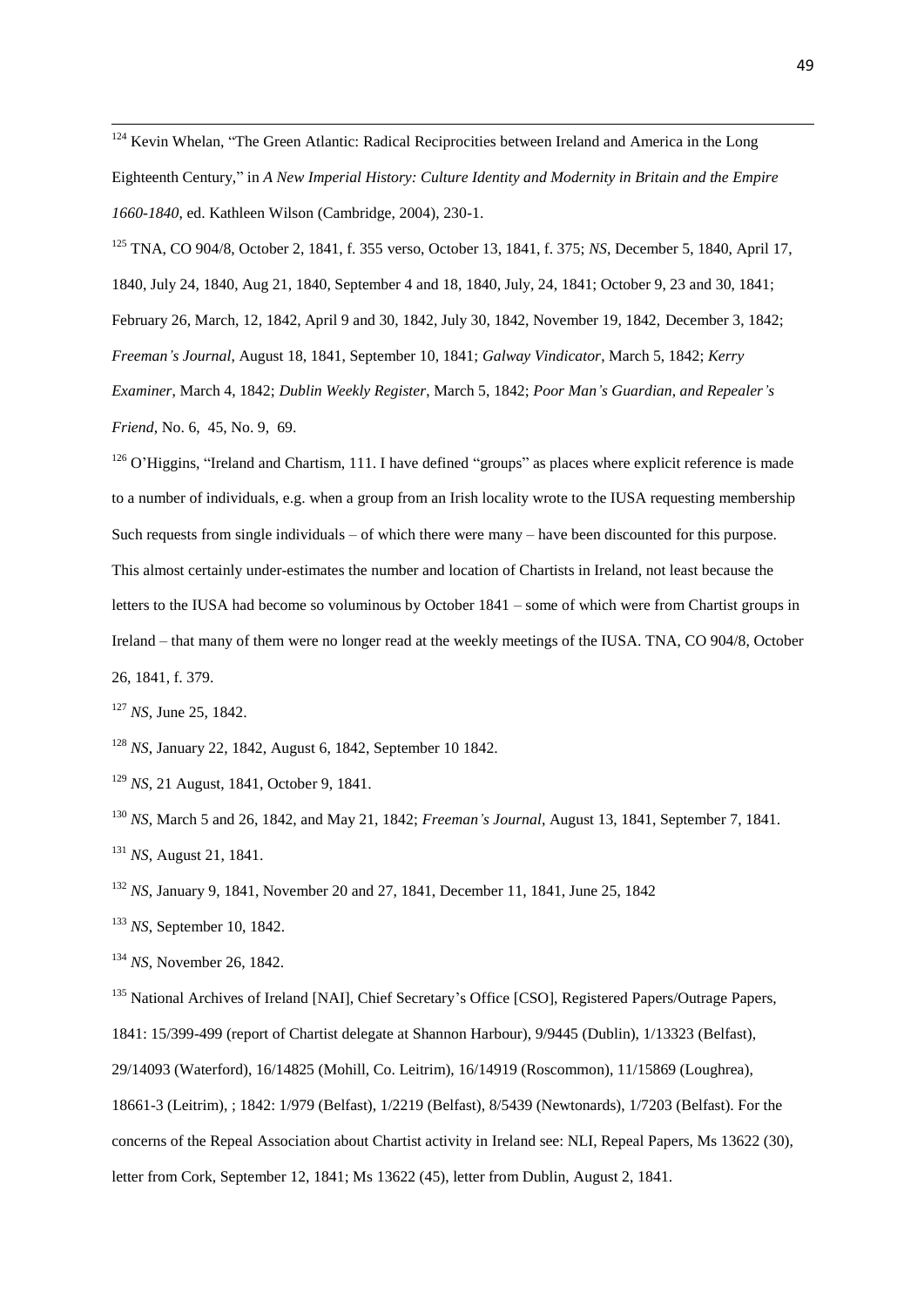<sup>136</sup> NAI, CSO, Registered Papers, 1841: 20/11551, August 6.

- NAI, CSO Outrage Papers, 1841: 1/18237, December 10.
- *Belfast Commercial Chronicle*, September 4, 1841.

*NS*, May 8, 1841.

- *NS*, December 5, 1840, May 22, 1841.
- *Freeman's Journal*, August 24, 1841.
- *Northern Whig*, December 11, 1841.
- *NS*, April 24, 1841.
- *NS*, November 27, 1841 (Drogheda)

<sup>146</sup> It is noteworthy that J. H. Treble, who concluded that few ordinary Irishmen participated in Chartism before

1848, based this conclusion on a study of the repeal press not the letters coming into the repeal association.

- Treble, "Attitudes of Irish Immigrants," 220-9.
- TNA, CO 904/8, August 13, 1841, f. 291.
- *Newry Telegraph* quoted in *Northern Whig*, April 3 1841. For another example see *Belfast Vindicator*,

October 13, 1841.

NAI, CSO, Outrage Papers, 15/399-449, January 21, 1841.

- *NS*, July 16, 1842.
- Cormac Ó Gráda, "Seasonal Migration and post-Famine Adjustment in the West of Ireland," *Studia*
- *Hibernica*, 13 (1973): 48-76, 51-2.
- TNA, CO 904/8, October 26, 1841, f. 379.
- *NS*, September 18, 1841.

*NS*, October 30, 1841, September 11, 1841 (letter of John Conroy).

- Donald M. MacRaild, *The Irish Diaspora in Britain, 1750-1939* (Basingstoke, 2011), 11.
- *NS*, January 9, 1841.
- *NS*, August 7, 1841.
- *NS*, September 11, 1841.
- <sup>160</sup> NLI, Repeal Papers, Ms 13,623 (61), no name, Strawberry Banks, dated December 8, 1841.
- <sup>161</sup> *NS*, October 1, 1842 (Clancy to Patrick Rafter of the IUSA the first of a series of letters).

 *Freeman's Journal*, August 10 and 21, 1839, April 6, 1841; *NS*, December 17, 1842; *NS*, April 30, 1842, August 6, 1842.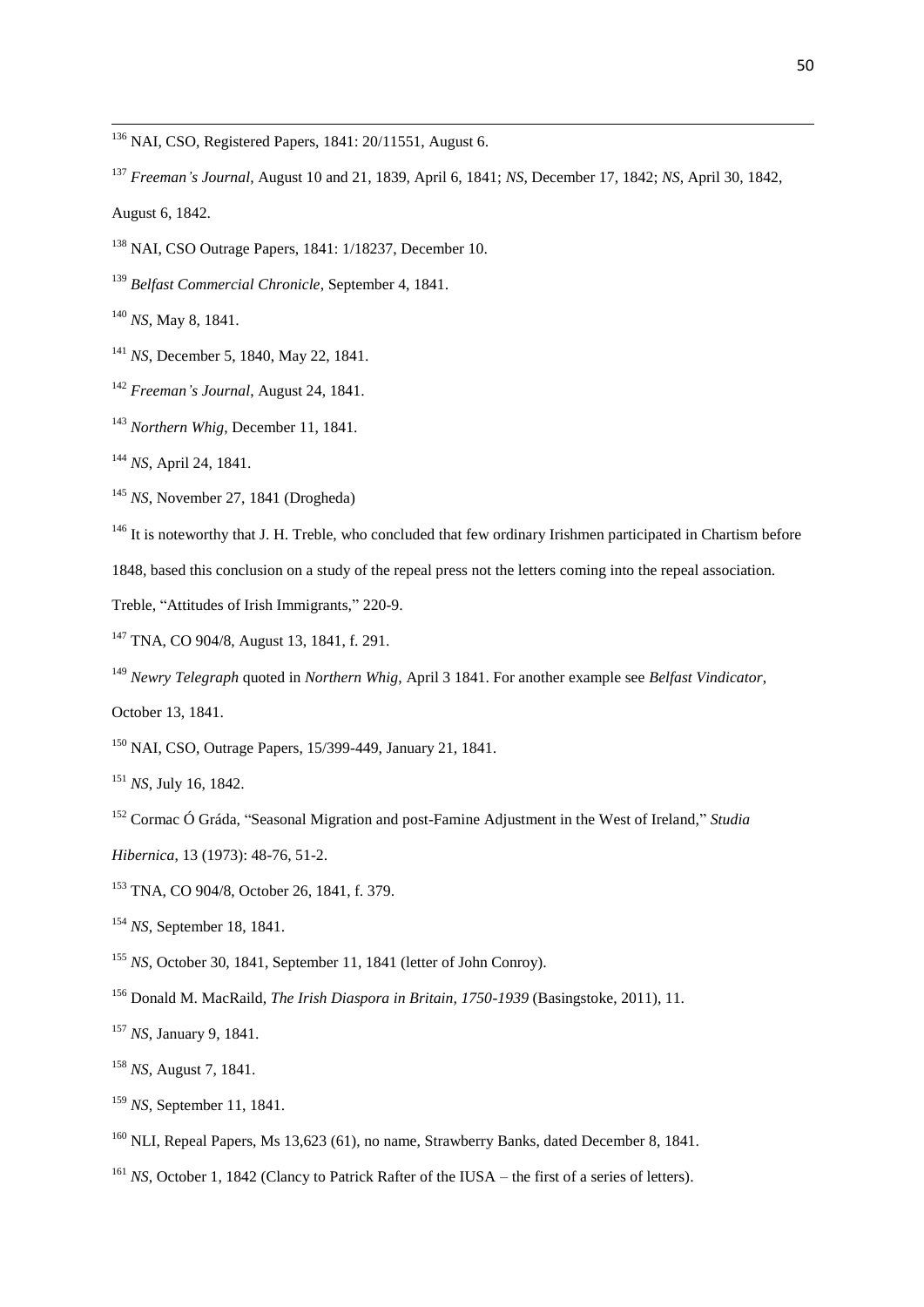<sup>162</sup> BL, Add MS 34245, General Convention of the Industrious Classes, Vol. B, Lowery to Smart, August 13, 1839, f.131.

<sup>163</sup> TNA, CO 904/8, August 30, 1841, f. 298.

1

<sup>164</sup> TNA, CO 904/8, October 26, 1841, f. 379, November 18, 1841, f. 392 verso.

<sup>165</sup> Notwithstanding the setback suffered in summer 1839, a Chartist association appears to have been reestablished in the autumn of 1840. *NS*, October 17, 1840, December 5, 1840. Clearly, the *Northern Star* circulated more widely before 1841-2 and beyond Dublin. As early as February 1839 there was agent in Coleraine (listed, incidentally as *the* agent for the whole of Ireland, which is surely indicative of just how weak Irish Chartism was at this stage). *NS*, February 9, 1839.

<sup>166</sup> BL, Add MS 37,773, Working Men's Association Minutes, Vol. 1, 1836-1839, October 24 and November 27, 1838, ff. 128, 132. See also Fergus D'Arcy, "The Artisans of Dublin and Daniel O'Connell, 1830-47: An

Unquiet Liaison," *Irish Historical Studies*, 27 (1970): 221-43.

<sup>167</sup> Brian Harrison and Patricia Hollis, eds., *Robert Lowery: Radical and Chartist* (London, 1979), 144.

<sup>168</sup> *NS*, September 11, 1841.

<sup>169</sup> NAI, CSO, Outrage Reports, 1841: 9/9445, June 5, 1841.

<sup>170</sup> TNA, CO 904/8, October 2, 1841, f. 355 verso.

<sup>171</sup> TNA, CO 904/8, August 30, 1841, fos. 297, 340.

<sup>172</sup> *NS*, October 9, 1841 (letter read from Athboy), March 5, 1842 (letter read from Tredennick tenants).

<sup>173</sup> NLI, Repeal Association Papers, Ms 13622 (45) report from Michael Reynolds, n.d.

<sup>174</sup> *NS*, April 16, 1842.

<sup>175</sup> Read, "The 'Repeal Year.""

<sup>177</sup> *NS*, November 18, 1843.

<sup>178</sup> *NS*, May 3, 1845.

<sup>179</sup> *English Chartist Circular*, No. 126, p. 293. This newspaper was regularly reprinting extracts from the *Nation*  by 1843: No. 127, p. 297, No. 134, p. 325, No. 141, p. 353.

<sup>180</sup> Lane, *Thomas Sheahan*, 60.

<sup>181</sup> NLI, Repeal Papers, Ms 13624 (22), John M. Loughlin, March 1, 1843.

<sup>182</sup> *Tuam Herald*, August 28, 1841.

<sup>183</sup> Treble, "Attitudes of Irish Immigrants," 42.

<sup>184</sup> *NS*, October 30, 1841.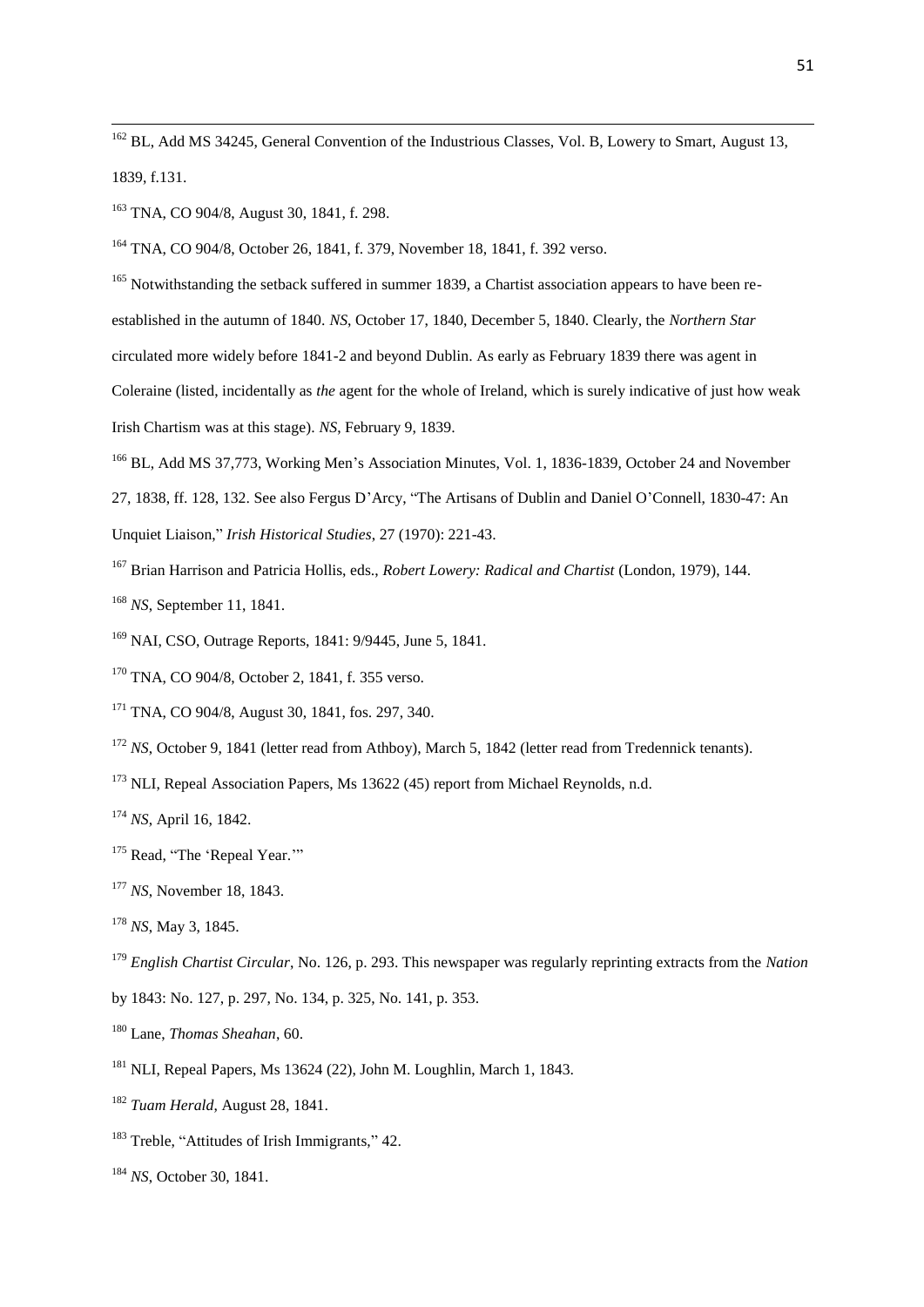<sup>185</sup> *Liverpool Mercury*, June 28, 1839.

<sup>186</sup> Treble, "Attitudes of Irish Immigrants," 49.

 $187$  NAI, Outrage Papers, 1841: 1/13323, September 1.

<sup>188</sup> TNA, CO 904/8.

1

<sup>189</sup> Ultán Gillen, "Constructing Democratic Thought in Ireland in the Age of Democratic Revolution, 1775-1800"; Laurent Colantonio, ""Democracy" and the Irish People, 1830-48"; S. J. Connolly, "The Limits of Democracy: Ireland 1778-1848," in *Re-Imagining Democracy*, 149-88; Thompson, *Outsiders*, 130-63. <sup>190</sup> S. J. Connolly, ed. *Political Ideas in Eighteenth-Century Ireland* (Dublin, 2000). Important exceptions, however, are Blackstock, *Loyalism*, and Higgins, *A Nation of Politicians*, which do much to reassert the

democratic impulse in late eighteenth century Irish popular politics.

<sup>191</sup> Paul. A. Pickering, *Feargus O'Connor: A Political Life* (Monmouth, 2008), ch. 3.

<sup>192</sup> O'Higgins, "Ireland and Chartism," 84-101.

<sup>193</sup> For this interpretation see Belchem, *"Orator Hunt:"*, introduction; *The Early Chartists*, ed. Dorothy Thompson (London, 1971), 12-13.

<sup>194</sup> David Lloyd, "Black Irish, Irish Whiteness and Atlantic State Formation," in *The Black and Green Atlantic: Cross-Currents of the African and Irish Diasporas*, ed. Peter D. O'Neill and David Lloyd (Basingstoke, 2009), 3-19: 16.

<sup>195</sup> In addition to the works cited in note 11, see R. Boston, *British Chartists in America 1839-1900* (Manchester, 1971); J. Bronstein, *Land Reform and the Working Class Experience in Britain and the United States 1800-1862*  (Stanford, 1999); A. Heath, "'The Producers on the One Side, and the Capitalists on the Other:" Labor Reform, Slavery, and the Career of a Transatlantic Radical, 1838-1873', *American Nineteenth-Century History* 13 (2012), 1-29.

 $197$  For the rich potentials of this approach see Mary Stewart, "Expanding the Archive: The Role of Family History in Exploring Connections within a Settler's World," in *People and their Pasts: Public History Today*, ed. P. Ashton and H. Kean (Basingstoke, 2009), 240-259.

<sup>198</sup> For an overview of transnational Irish labor history see Kyle Hughes and Donald M. MacRaild, "Irish Politics and Labour: Transnational and Comparative Perspectives," in *Transnational Perspectives on Modern Irish History*, ed. Niall Whelehan (London, 2015), 45-68.

<sup>199</sup> Gregory Vargo has also noted that the "mass of writing on Irish issues" by Chartists "means the topic merits its own detailed study." Vargo, "'Outworks of the Citadel of Corruption,'" 249, n.3.